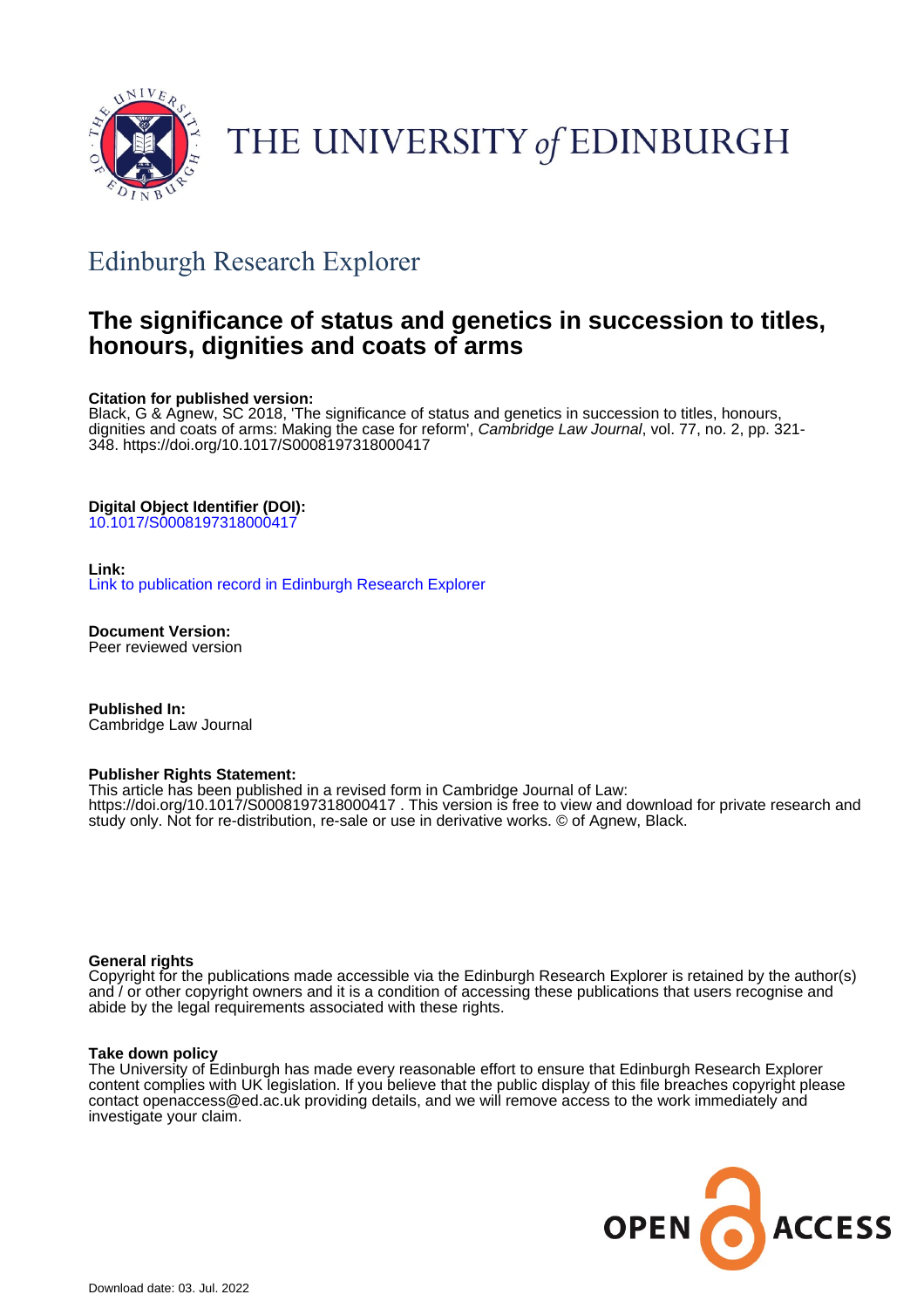# THE SIGNIFICANCE OF STATUS AND GENETICS IN SUCCESSION TO TITLES, HONOURS, DIGNITIES AND COATS OF ARMS: MAKING THE CASE FOR REFORM

Sir Crispin Agnew of Lochnaw, Bt, QC and Dr Gillian Black

**Keywords**: family law; succession; peerages, titles, honours and dignities; heraldry; illegitimacy; genetics; transgender heirs; *Pringle of Stichill*

**Abstract**: The significant evolution in family law in the last four decades has seen the breaking down of traditional barriers: illegitimacy has been swept away, and children conceived through assisted reproduction are now recognised as the legal children of their parents, even absent a genetic link. Transgender heirs are also fully recognised in their new gender. Yet fundamental exceptions remain in the case of succession to titles, honours, dignities and coats of arms, discriminating against children born out of marriage, or non-genetic children, or transgender children. The decision of the Privy Council in *Pringle of Stichill* emphasised this divergence, and raised the question of whether law reform is needed. In this article, we explore the rules which govern succession to titles and dignities and the two-tier system which has arisen. By pointing out the inconsistencies and lack of rationale therefore, we make the case for law reform to bring titles and dignities into line with the current understanding of family and succession.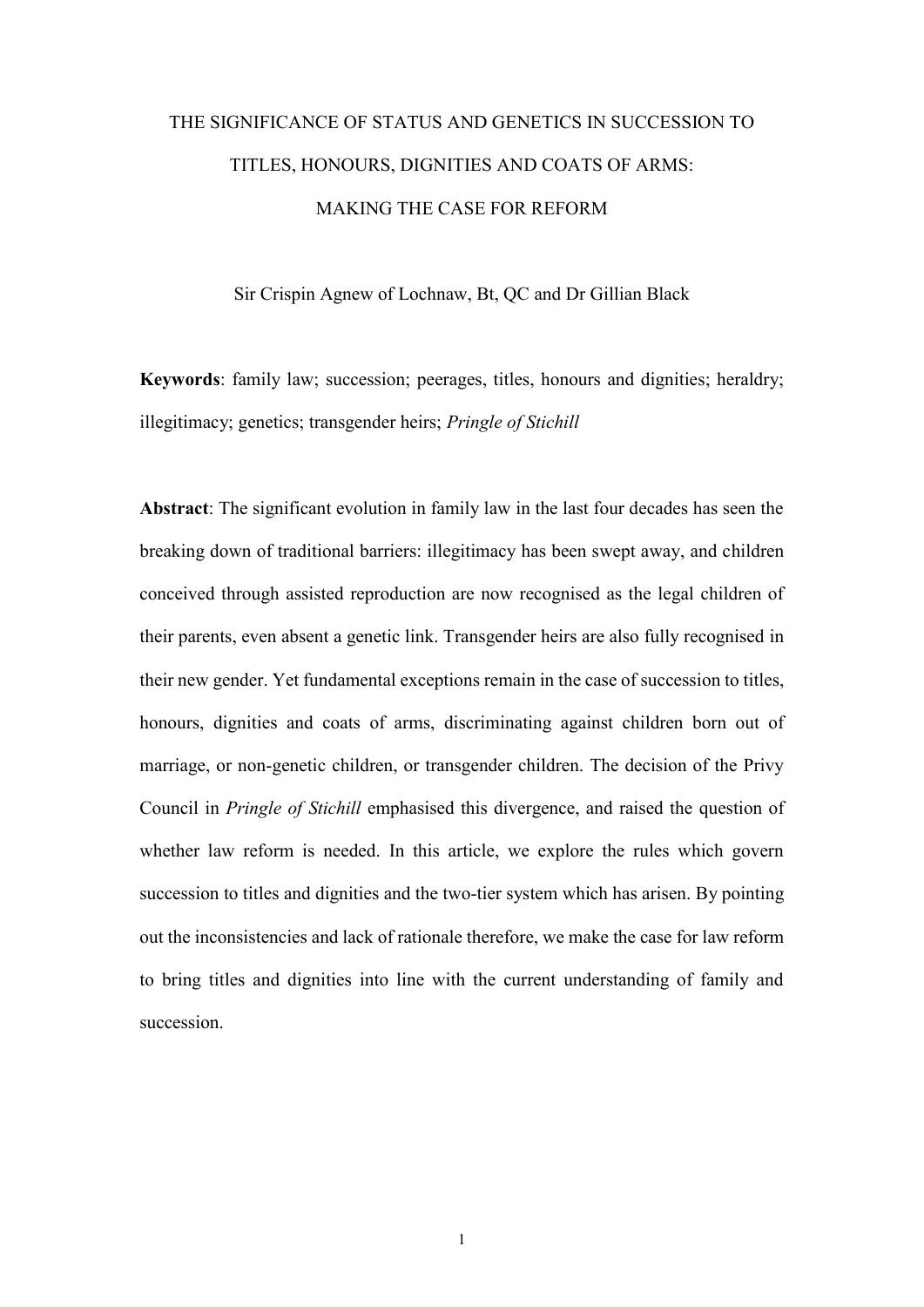- I. Introduction
- II. *Pringle*
- III. The legal regulation of titles
	- *a. The nature of titles*
	- *b. The destination of titles*
- IV. Succession to titles: the usual case
	- a. *Succession iure sanguinis*
	- b. *Resignation and regrant of titles*
	- c. *The proper law relating to the succession to titles*
	- d. *Prescription and adverse possession of a title*
- V. Succession to titles: the exclusions
	- a. *Status: Illegitimacy*
	- b. *Legitimation by subsequent marriage of parents and void marriages*
	- *c. Sex discrimination*
	- d. *Genetics*
		- i. *Genetics: illegitimacy*
		- ii. *Genetics: adoption*
		- iii. *Genetics: assisted reproduction*
	- e. *Transgender heirs*
- VI. The Position of the Crown
- VII. Proposals for reform
- VIII. Conclusion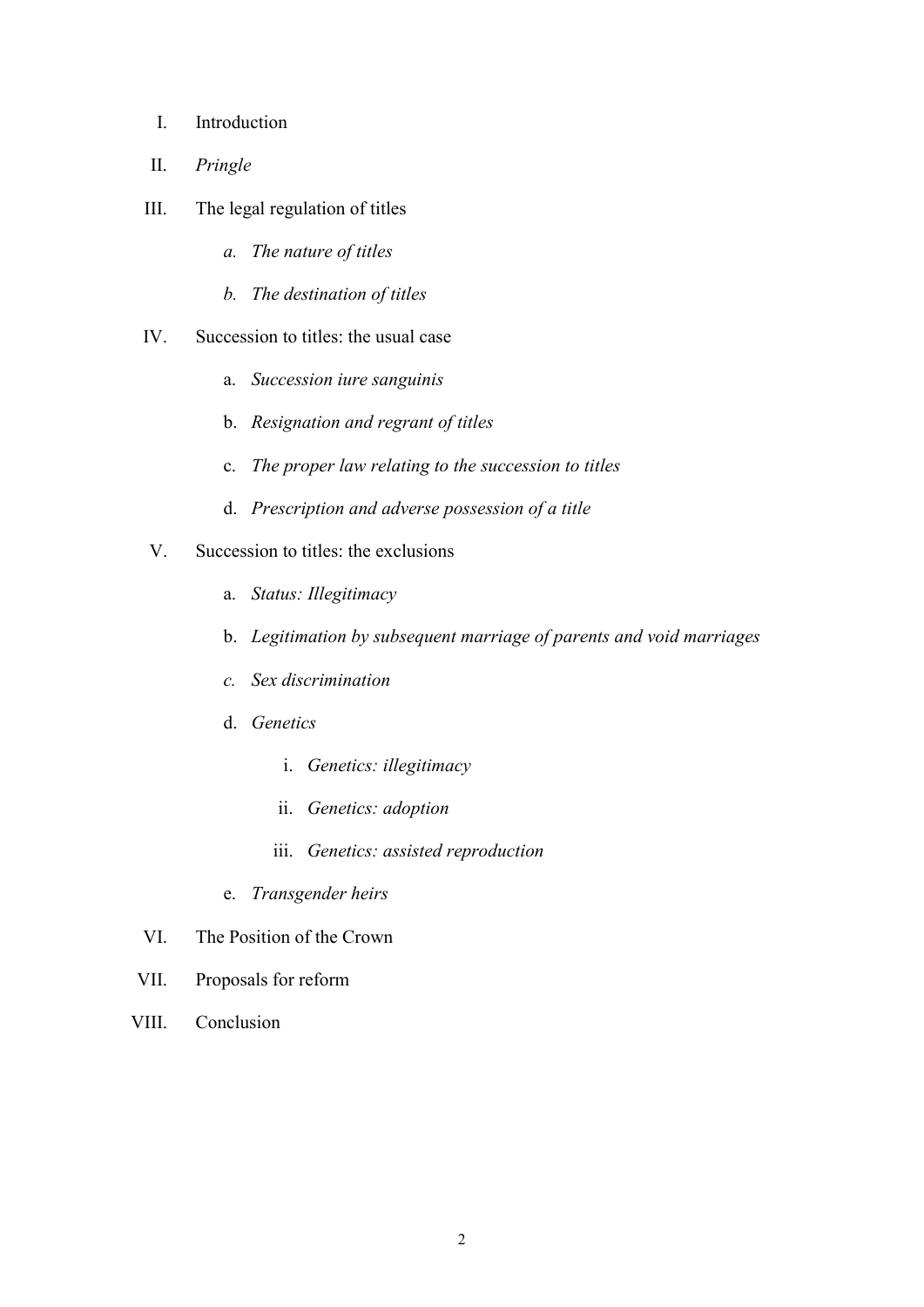#### I. INTRODUCTION

The 2016 decision of the Judicial Committee of the Privy Council *In re the Baronetcy*  of Pringle of Stichill<sup>1</sup> ("Pringle") threw into sharp relief the tension between the traditional rules governing succession to titles, honours, dignities, and coats of arms, (hereafter "titles") and the more inclusive current understanding of a "family" in law. As in *Pringle*, the succession to many titles will typically rely on the bloodline, through legitimacy and genetics, to establish the heir. But while legitimacy, gender and genetics are still pivotal in determining succession in such cases, these factors are no longer of importance in social terms or indeed for most legal purposes. The fundamental reforms in family law over the last four decades has seen the breaking down of traditional constraints: the significance of illegitimacy has either been swept away or substantially reduced, and children conceived through assisted reproduction are recognised as the legal children of their parents, even absent a genetic link. Transgender heirs are also fully recognised in their new gender. Yet fundamental exceptions remain in the case of succession to titles, which discriminate against daughters, all children born out of marriage, non-genetic children, and transgender children. We contend that such distinctions in the succession to titles, which operate to supplant an otherwise legallyrecognised heir, are unsatisfactory. Law reform is required to recognise the legal child

<sup>\*</sup> Westwater Advocates; School of Law, the University of Edinburgh. The authors wish to thank Dr J. Morrow QC, The Lord Lyon; Mrs Elizabeth Roads, Lyon Clerk and Keeper of the Records; Mr Grant Bavister, formerly Assistant Registrar of the Peerage and Baronetage, Crown Office; and Professors Emeritus George Gretton and Chris Himsworth of the University of Edinburgh for helpful comments on earlier drafts of this work. The views expressed herein, and any errors, are solely attributable to the authors.

<sup>1</sup> [2016] UKPC 16; 2016 SC (PC) 1.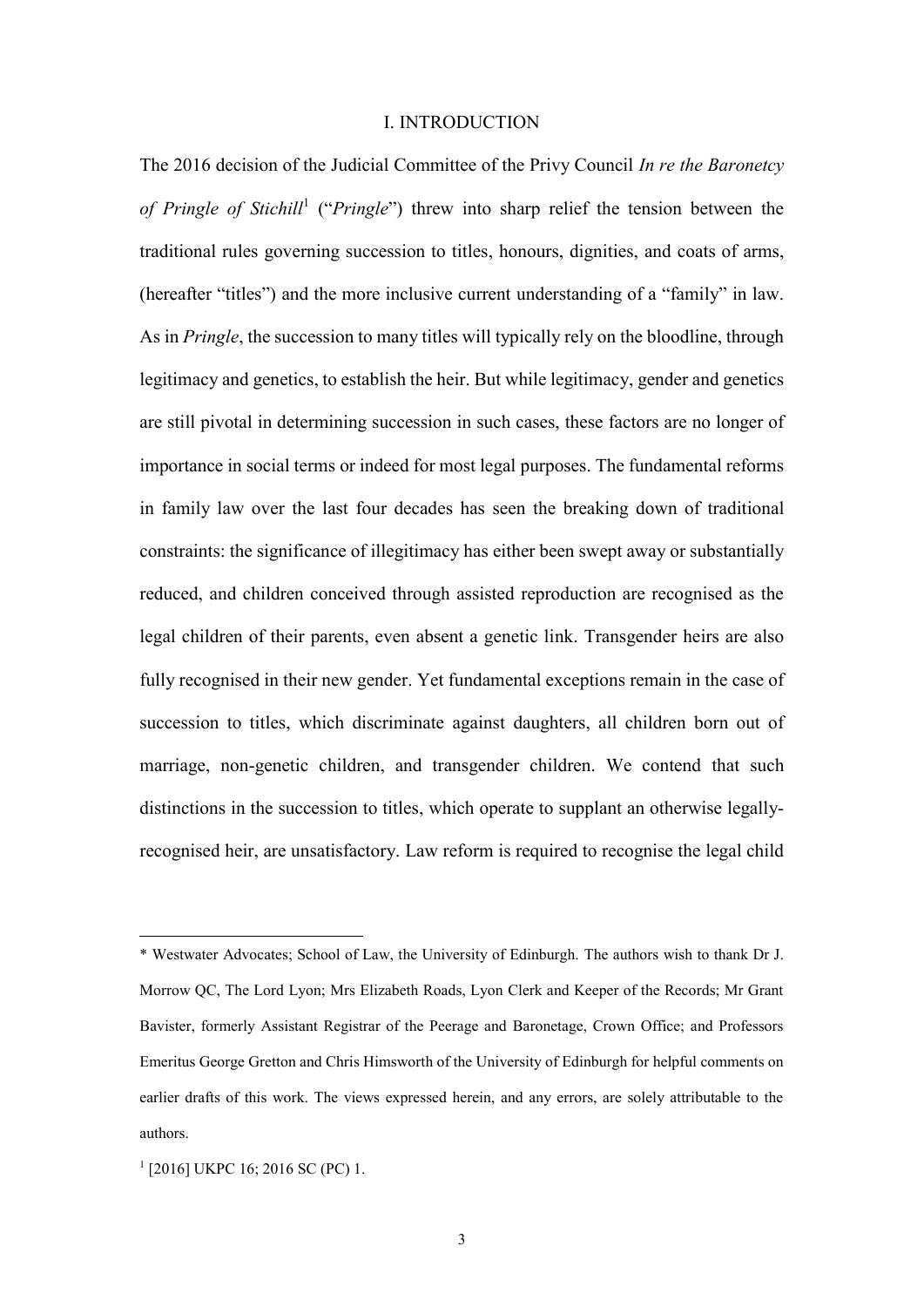of the family for *all* purposes, without distinction as to legitimacy, genetics or sex. The succession should follow the now-accepted rules on who is a legal child of the family, so that the title should pass to the eldest child, thereby treating "heir" in its legal, rather than genetic, sense. This should encompass equal rights for all legal heirs to titles whether they be peerages, baronetcies, great Offices of State, like the Earl Marshal of England or Lord High Constable of Scotland, or coats of arms.

In this article, we will set out briefly the facts of *Pringle*, and provide a summary of the current rules on succession to titles. We will then examine the raft of statutory measures which operate to overturn the general rules on succession and exclude certain children from the succession to titles. As will become apparent, the many critical statutory reforms in family and succession law over the last 40 years have been specifically disapplied in the case of titles. Heirs who are (i) illegitimate; (ii) female; (iii) adopted; (iv) donor conceived; (v) carried by a surrogate; or (vi) transgender are all typically excluded – despite the fact they are now legally recognised as children of the family in all other contexts. The final section will therefore propose a number of routes to law reform to address these discriminatory exclusions, and ensure all legal heirs are treated alike.

Before turning to address these issues, it is helpful to set out why they are important. At first blush, it may appear that this is a rather niche area, of limited applicability (and perhaps interest) to the majority of the population. Leaving aside the undeniable fact that *any* state endorsed discrimination, particularly when some hereditary peers have a role in the legislature, is a cause for concern, the numbers of people potentially affected are not insignificant. In the UK, there are about 1520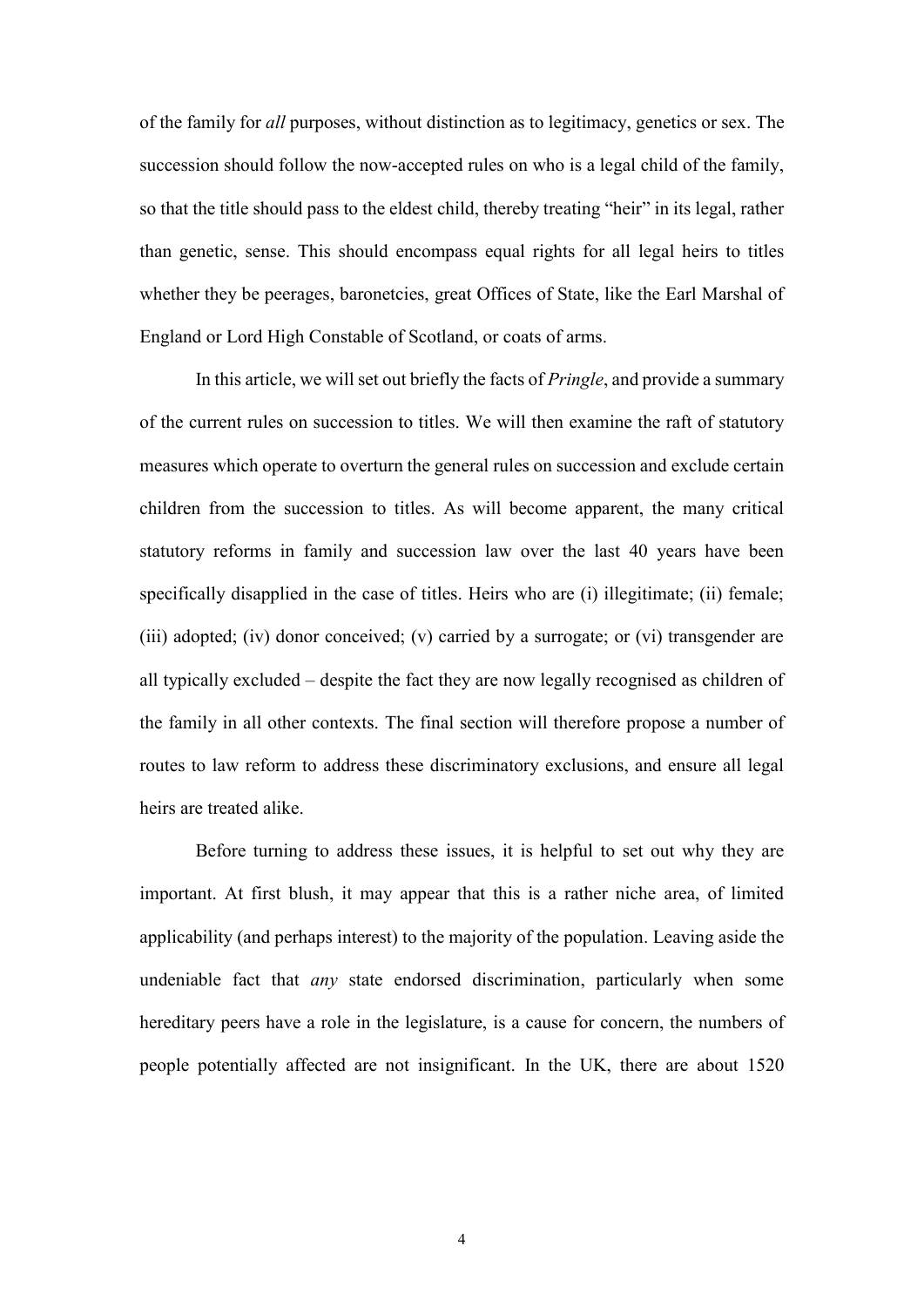hereditary and life peers entered on the Roll of the Peerage,<sup>2</sup> 1249 baronets entered on the Official Roll of the Baronetage<sup>3</sup> and many tens of thousands of coats of arms.<sup>4</sup> While there is no succession to a life peerage, parentage nevertheless affects the right of a child to be called "The Honourable". Where a coat of arms has been granted by one of the Kings of Arms, all descendants within the destination are entitled to record, or, in Scotland, matriculate, that coat of arms with an appropriate difference. Thus there are a significant number of persons who are potentially affected by any differential treatment in the succession to titles.

Importantly, the rules on succession to titles cannot be circumvented by private settlement or testamentary disposition. The wishes of the current title holder are irrelevant: the legal succession will prevail. In Scotland a coat of arms can be resettled, with the consent of the Lord Lyon, but only within the genetic and legitimate family.<sup>5</sup> Succession to titles must follow the established rules, discussed below. In the words of Erskine, such titles are granted "as an ornament and support to the patentee and his family, and must therefore go to the representative of the family".<sup>6</sup> Since the destination of such titles (except to a limited extent) is beyond the control of the current holder, any steps to remove the current inconsistencies and inequalities must be legislative, rather than private.

<sup>2</sup> <http://www.college-of-arms.gov.uk/resources/roll-of-the-peerage> (accessed 2 April 2018).

<sup>&</sup>lt;sup>3</sup> <http://www.baronetage.org/official-roll-of-the-baronets/> (accessed 2 April 2018).

<sup>4</sup> In Scotland there were c.10,000 recorded coats of arms at 1972: Sir James Balfour, Lord Lyon *Ordinary of Scottish Arms* 2 nd ed, (1903, Edinburgh); *An Ordinary of Arms Vol II 1902-1973* (1977, Edinburgh).

<sup>&</sup>lt;sup>5</sup> There is a very narrow exception for coats of arms, where there may be a "quartering of affection" outside the bloodline.

<sup>6</sup> J. Erskine, *An Institute of the Law of Scotland*, ed J. Nicholson (Edinburgh, 1871), II.ii. 6. See also section III below.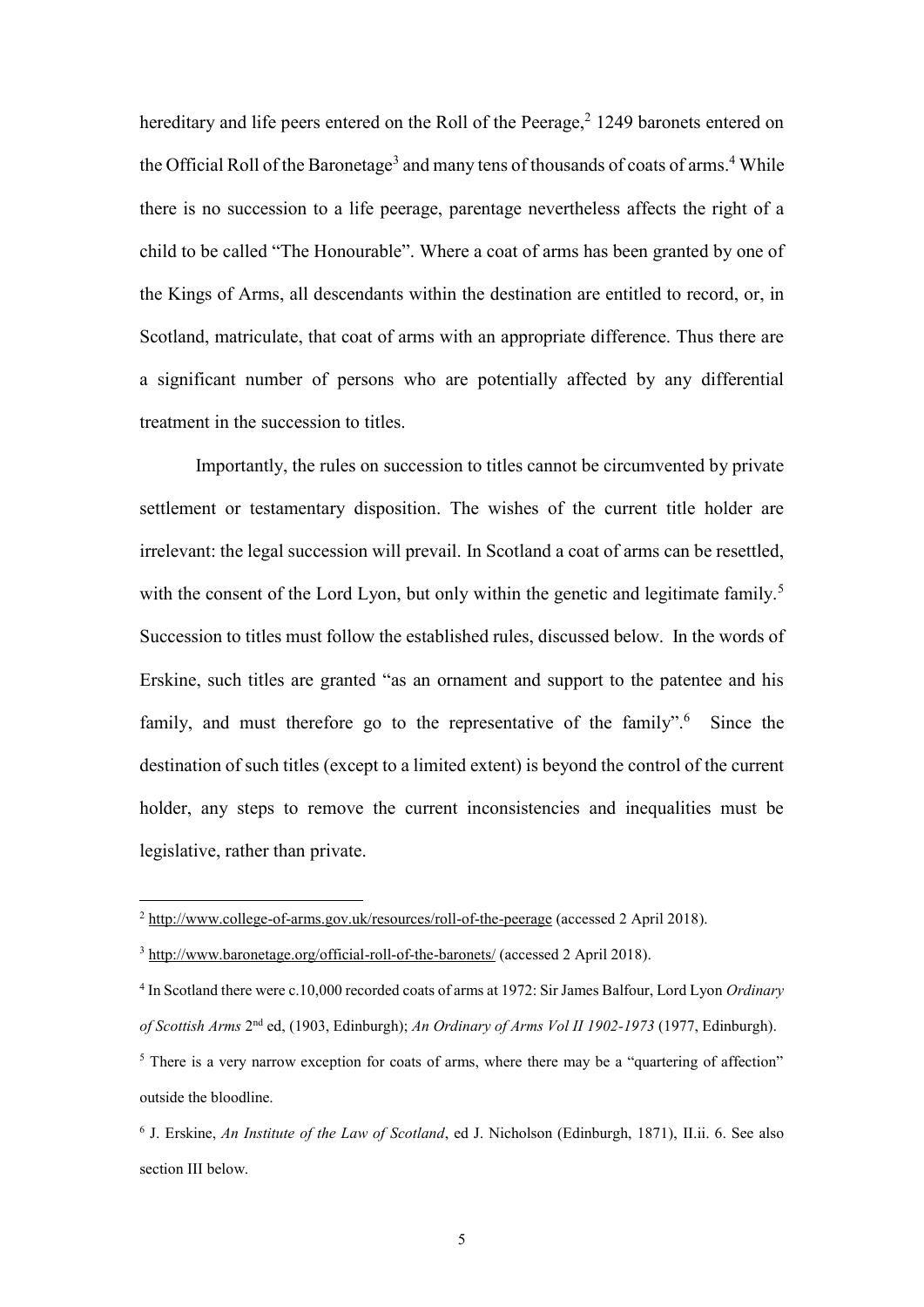Reform is now needed, and this article aims to provide a comprehensive and critical review of the current law and the basis of future reform.

### II. PRINGLE

The case of *Pringle* puts this debate in context. The Baronetcy of Pringle of Stichill was granted by Charles II in 1683, to Robert Pringle and the male heirs of his body. By 1902, the eighth baronet was Sir Norman. He married in October that year, and his first son, also Norman, was born in May 1903 some seven months later. A second son, Ronald, followed in 1905.<sup>7</sup> On Sir Norman's death in 1919, Norman succeeded as ninth baronet and, in due course, his eldest son, Sir Steuart, succeeded as tenth baronet in 1968. Sir Steuart's son, Simon, was expected to inherit the title, and succeed as the eleventh baronet, on his father's death. In 2010, however, Sir Steuart's cousin, Murray, the eldest son of Ronald (who had been born to the eighth baronet in 1905), sought DNA samples from a range of males in the Pringle family, as part of research into the Clan Pringle, to determine who had the right to be recognised as clan chief. $8$  As a result of this DNA testing, in which Sir Steuart voluntarily took part, Murray discovered that the family DNA did not match up. Such was the difference that a geneticist, giving evidence in the case, indicated that there was unlikely to be a shared male ancestor between Sir Steuart and Murray at any point in the last 1000 years.<sup>9</sup> They could not therefore both be descended from the same genetic grandfather, the eighth baronet.

<sup>7</sup> Other children were subsequently born to Sir Norman and his wife, but the dispute centres on the eldest two sons, Norman and Ronald.

<sup>8</sup> *Pringle* [2016] UKPC 16, paras [12]-[15].

<sup>9</sup> *Pringle* [2016] UKPC 16, para [19].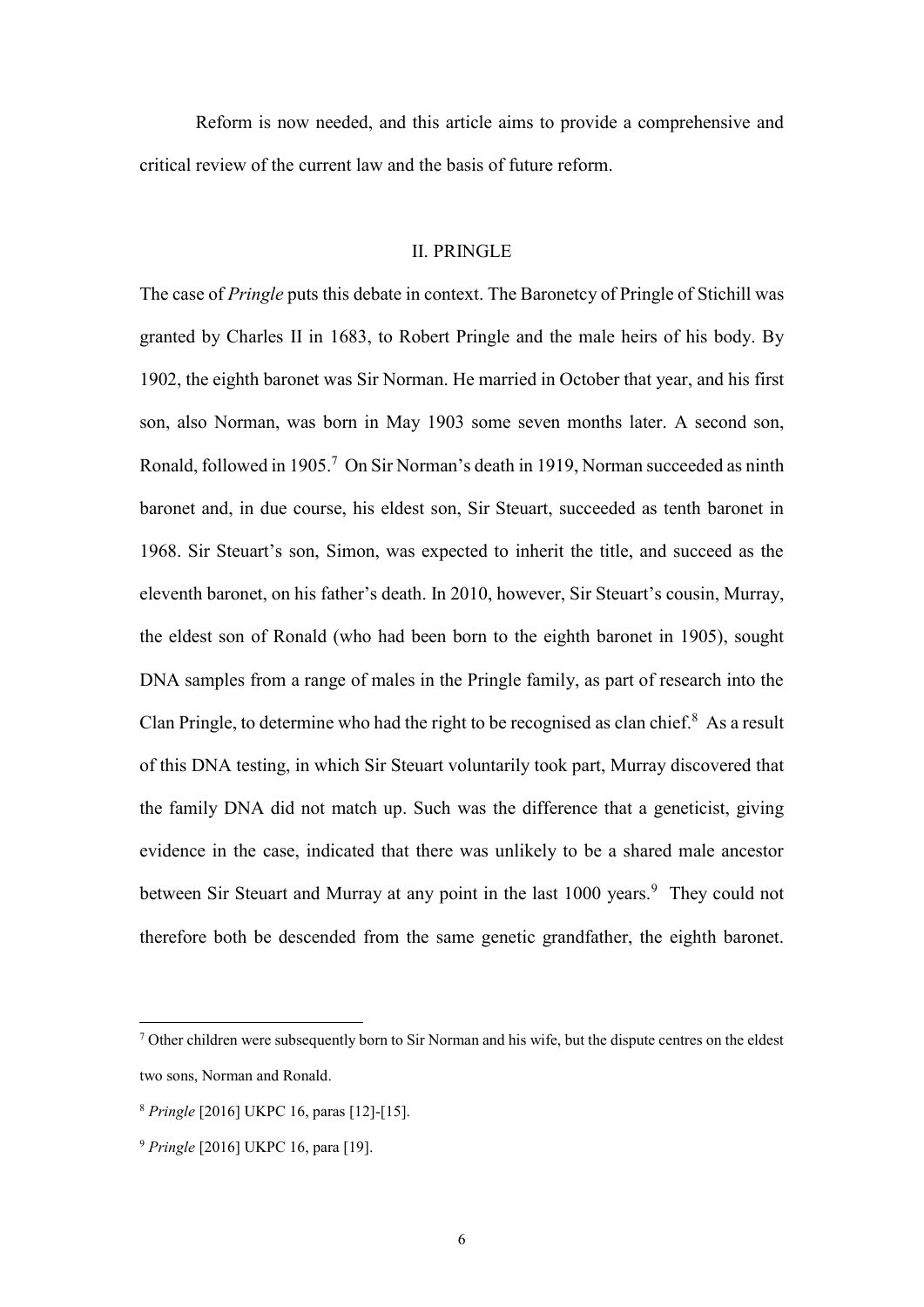Unfortunately for Sir Steuart and Simon, the rogue DNA was in their line, and not Murray's. This evidence effectively proved that Sir Norman's first *genetic* child was Ronald, born in 1905, and that Norman, born in 1903, must have had a different genetic father. 10

On Sir Steuart's death, the question then arose as to who the heir to the Baronetcy was: Simon, as the descendant of the last holder, or Murray, as the genetic (and legitimate) descendant of the eighth baronet? The Privy Council had no difficulty in answering this: the title was to pass to the male heir of the *first* baronet, which meant Murray and not Simon.<sup>11</sup> The law is clear that titles will follow the legitimate successor, both in terms of genetics and marital status of parents: and the question of genetic descent is examined afresh on every succession.<sup>12</sup> It is not relevant (and no safeguard) to establish oneself as the legitimate heir of the *last* holder, if the last holder was not himself the legitimate heir of the first baronet. In reaching this conclusion, the Privy Council dealt with, and dismissed, a range of defences advanced by Simon, based on

<sup>10</sup> Norman's legal (and social) father was Sir Norman, the eighth baronet, by virtue of the *pater est* presumption (i.e. the presumption that the man married to the mother at the time of conception or birth is the father), which was not overturned. The evidence cited in the decision pointed to a loving relationship between father and son: *Pringle* [2016] UKPC 16, paras [21] and [23].

<sup>11</sup> Simon was the male heir of the ninth and tenth baronets, but of course had no genetic link to the *first*, let alone the *eighth*, baronet, as a result of the break in the genetic chain between the eighth and ninth baronets. See also B. Hacker, "Honour runs in the blood", (2017) LQR 36, 37.

<sup>&</sup>lt;sup>12</sup> Discussed below in section IV. See also **note 11** above, 37.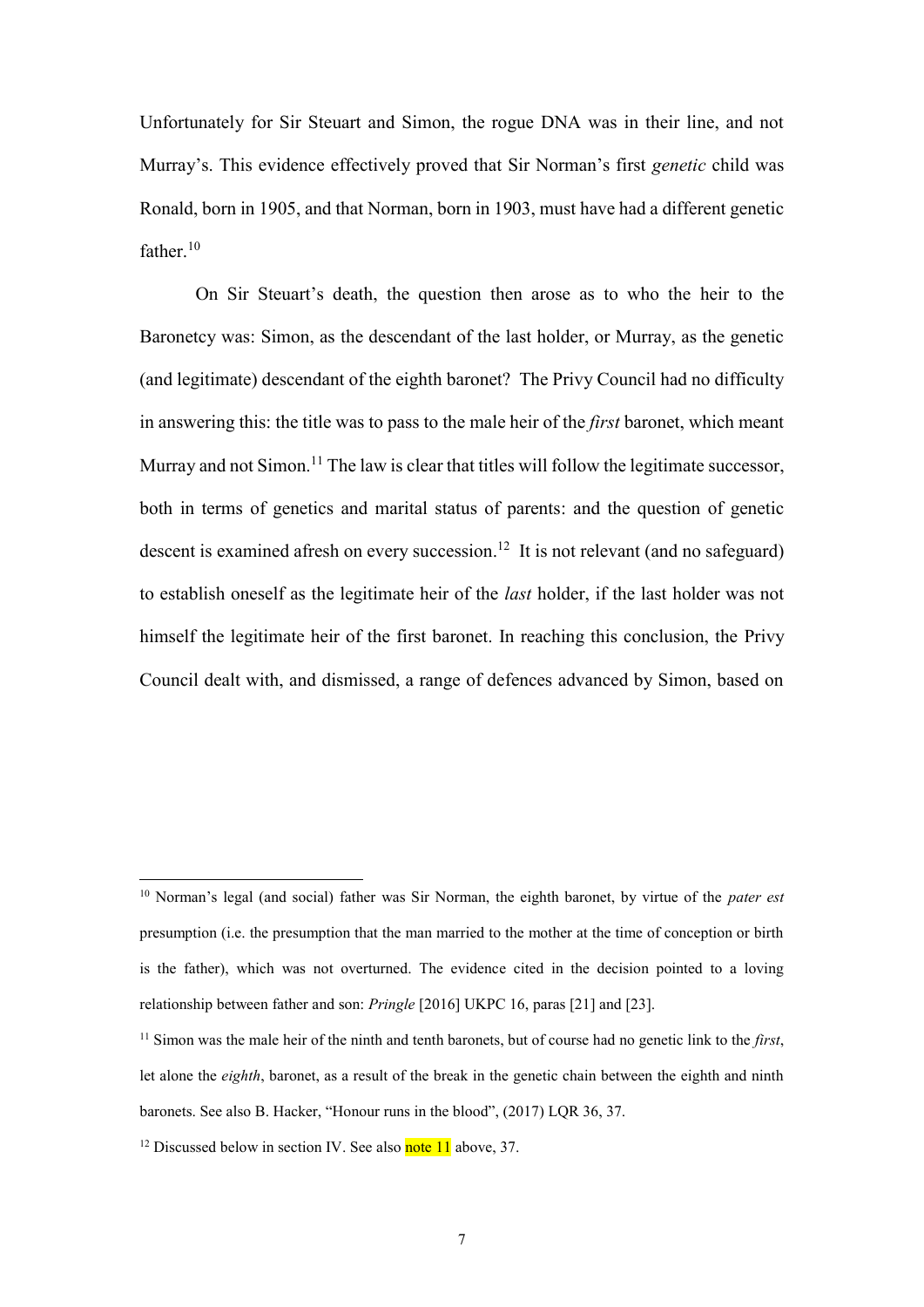prescription, and data protection.<sup>13</sup> Yet the Privy Council had concerns about the impact of this:

In the past, the absence of scientific evidence meant that the presumption of legitimacy could rarely be rebutted and claims based on assertions that irregular procreations had occurred in the distant past were particularly difficult to establish. Not so now. It is not for the Board to express any view on what social policy should be. It notes the ability of DNA evidence to reopen a family succession many generations into the past. *Whether this is a good thing and whether legal measures are needed to protect property transactions in the past, the rights of the perceived beneficiary of a trust of property, and the long established expectations of a family, are questions for others to consider*. 14

The problem arises from the need for titles to pass to the genetic and legitimate heir: should honour (still) run in the blood? With DNA testing now readily available, there could be many such challenges in future,<sup>15</sup> overturning property transactions, the rights of perceived beneficiaries, and the long established expectations of families. What is the current law on succession to such titles – and what should that law be?

# III. THE LEGAL REGULATION OF TITLES

*A. The Nature of Titles*

<sup>&</sup>lt;sup>13</sup> The rules on prescription will be dealt with in section IV. The data protection defence is beyond the scope of this article: see *Pringle* [2016] UKPC 16, paras [69]-[79].

<sup>14</sup> *Pringle* [2016] UKPC 16, para [85], emphasis added.

<sup>15</sup> D. Jenkins, 'Is the Party over for Peers?' *Tatler*, November 2015, 125.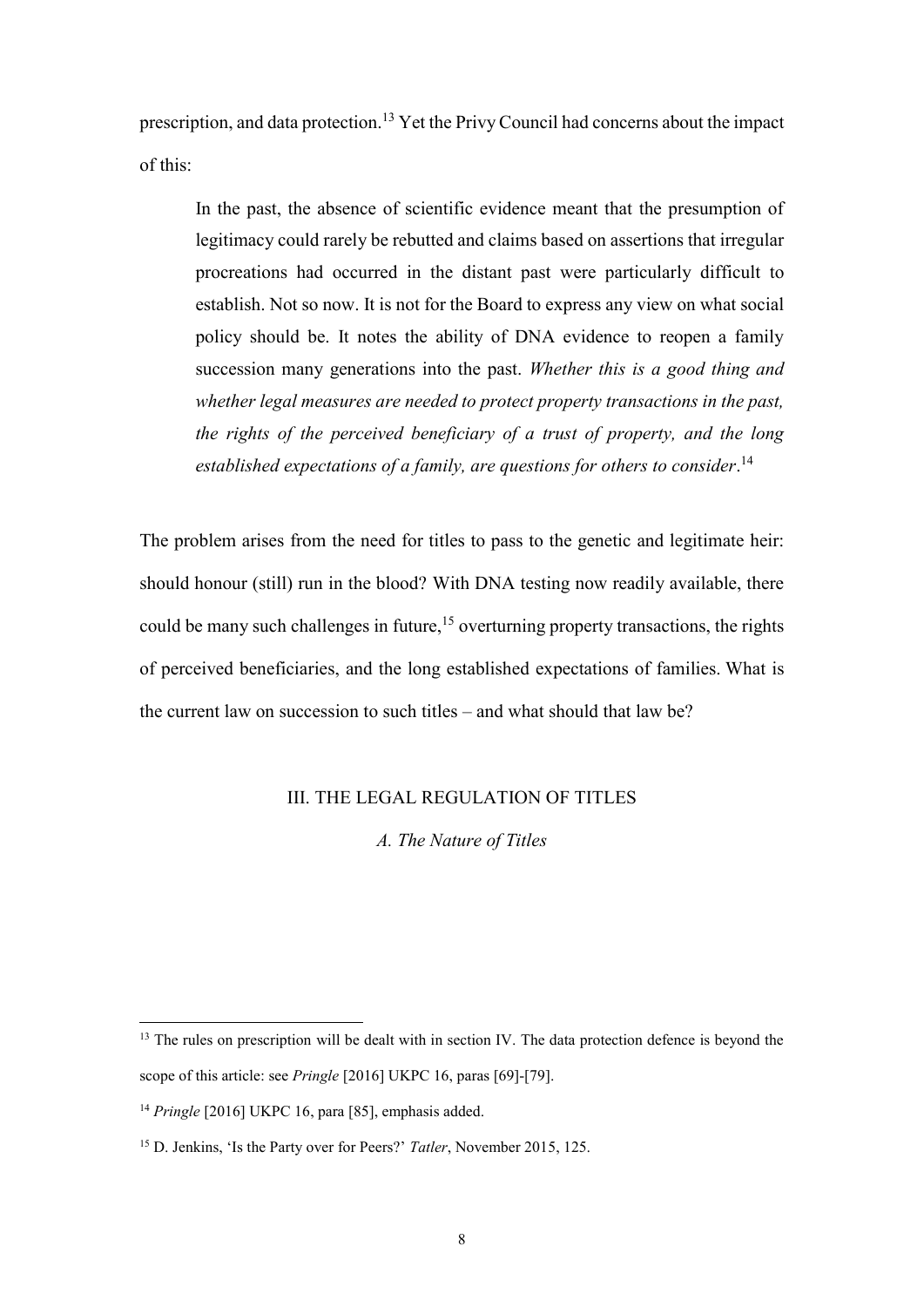This article is principally concerned with the succession to peerages, baronetcies, dignities, such as heritable Offices of the Crown<sup>16</sup> (such as the Lord High Constable of Scotland), and to coats of arms, <sup>17</sup> which are all considered in Scots law to be incorporeal feudal heritage. <sup>18</sup> In England all such titles are likewise considered "tenements or incorporeal hereditaments, wherein a person might have real estate. And … they are still classed under the head of 'real property'".<sup>19</sup> They include the English Great Offices such as the Earl Marshal of England or the Lord Great Chamberlain of England. The origin of the peerage was territorial: peerage titles became a personal title sometime in the  $16<sup>th</sup>$  century and separated from the land.<sup>20</sup> The title of baronet was instituted for England by King James I on 22 May 1611; then followed the Baronets of Ireland on 30

 $18$  Erskine's Institutes, see note 6 above.

<sup>&</sup>lt;sup>16</sup> Stair Memorial Encyclopaedia, Vol 7 "The Crown", (4) Officers of the Crown paras 811 to 831, (Edinburgh 1995); J. Ferguson 'The Officers of State in Scotland', (1910/11) *Juridical Review*.

<sup>17</sup> Coats of arms have also been recognised as incorporeal feudal heritage: *Maclean of Ardgour v Maclean*  1941 SC 613 at [683]: 'Family arms are admittedly feudal heritage'. Arms and names are indivisible: anyone seeking to inherit arms must also bear the family name, unless the coat of arms is quartered. Moreover, while only the heir can take the undifferenced (that is, the original) arms, other children may inherit a right to matriculate the arms, with an appropriate mark of difference.

<sup>19</sup> F. B. Palmer *Peerage Law in England a Practical Treatise for Lawyers and Laymen*, (London 1907), 5.

<sup>20</sup> J. Maidment, Report of Claims preferred to the House of Lords in the cases of *Cassills* etc, Edinburgh 1882, Speech of Lord Mansfield in the *Cassills Peerage Claim* (1760/4), 30-39.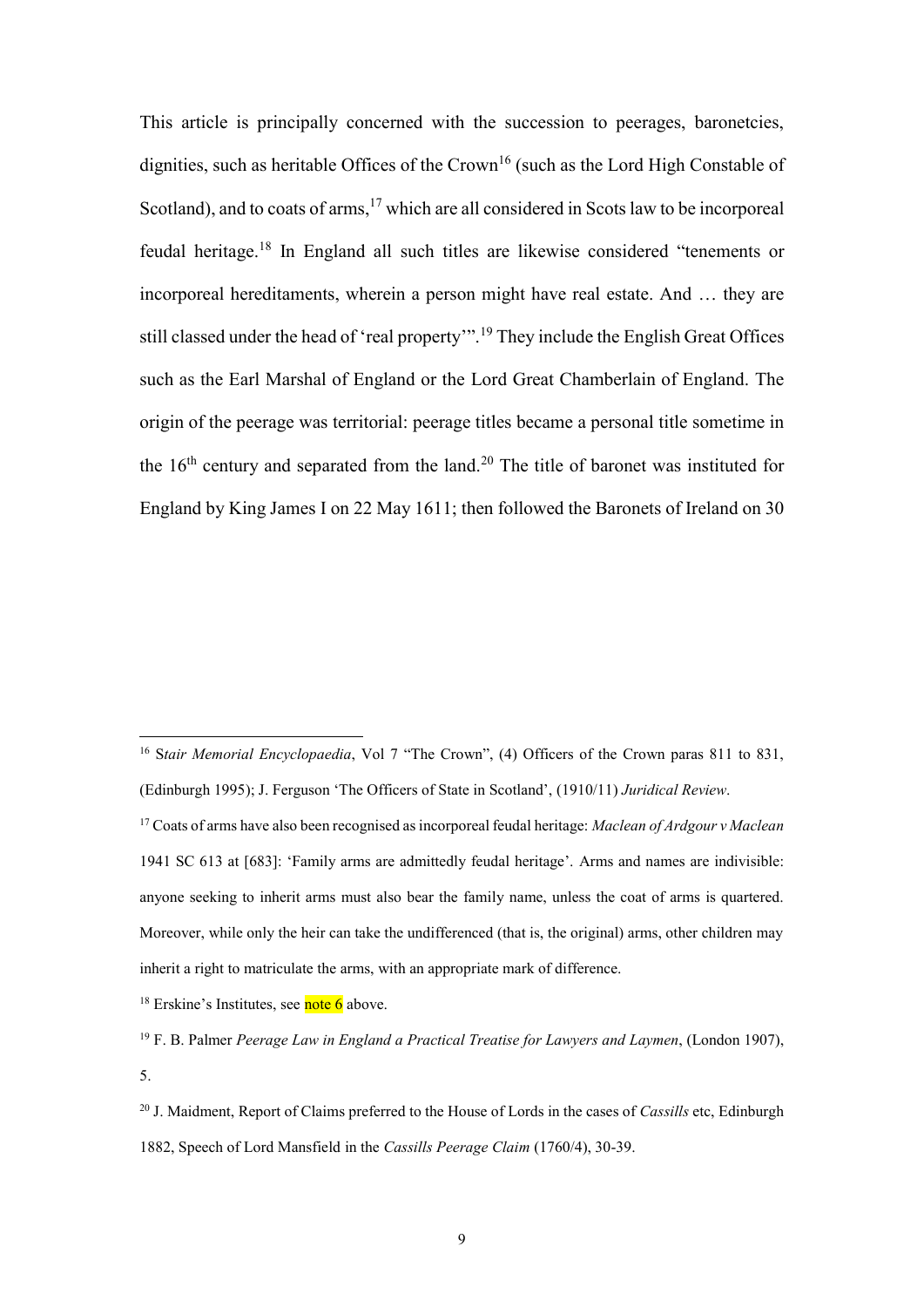September 1611 and the Baronets of Nova Scotia<sup>21</sup> instituted in Scotland by King Charles I on 28 May  $1625.<sup>22</sup>$ 

Peerages and baronetcies are divided into those of England, Ireland, Scotland (Nova Scotia baronetcies) and then of Great Britain (post 1707) and of the United Kingdom (post 1800).

# *B. The Destination of Titles*

The destination or limitation of peerages and baronetcies are varied, although titles are usually granted to "the heirs male of the body" or sometimes to "the heirs male of the body legitimately created" of the grantee. The two key questions are whether the heir must be (i) male or (ii) "legitimately created", i.e. born within marriage. These two fundamental points impact on who is entitled to succeed, yet sit uncomfortably in a more equal society, where discrimination based on sex or status should not be recognised.

Where a grantee has no male issue, there are examples of special destinations such as the grant of the Earldom of Mountbatten of Burma to the Earl "with remainder to heirs male of his body, and in default of such issue to his eldest daughter Patricia Edwina Victoria and the heirs male of her body; and in default of such issue to every other daughter successively in order of seniority of age and priority of birth, and to the heirs male of their bodies".<sup>23</sup>

<sup>&</sup>lt;sup>21</sup> So called because the early Scottish baronets paid 3000 merks to assist with the colonisation of Nova Scotia and were granted 16,000 acres in the province together with the title of baronet.

<sup>22</sup> F. W. Pixley, *A History of the Baronetage* (London 1900); D. Laing *Royal Letters, Charters, and Tracts – Relating to the Colonization of New Scotland and the Institution of the Order of Knight Baronets of Nova Scotia, 1621 – 1630* (Edinburgh 1866). The Pringle title was one of these baronetcies.

<sup>23</sup> Debretts Peerage & Baronetage, (London 2015) "Mountbatten of Burma".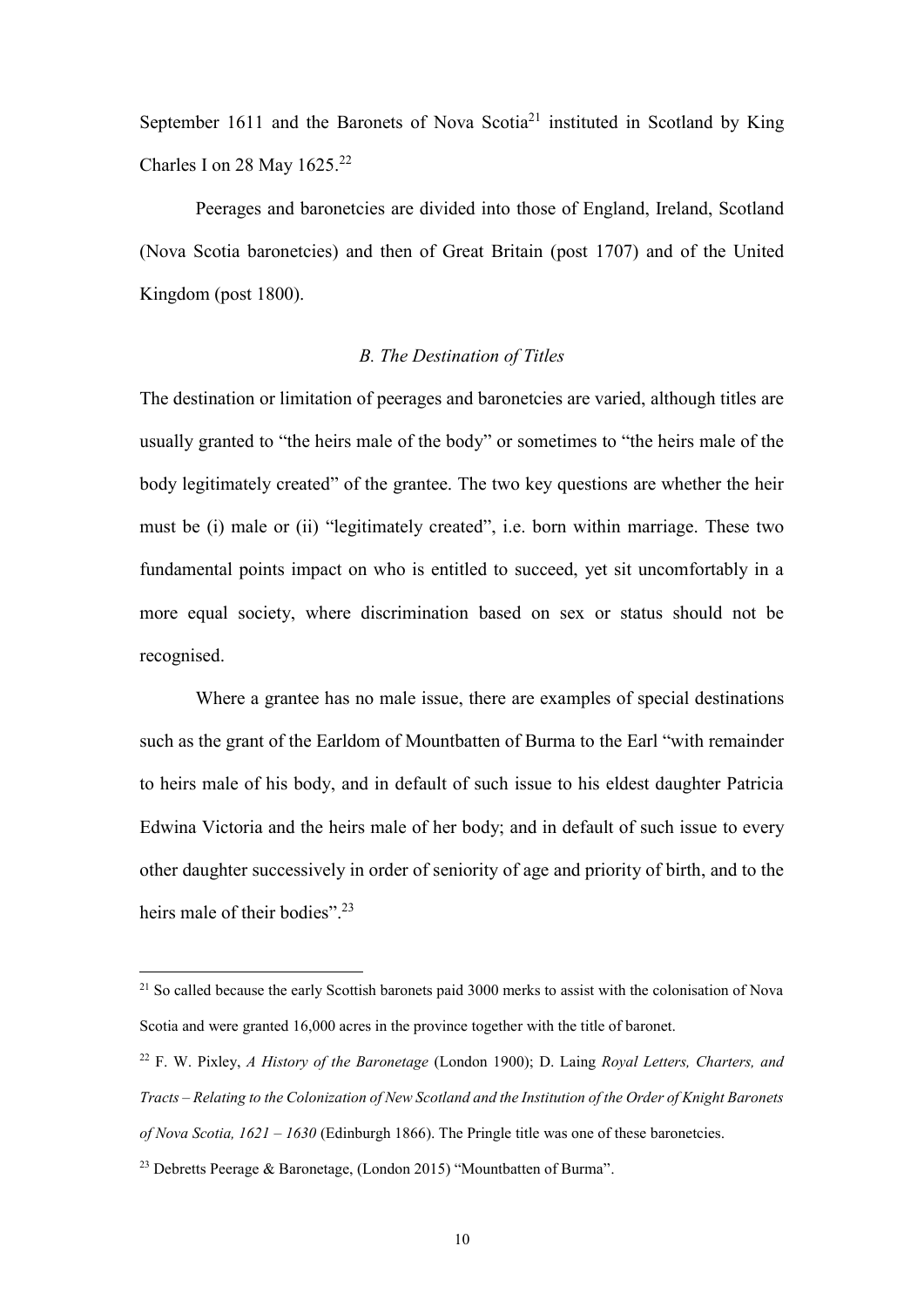Proportionately more Scottish titles can go through the female line than is the position for English, Great British or United Kingdom peerages and baronetcies, albeit a male heir takes the title before an older female heir. The destinations of the 366 or so Scottish Peerages are: 110 with special or entailed destinations, some of which could go through the female line; 93 descendible to females; 86 destined to heirs male whatsoever; and only 73 to heirs male of the body, of which 18 obtained a re-grant with a wider destination.<sup>24</sup> With regard to Baronetcies of Nova Scotia created before 1707, of the 315 creations, 147 were to heirs male whatsoever, 97 to heirs male of the body, 10 had special destinations some of which could pass through the female line and 61 were unknown. 25

Palmer lists the limitations that in England are lawful and unlawful.<sup>26</sup> Early English baronies created by writ of summons to attend Parliament are destined to the "heir" of the grantee which includes succession through females, but a male succeeds in preference to earlier born females and where the succession opens to daughters the title falls into abeyance equally between the daughters and it is for the crown to call out

<sup>24</sup> *Ruthven of Freeland Petitioner* 1977 SLT (Lyon Ct) 2, expert evidence from Sir Iain Moncrieff of that Ilk Bt, Advocate. From discussions with Sir Iain, the first author understands that the evidence was based on doctoral research for *Origins and Background of the Law of Succession to Arms and Dignities in Scotland* Edinburgh University 1958, now published as Sir Iain Moncreiffe of that Ilk Bt, *The Law of Succession* (Edinburgh 2010).

<sup>25</sup> Sir Crispin Agnew of Lochnaw Bt *The Baronets of Nova Scotia*, (1979) 1 The Double Tressure, Journal of the Heraldry Society of Scotland, 21-43; *Dunbar of Hempriggs, Baronetess* 1966 SLT (Lyon) 2, 7 for a discussion re female succession to Nova Scotia baronetcies, which included reference to the grant of a baronetcy to Dame Mary Bolles in 1635.

 $26$  Palmer, note 19 above, at p74.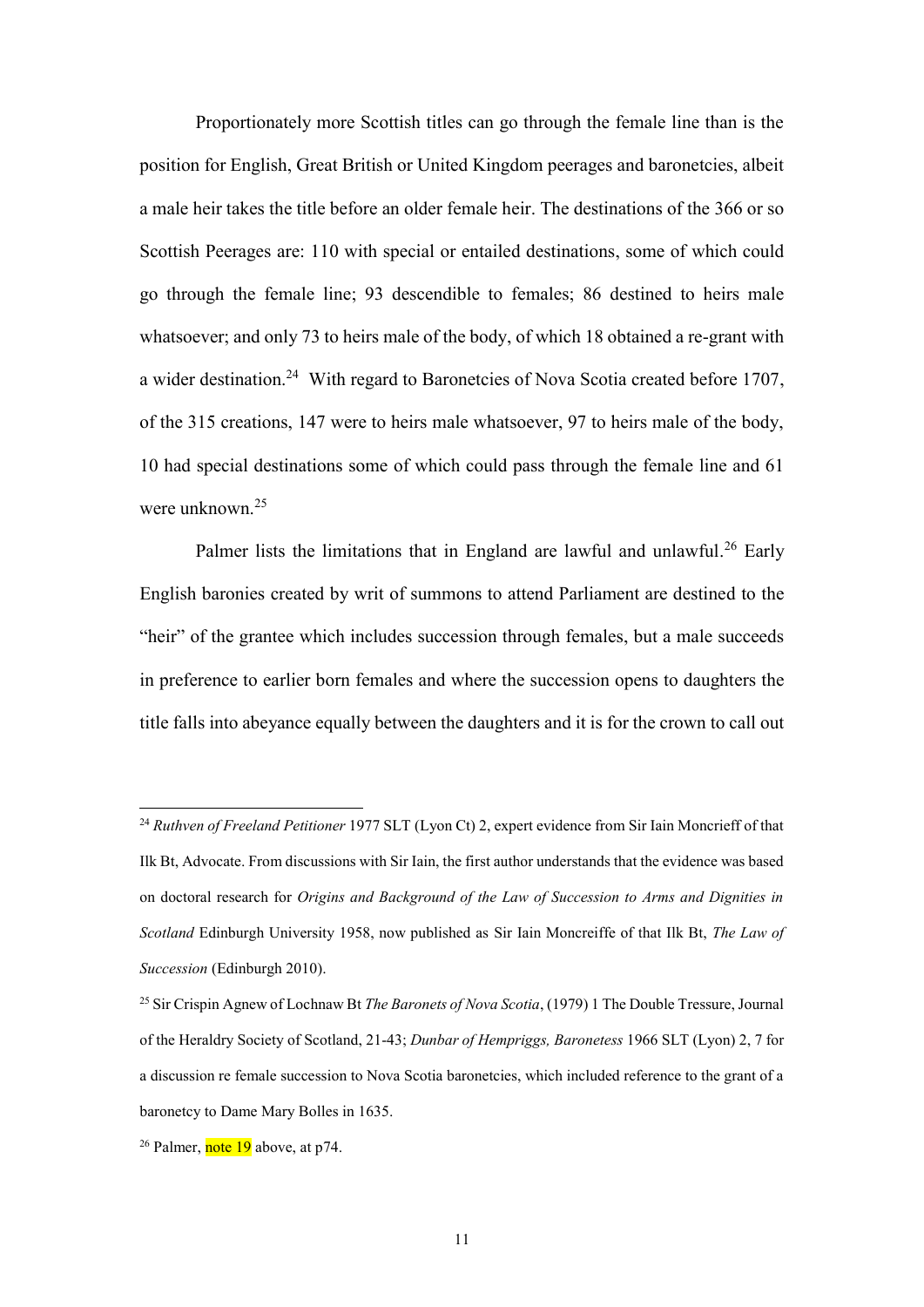the abeyance in favour of one of the daughters, usually the eldest.<sup>27</sup> This is in contrast to Scotland where the eldest daughter takes the title.<sup>28</sup>

The destination or limitation of the Great Offices, whether of Scotland or England, are to be found in their charters of creation.

The destination of coats of arms, if not provided for in the Letters Patent granting the coat of arms, in Scotland is less certain and there are conflicting views as to whether the coat of arms should go to the heir general, which includes a female succession or to the heir male. J H Stevenson favours the right of the heir general,  $29$  but in *Maclean of Ardgour v Maclean*<sup>30</sup> the Lord Justice Clerk considered the competing contentions in detail and concluded "there may exist a certain presumption that the succession is to the heir male". There is also the so called Jeffrey principle enunciated by Lord Jeffrey in *Cuninghame v Cunyngham*<sup>31</sup> where he said:

In my opinion the common sense rule is, that the chief armorial dignities should follow the more substantial rights and dignities of the family. If the heir male succeed to the title and estates, I think it reasonable that he should also succeed to the armorial bearings of the head of the house. I would think it a very difficult proposition to establish that the heir of line, when denuded of everything else,

 $27$  Report from the Select Committee on Peerages in Abeyance (London 1927).

<sup>&</sup>lt;sup>28</sup> George Joseph Bell *Principles of the Law of Scotland*, 10<sup>th</sup> Ed rev W. Guthrie (Edinburgh 1899), para 1083.

<sup>29</sup> J. H. Stevenson *Heraldry in Scotland*, (Glasgow 1914), 336.

<sup>30</sup> 1941 SC 613, 681- 686.

<sup>31</sup> (1849) 11 D 1139, 1152. Followed recently by the Lord Lyon in *Irving of Bonshaw Petitioner* 2015 SLT (Lyon Ct) 11, [6] & [7].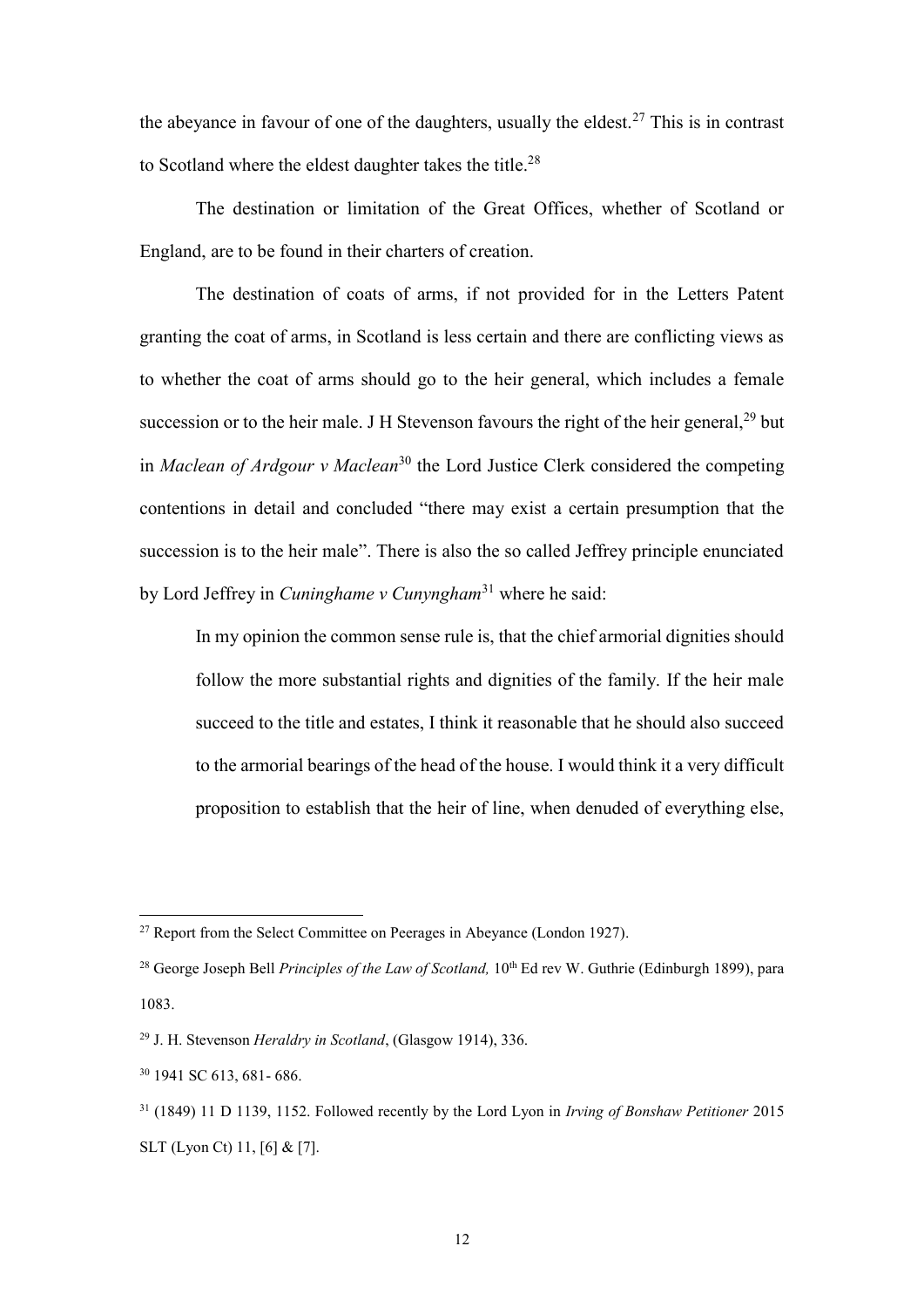was still entitled to retain the barren honours of heraldry. But I give no opinion upon that point.

In Scotland, where the succession to a coat of arms opens to daughters then the eldest daughter takes the arms without division, provided she and her descendants retain and continue to use the family name, or adopts again the family name when the succession opens, otherwise the right to succeed can be lost. <sup>32</sup> Younger daughters inherit a right to quarter their arms with the arms of the family into which they marry. However, many coats of arms were settled along with the entail of the landed estate under a name and arms clause and so follow the succession to the estate,<sup>33</sup> or can be settled on the person succeeding to the landed estate by deed of nomination or Trust Disposition and Settlement,<sup>34</sup> but this is limited to legitimate members of the family.

The situation in England is less clear. Males are favoured over females, although if the succession ends in more than one daughter (and no sons) they all take equally as co-heirs and can transmit the right to quarter their arms with the arms of the family into which they marry.<sup>35</sup>

# IV. SUCCESSION TO TITLES: THE USUAL CASE

Succession to titles will follow the destination when the title was created. The rules for interpreting that destination, in succession, typically follow the blood line in accordance with the *jus sanguinis*.

<sup>32</sup> *Gunn Petitioners* 1996 SLT (Lyon Ct) 3.

<sup>33</sup> See discussion by Lord Lyon (Learney) in *Munro-Lucas-Tooth Petitioner* 1965 SLT (Lyon Ct) 2.

<sup>34</sup> *Mackintosh of Mackintosh* 1950 SLT (Lyon Ct) 2; *Macpherson of Pitamain* 1977 SLT (Lyon Ct) 18.

<sup>35</sup> A. C. Fox-Davies *Complete Guide to Heraldry,* Reprinted 1951 with revisions by Dr C. A. H. Franklyn, (London 1951).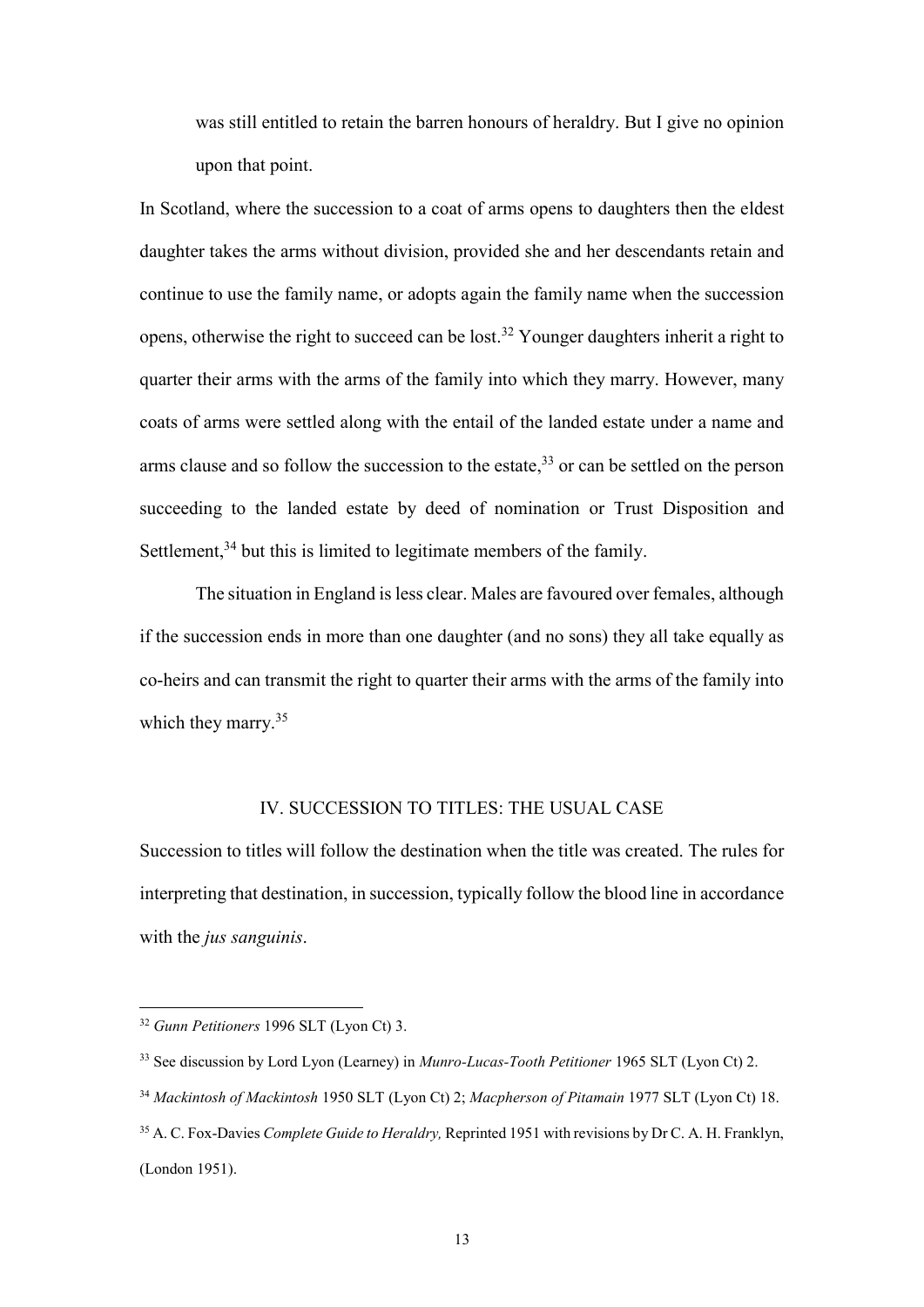#### *A. Succession* iure sanguinis

The right to succeed to a title depends upon a blood connection to the original grantee of the title in terms of the destination or limitation. The right to succeed vests *iure sanguinis* ("by right of blood"), without the requirement for service to take up the right to the title. Each time the succession opens the right to succeed is traced not from the last holder of the title or dignity, but from the original grantee.<sup>36</sup> This was accepted in the *Pringle* case:

A title of honour vests *iure sanguinis*, by right of blood, in the heir specified in the grant. The heir needs to take no step to acquire the title. Scots institutional writers are clear on this… In English law the rule is essentially the same. A baronetcy is an incorporeal hereditament which descends in accordance with the terms of the original grant and each successive heir takes under the original grant... $^{37}$ 

The same rule applies to the succession to coats of arms, and a son succeeds in preference to a daughter.<sup>38</sup> Thus it can be seen that a legitimate blood connection to the grantee in terms of the destination or limitation of the title or dignity is an essential requirement for succession.

In Scotland, the eldest daughter succeeds to a title, unlike England where a barony falls into abeyance between the daughters. In Scotland "where there is a right in

<sup>36</sup> *Pringle* [2016] UKPC 16, [27] – [28]; *Dunbar of Kilconzie v Lord Advocate* 1986 SC (HL) 1, 29, per Lord Keith.

<sup>37</sup> *Pringle* [2016] UKPC 16, [41].

<sup>&</sup>lt;sup>38</sup> Stevenson, note 29 above, at p336.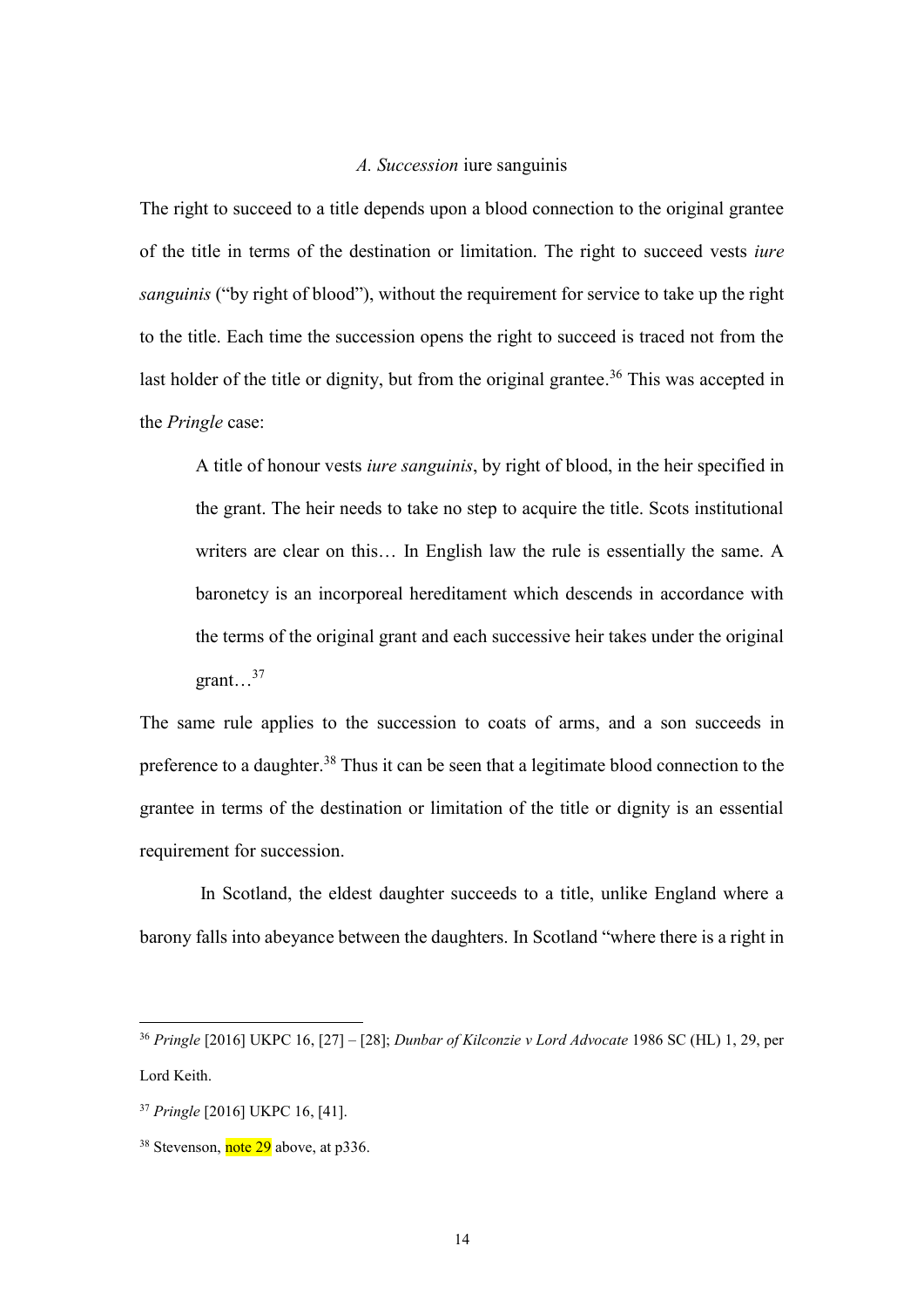its nature, exercise, or use not capable of division, it goes as a *praecipuum* to the eldest, - as a peerage, an office ...".<sup>39</sup> However, where a title can go to a daughter, a younger son succeeds before an older sister.

# *B. Resignation and Regrant of Titles*

Under Scots law the holder of a title could, until the Treaty of Union, resign it into the hands of the Crown for a re-grant to a new series of heirs. This was commonly done if the title was either to be extinguished or to pass to a remote heir and the title holder wanted to keep the title in their nearer family.<sup>40</sup> Examples include (i) the Earldom of Selkirk<sup>41</sup> and (ii) the Baronetcy of Colquhoun of Luss.<sup>42</sup>

# C. *The Proper Law Relating to the Succession to Titles*

There are two aspects to the proper law relating to the succession to titles.<sup>43</sup> First, the proper law of the title itself, and secondly the law of the domicile of the claimant or his

<sup>&</sup>lt;sup>39</sup> Bell's *Principles*, note 28 above, para 1083.

<sup>40</sup> Joint Committee on House of Lords Reform [Session 1962-63] Report (London 1962), Appendix 3 Surrender of Scottish Peerages; Memorandum by the Official Group and Appendix 12 Surrender of Scottish Peerages; Memorandum by the Lord Advocate.

<sup>41</sup> "The Earldom of Selkirk" in Sir James Balfour Paul (ed) *The Scots Peerage* Vol VII (Edinburgh 1910); *Earl of Selkirk Petitioner* 1985 SLT (Lyon Ct) 2. Whenever a Duke of Hamilton succeeds to the Earldom it descends immediately to the Duke's younger brother.

<sup>&</sup>lt;sup>42</sup> "Colquhoun of Luss", *Burkes Peerage & Baronetage* 107<sup>th</sup> Ed (Northamptonshire 2003); *Grant of Grant, Lord Strathspey* 1950 SLT (Lyon Ct) 17 – the first Colquhoun baronetcy passed to the Grant family by resignation and regrant.

<sup>&</sup>lt;sup>43</sup> The law relating to honours and dignities and the functions of the Lord Lyon so far as relating to the granting of arms is reserved under the Scotland Act 1998, Schedule 5, para 2(2).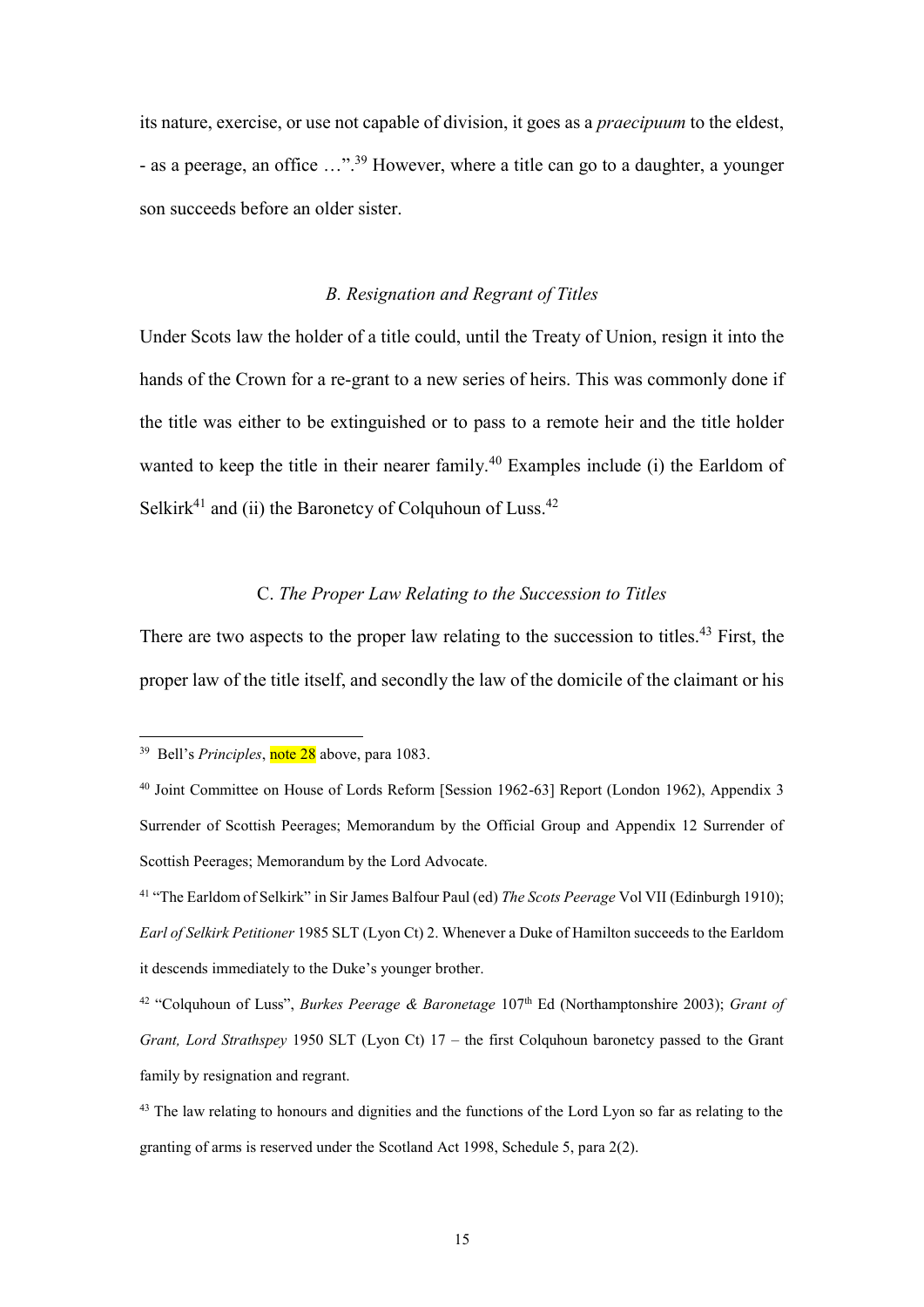parents which may affect their status as legitimate or illegitimate or the validity of a marriage. This can lead to different outcomes depending on whether the title is governed by Scottish or English law.

The first is the proper law of the title or dignity itself and this depends on the law relating to the title. In the *Pringle* case the Board stated that as this was a Scottish Baronetcy "Questions as to entitlement to succeed to the baronetcy are governed by Scots Law."<sup>44</sup> There is no difficulty in relation to English, Scottish or Irish titles because they will be governed respectively by English, Scottish or Irish law, but it is not clear what law governs Great British or United Kingdom titles. It is considered that if the territorial denomination of the title is in Scotland then Scots law governs the succession to that title.<sup>45</sup> The issue was raised in respect of Baronetcies, because under the Official Roll of the Baronetage the Secretary of State has to consult with the respective King of Arms or the Attorney General or Lord Advocate. In a series of opinions given by the Law Officers c.1920 they advised that where the baronetcy had a Scottish territorial designation then the Lord Advocate and the Lord Lyon should be consulted, which indicates that they considered that such baronetcies were subject to Scots law.<sup>46</sup>

An interesting example of where differing law has separated titles arises in the case of the Macdonald of Sleat Nova Scotia baronetcy created 14 July 1625 with a destination to heirs male whatsoever<sup>47</sup> and the Irish Barony of Macdonald of Slate granted to the 9<sup>th</sup> Baronet on 25 July 1776 with a destination to "the heirs male of his

<sup>44</sup> *Pringle* [2016] UKPC 16, para [24].

<sup>45</sup> J. Riddell, *Inquiry into the Law and Practice in Scottish Peerages* (Edinburgh 1842), 843-844.

<sup>46</sup> Lyon Court papers bound volume "Jurisdiction".

<sup>47</sup> G. E. Cokayne, *The Complete Baronetage* (Gloucester, 1983) Vol II, 291.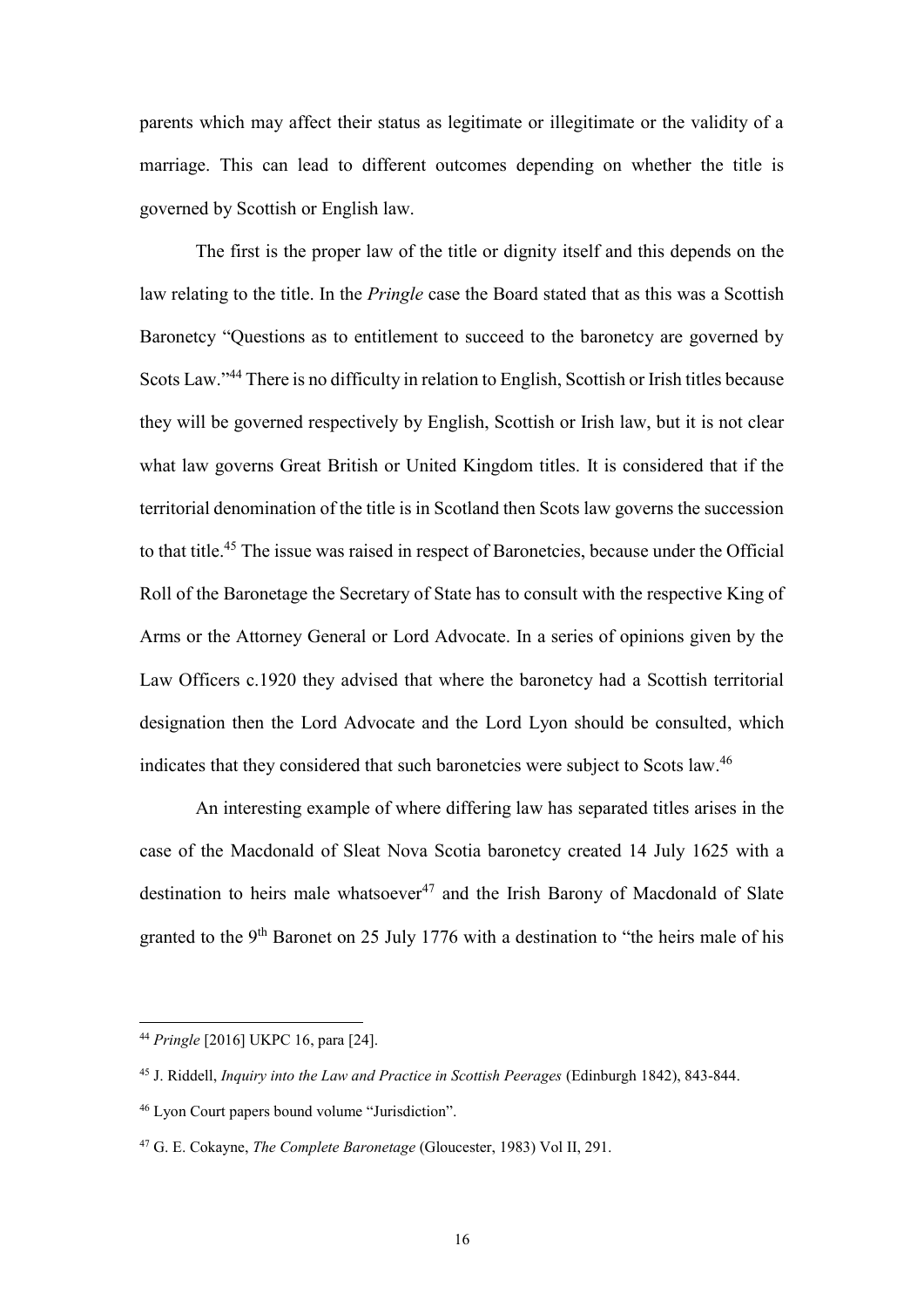body lawfully begotten and to be begotten".<sup>48</sup> The 11<sup>th</sup> Baronet and 3<sup>rd</sup> Lord had a son Alexander by Louisa Maria La Coast whom he subsequently married in England, and they had a further son Godfrey. Following proceedings in the Court of Session in 1910 for declarator of the legitimacy of Alexander, on the basis that the  $3<sup>rd</sup>$  Lord was domiciled in Scotland and so he was legitimated by the subsequent marriage of his parents, the court found that Alexander was so legitimated.<sup>49</sup> The consequence of this was that that Alexander had succeeded to the Nova Scotia baronetcy as its succession was governed by Scots law, but that Godfrey, born after the marriage of his parents, was the legitimate heir ("lawfully begotten") to the Irish title, where Irish law did not recognise legitimation by the subsequent marriage of the parents.<sup>50</sup>

The law of the domicile of the claimant or of their parents is relevant to the legitimacy of that person and whether that legitimacy is recognised for the purpose of succession to the title under private international law rules. The Macdonald case is one example. In the *Strathmore Peerage Claim*<sup>51</sup> Lord Strathmore had an illegitimate child John born in 1811 from Mary Millner whom he married on his deathbed in 1820. John's claim to the earldom, on the grounds that he was legitimated by the subsequent marriage of his parents, was rejected on the grounds that Lord Strathmore was domiciled in

<sup>48</sup> Copy Letters Patent dated 25 July 1776 held by Clan Donald Lands Trust; Repository Code 800001, Reference NRAS3273/5509.

<sup>49</sup> *Bosville v Lord Madonald* 1910 SC 597.

<sup>50</sup> "Macdonald of Slate, Chief of Macdonald" and "Bosville Macdonald of Sleat, Chief of Macdonald of Sleat", *Burkes Peerage & Baronetage* 107<sup>th</sup> Ed (Northamptonshire, 2003). Legitimation is discussed in more detail in section V below.

 $51$  (1821) 6 Paton 645, speeches reported in full (1830) 4 W & Sh App 89.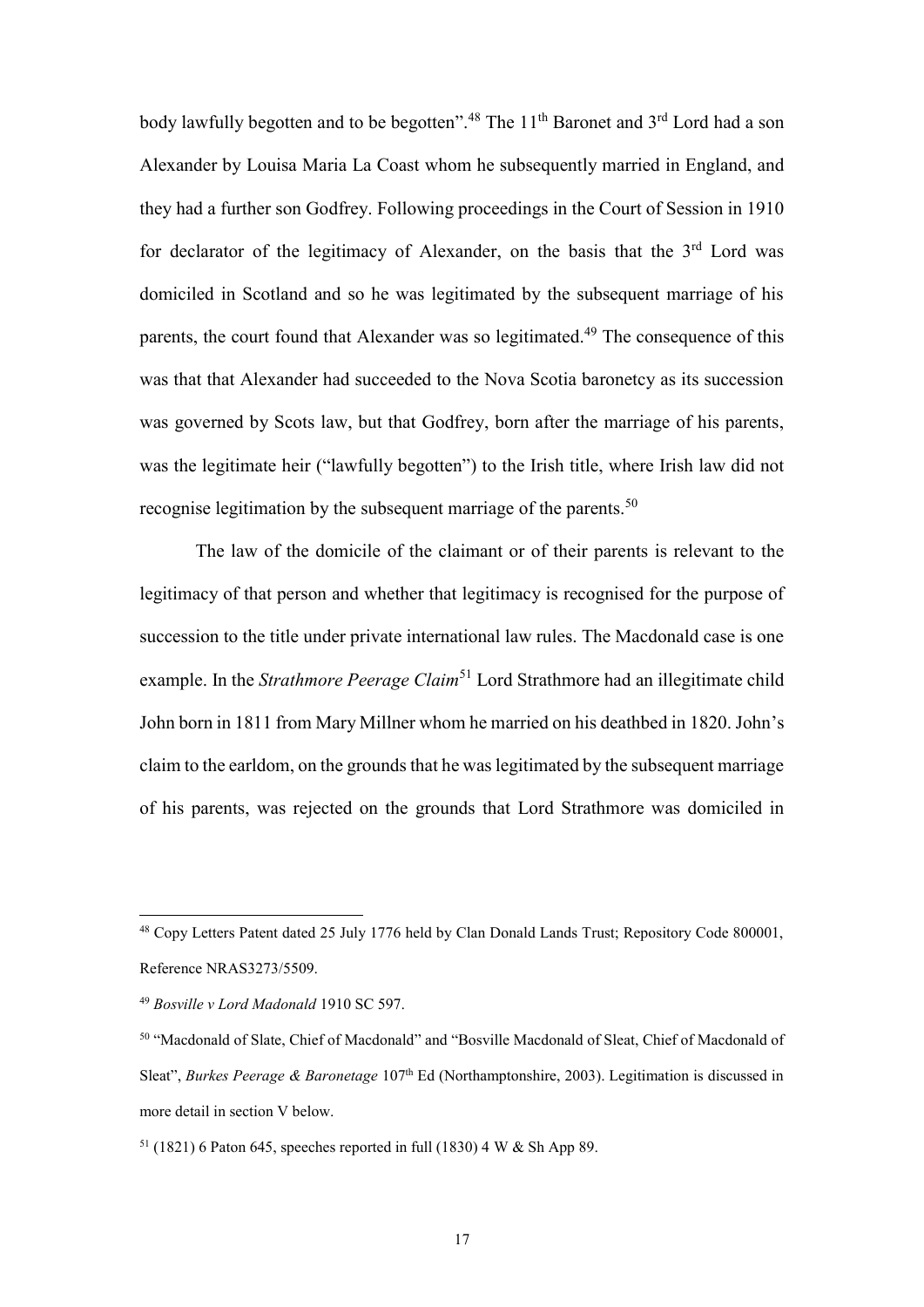England. A more recent example is the *Viscount of Drumlanrig's Tutor*<sup>52</sup> where Sholto who was the illegitimate son of the Marquis of Queensberry born in England where his parents were domiciled claimed to be recognised as heir to the Marquisate. Sholto was legitimated in England by the Legitimacy Act 1926 which by section 10 provided that "Nothing in this Act shall affect the succession to any dignity or title of honour or render any person capable of succeeding to or transmitting a right to succeed to any such dignity or title." Nevertheless, the Lord Lyon having regard to the provisions of section 5(1)(a) of the Legitimation (Scotland) Act 1968 held that Scots law recognised the English legitimation for the purposes of succession to the Scottish Marquisate "although incapable of affecting the succession to any dignity or title of honour governed by English law". The obiter comments by Lord Keith in *Wright's Trs v Callender* – that Scots Law must, for conflict of law purposes, treat limitations in English law as also applicable to instruments governed by Scots  $Law^{53}$  – cast doubt on the correctness of Lyon's decision, which disregarded the limitation in the English Act.

In the *Sinha Peerage Case*<sup>54</sup> the title of Baron Sinha of Raipur was granted in 1919 with the destination to "the heirs male of his body lawfully begotten and to be begotten". The question concerned whether or not his son could claim to be the heir male of his body because Lord Sinha belonged to a faith which allowed polygamous marriages. The Committee for Privileges held that he could succeed because there was

<sup>52</sup> 1977 SLT (Lyon Ct) 16. *cf. Wright's Trs v Callender* 19[93 SC \(HL\) 13](http://login.westlaw.co.uk/maf/wluk/app/document?&suppsrguid=i0ad6290300000158eefe1630a9e74080&docguid=I0A2219D1E42911DA8FC2A0F0355337E9&hitguid=I0A2219D0E42911DA8FC2A0F0355337E9&rank=1&spos=1&epos=1&td=1&crumb-action=append&context=147&resolvein=true), which might require Lyon's decision to be reconsidered.

<sup>53</sup> 1993 SC (HL) 13, 19.

<sup>54</sup> (Note) [1946] 1 All ER 348. See also A.B. Wilkinson and K. McK. Norrie, *The Law of Parent and*  Child in Scotland 2<sup>nd</sup> ed (1999), para 1.75.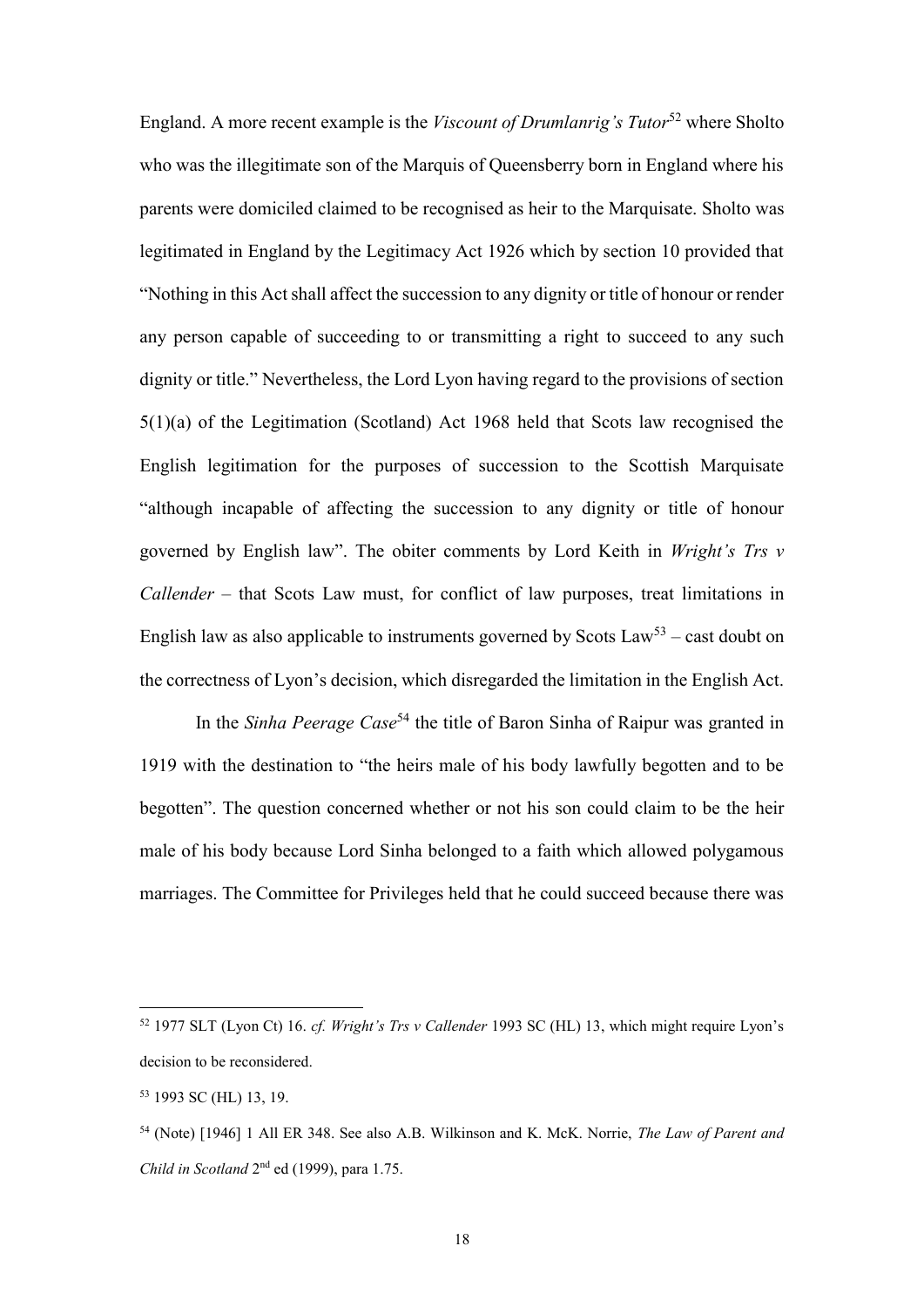in fact no polygamous marriage, but left open the question if there had been a second such marriage.

# D. *Prescription and Adverse Possession of a Title*

The *Pringle* case accepted that the right to claim a title could not be lost by non-use or adverse possession for the long negative prescriptive period of 20 years. The Board "reached the view that the right to succeed to an honour is imprescriptible under para (h) of Sch.3" <sup>55</sup> to the Prescription and Limitation (Scotland) Act 1973 and also rejected an argument that a claim could be barred by mora, taciturnity and acquiescence. <sup>56</sup> This is consistent with the long-held view in Scotland:

The principle in law, that the right of blood did not prescribe, was admitted in Scotland in respect to descent in real inheritances, and honours, during the sixteenth and seventeenth centuries<sup>57</sup>

English law is to the same effect:

Neither can a good title to a dignity be barred by so-called adverse possession,

however long, for there is no such thing as adverse possession of a peerage.<sup>58</sup> However, different issues arise if a claimant has obtained a court order as to their legitimate status, in which case such a decree is binding for the purposes of succession to the title or dignity even if later evidence such as DNA might demonstrate that the claimant was not in fact the heir *iure sanguinis*. In the *Ampthill Peerage Case*<sup>59</sup> where

<sup>55</sup> *Pringle* [2016] UKPC 16, para [59].

<sup>56</sup> *Pringle* [2016] UKPC 16, para [64].

 $57$  Riddell, note 45 above, at p130.

<sup>&</sup>lt;sup>58</sup> Palmer, note 19 above, at p167.

<sup>59</sup> [1977] AC 547.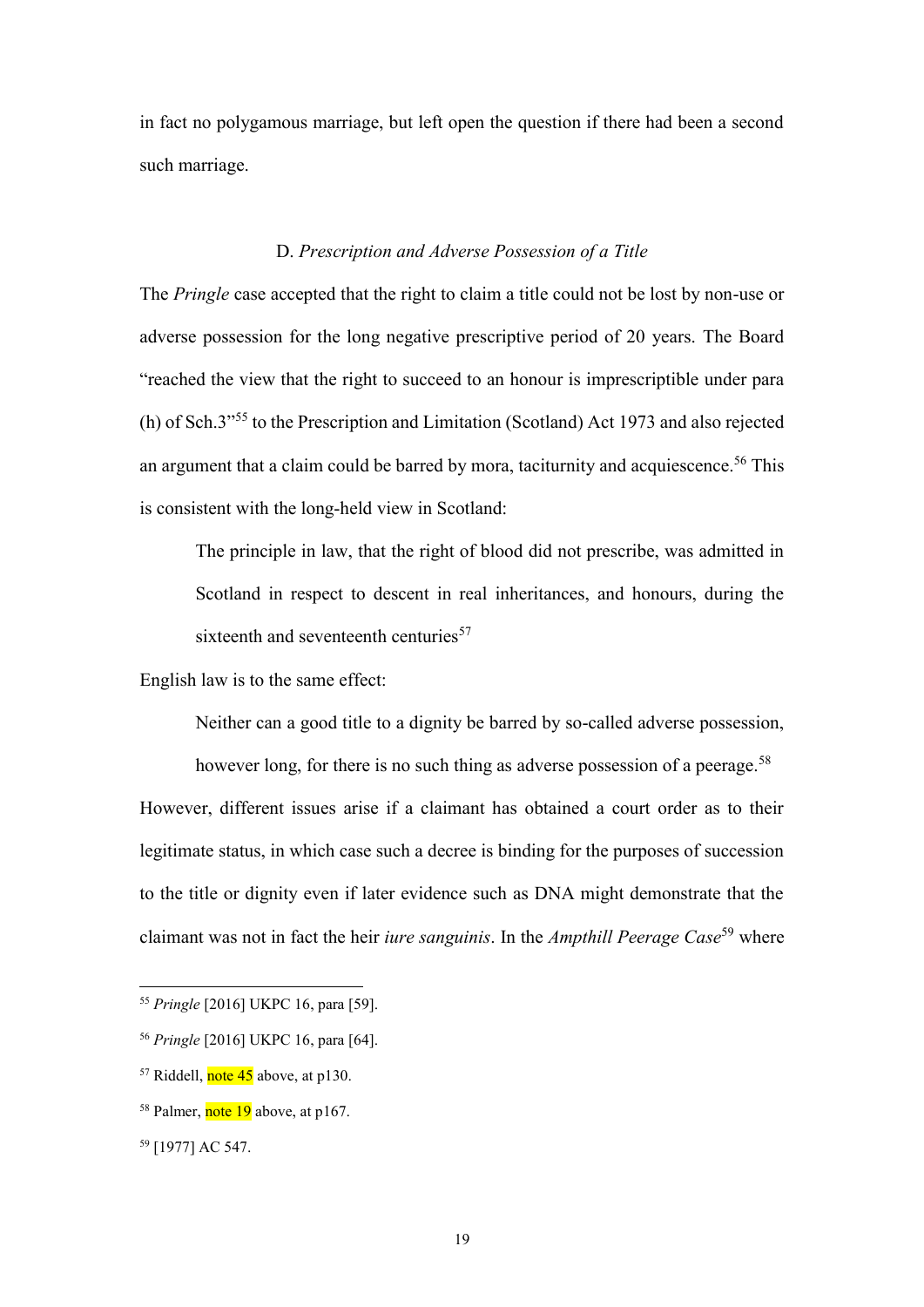the son of the late peer had obtained a declarator of legitimacy in 1926 following his father's unsuccessful divorce action on the grounds of his mother's adultery, the Committee for Privileges held that a declaration of legitimacy obtained pursuant to the provisions of the [Legitimacy Declaration Act 1858](http://login.westlaw.co.uk/maf/wluk/app/document?src=doc&linktype=ref&context=6&crumb-action=replace&docguid=I0910B8C0E44811DA8D70A0E70A78ED65) was "unassailable"<sup>60</sup> and thus binding for all purposes including peerage claims.

This is a different situation, because the decision is a status decision *in rem*, from the situation where a person matriculates a right to a coat of arms, perhaps with the additaments appropriate to the matriculator as a peer or a baronet. After 20 years the right in the matriculation, being a court decree, prescribes and cannot be challenged. Probably the 20 year prescription is only of benefit to the matriculator, who matriculated the coat of arms in their own name, because on their death the right of succession to the coat of arms is traced from the original grantee and not from the matriculator. In *Fullarton v Hamilton*<sup>61</sup> the Lord President and other judges opined that where a junior line succeeded to the heritable estate a challenge might be prevented by prescription, but that when the succession again opened that the rightful heir could claim the estate. The judges went on to say that:

but we are further of opinion that a retour, though correct and unexceptional *ex facie*, and therefore sufficient to protect the person served as heir, after the vicennial prescription, is only of a personal nature; and though it may protect himself personally, cannot, after his death, affect the right of the true heir, for such was not the meaning of the statute.

As a matriculation in the Public Register of all Arms and Bearings is analogous to a service of heirs, and as a succession to a title or coat of arms is traced each time from

<sup>60</sup> [1977] AC 547, 601, per Lord Russell.

 $61$  (1825) 1 W & S 410, 428.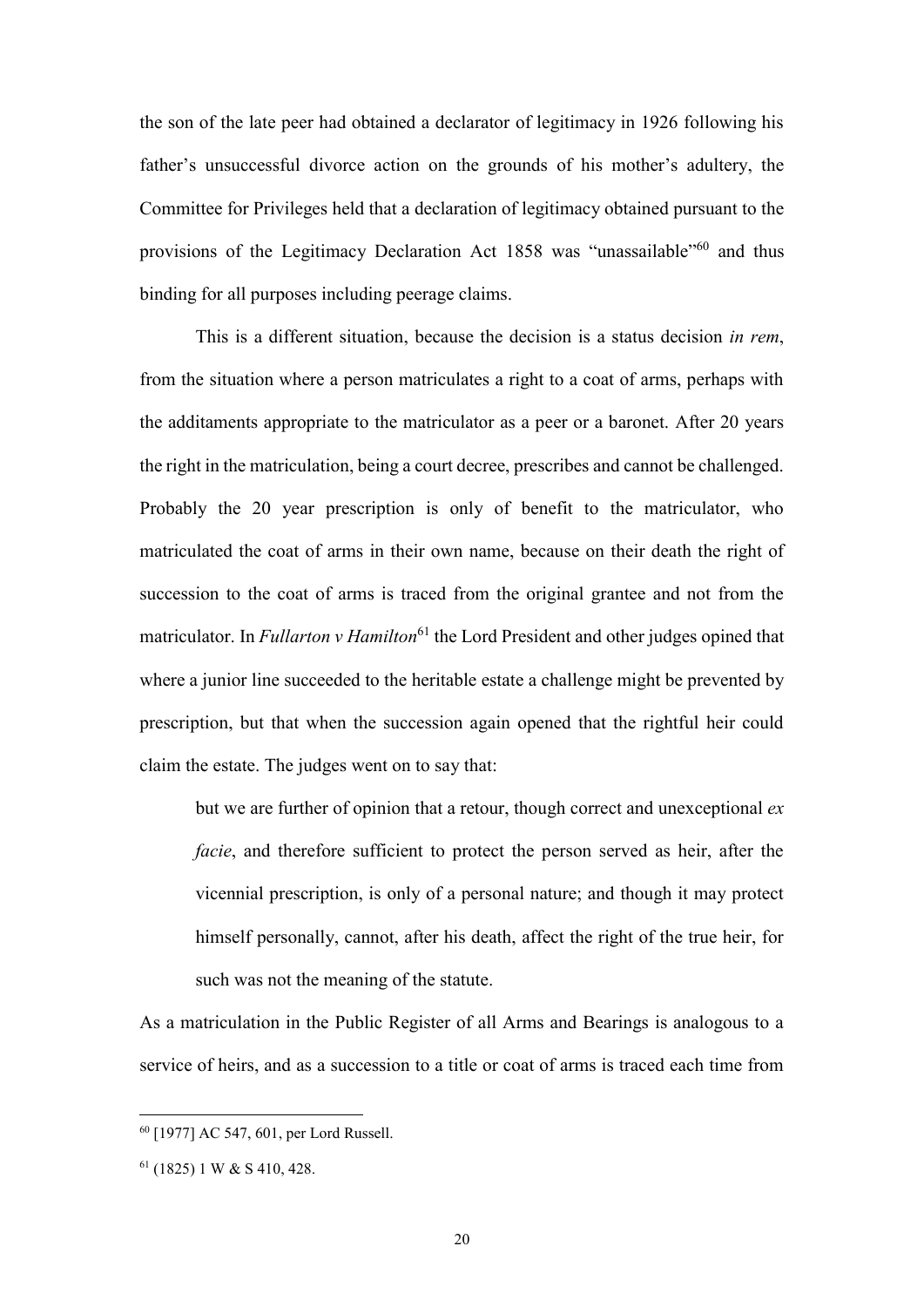the grantee and not the person last in possession of the coat of arms, the dicta in *Fullarton* probably also applies to a prescription on a matriculation. The matriculation and the benefit of the prescription is only personal to the matriculator and does not bar the succession of the rightful heir, when the succession next opens. The *Fullarton* decision was followed in *Pringle*, where the board said: "The true question on the death of the eighth baronet in 1919 was 'who was then the male heir of the first baronet of Stichill?' The question now is the same, substituting only the present for the past tense." 62

#### V. SUCCESSION TO TITLES: THE EXCLUSIONS

Having established the rules which govern succession to titles, it is clear that succession depends on (i) usually a male heir; (ii) who is genetically descended from his parents; and (iii) who is legitimate. Where a female heir can succeed, a younger male takes precedence in the succession. This is in stark contrast to the general rules of (intestate) succession, where there is no distinction made between heirs based on their legitimacy or sex: any legal child of the parent will be entitled to inherit on the intestacy of their parents.<sup>63</sup> Various statutory reforms over the last 40 years have extended the categories of who is legally recognised as a child of their parents, yet exclusions have been built in to disapply these reforms in the case of succession to titles. In four different areas, statutory exclusions maintain and perpetuate this feudal approach to succession: (i) those born outwith marriage; (ii) women; (iii) children who are not genetically related to one or both of their legal parents; and (iv) transgender persons. It is important to

<sup>62</sup> *Pringle* [2016] UKPC 16, para [27].

 $63$  Administration of Estates Act 1925, s.46; Succession (Scotland) Act 1964, s.2(1)(a).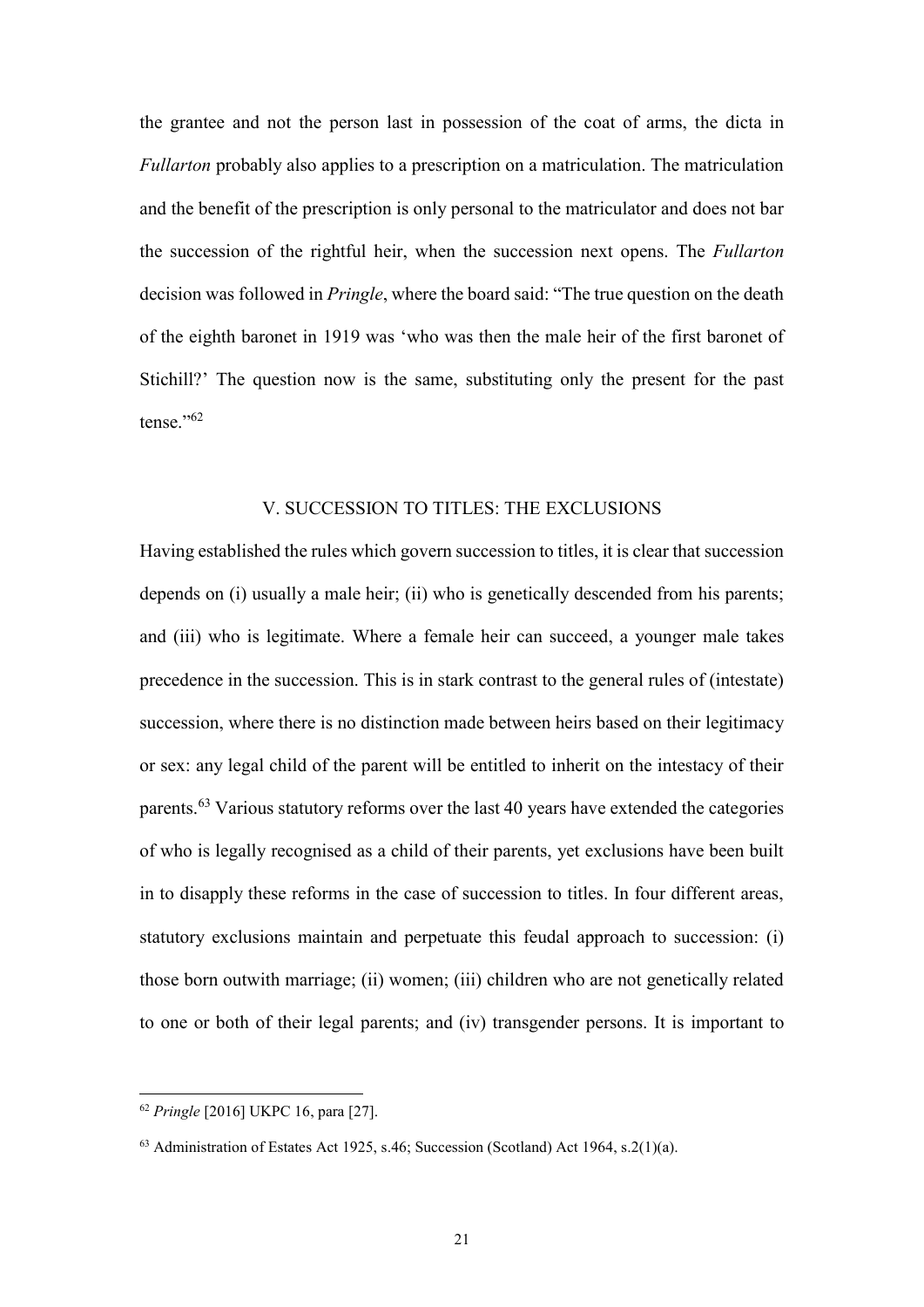emphasise that these exceptions affect those who are recognised in law for all other purposes as being the children – and heirs – of the title holder.<sup>64</sup> The only legal circumstance in which they are treated differently is in the succession to titles. There is therefore a small but critical gap between who is recognised in law as the child of an individual, and who is recognised *for the purpose of succession to titles*. Each of these four situations will be examined in turn.

#### *A. Status: Illegitimacy*

The status of illegitimacy is a "distinction which is based solely on the accident of birth outside wedlock, for which the [illegitimate child] is not responsible".<sup>65</sup> A child will be illegitimate in the straightforward case where his or her genetic parents are not married.<sup>66</sup>

The legal consequences of illegitimacy were gradually eroded over the  $20<sup>th</sup>$ century,<sup>67</sup> culminating, in Scotland, in the Law Reform (Parent and Child) (Scotland) Act 1986, which removed the consequences but left the status. The 1986 Act was amended in 2006, and the revisions were clearly intended to send a powerful message. The title of section 1 was changed from "Legal equality of children" to "Abolition of status of illegitimacy", and the existing wording of section 1 was preceded by new

 $64$  This is therefore a different situation from that of a "social" parent and child relationship, such as a step-parent/ child, where there is no legal parental status at issue.

<sup>65</sup> *Johnson v Secretary of State for the Home Department* [2016] UKSC 26, at [34] per Lady Hale. This case concerned the adverse impact of illegitimacy in the different context of citizenship and deportation. <sup>66</sup> Thus, where the mother has an affair and conceives the child extra-maritally, the child may be brought up as a child of the married "parents" but will be illegitimate in the eyes of the law, even if her husband accepts him as a child of the family – the *Pringle* situation.

 $67$  Norrie, note 54 above, ch 1, especially paras 1.04, 1.39-1.43.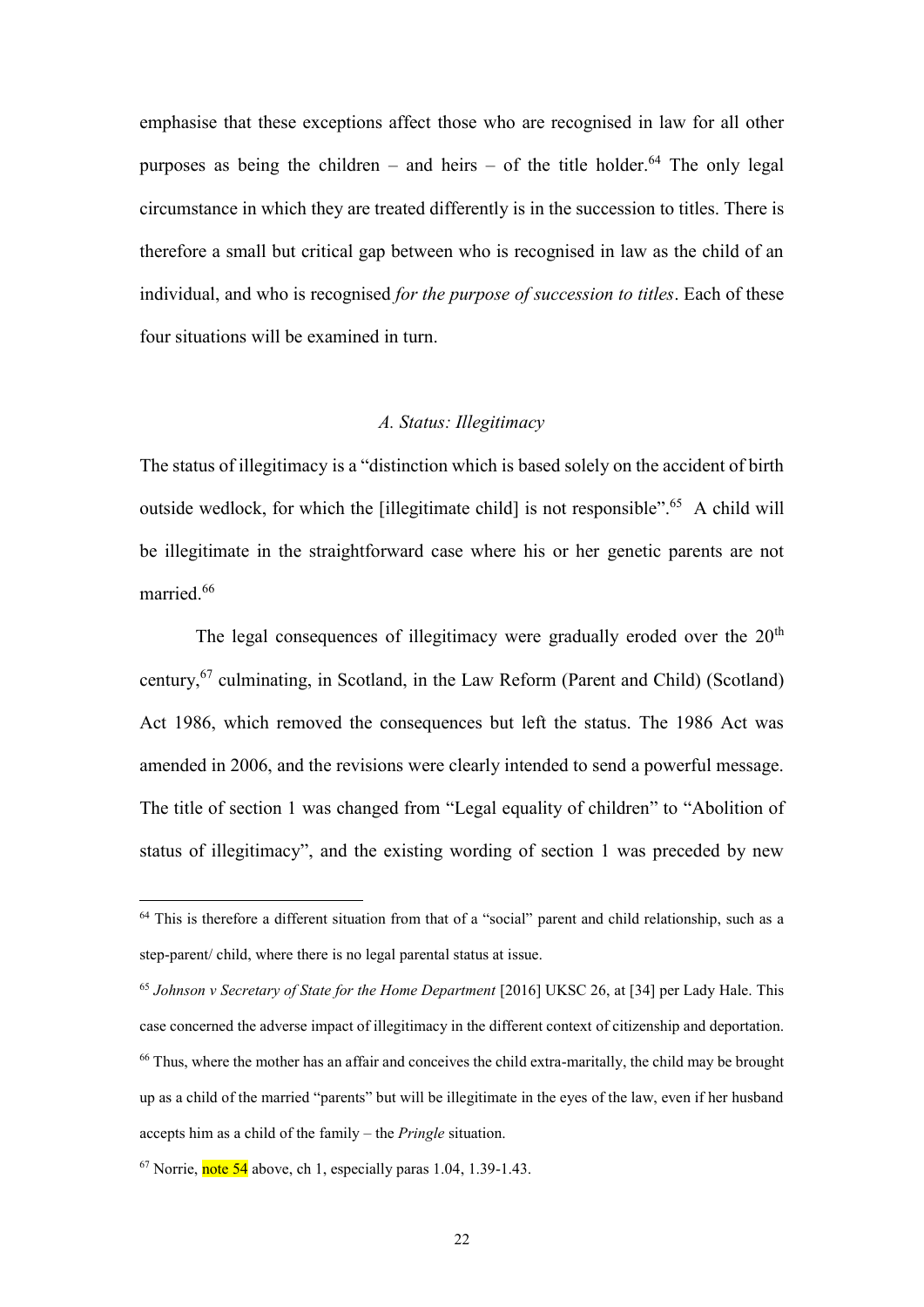introductory wording, underlining this commitment to removing the 'stain' of illegitimacy:

#### **Section 1. Abolition of status of illegitimacy**

1(1) *No person whose status is governed by Scots law shall be illegitimate*; and accordingly the fact that a person's parents are not or have not been married to each other shall be left out of account in –

- (a) determining the person's legal status; or
- (b) establishing the legal relationship between the person and any other person<sup>68</sup>

The 2006 reforms sought to abolish "as far as it is possible and competent, the status of illegitimacy [in] Scots Law".<sup>69</sup>

Yet this statutory abolition of the status of illegitimacy is not as allencompassing as first appears. Section 9 of the 1986 Act contains a provision which retrenches on the absolute applicability of section 1:

Nothing in this Act shall –

1

… (1)(c) apply to any title, coat of arms, honour or dignity transmissible on the death of the holder thereof or affect the succession thereto or the devolution thereof (including, in particular, the competence of bringing an action of declarator of legitimacy, legitimation or illegitimacy in connection with such succession or devolution)

In England and Wales, illegitimacy still subsists, but its impact is modified by section 1 of the Family Law Reform Act 1987, which provides:

<sup>68</sup> Law Reform (Parent and Child) (Scotland) Act 1986, s1, emphasis added.

<sup>&</sup>lt;sup>69</sup> Scottish Parliamentary Corporate Body, "Family Law (Scotland) Bill Revised Explanatory Notes" (2005), para 35.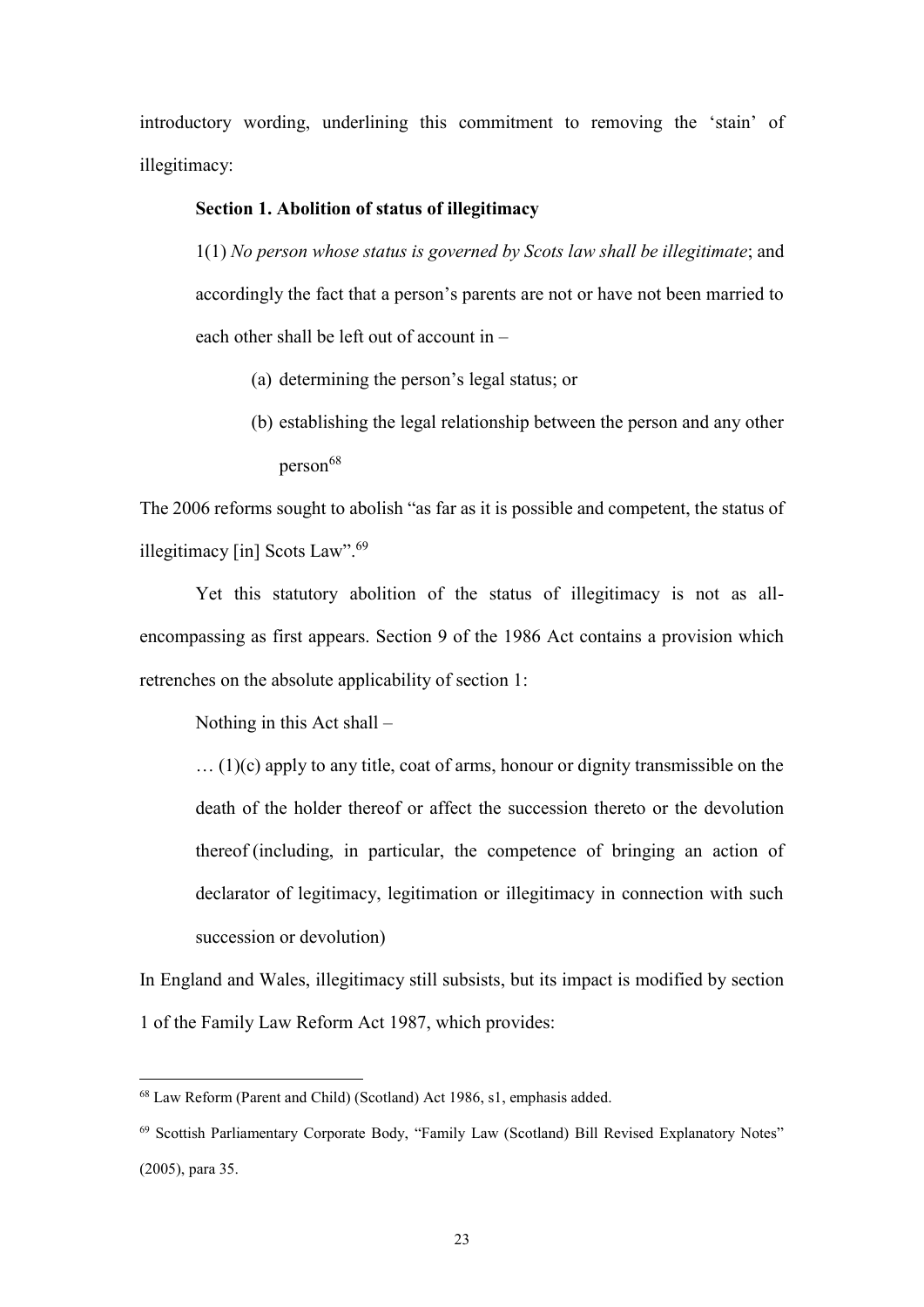In this Act and enactments passed and instruments made after the coming into force of this section, references (however expressed) to any relationship between two persons shall, unless the contrary intention appears, be construed without regard to whether or not the father and mother of either of them, or the father and mother of any person through whom the relationship is deduced, have or had been married to each other at any time.

Thus, the marital status of the parents is generally not relevant, unless specifically provided for. Section 19 however effectively disapplies section 1. It sets out in s19(2) that any reference to "heir" or "heirs" in the creation of an entailed interest of real or personal property does not, by itself, show a contrary intention in terms of section 1. But under s19(4), where the property in question is to devolve along with a dignity or title of honour, then the property shall not be severed, but shall devolve as if this section had not been enacted.

The net effect is that illegitimacy is still a relevant status in Scots and English law in the  $21<sup>st</sup>$  century in relation to succession to titles.<sup>70</sup> This runs counter to international Conventions. Article 2 of the UNCRC enjoins state parties to respect the rights of all children *"*without discrimination of any kind, irrespective of the child's or his or her parent's or legal guardian's race, colour, sex, language, religion, political or other opinion, national, ethnic or social origin, property, disability, birth or other

<sup>&</sup>lt;sup>70</sup> This exclusion may be because titles are beyond the legislative competence of the Scottish Parliament, in terms of the Scotland Act 1998: the explanatory notes state that the section removes "as far as it is possible and competent" the status of illegitimacy. This suggests the Scottish Parliament thought it was not possible or competent to remove the exclusion re titles (see note  $69$ , para 35). However, in such cases, it is open to the Scottish Parliament to seek the consent of the Westminster Parliament, through a section 30 order in terms of the Scotland Act 1998: it is not at all clear that this route was considered.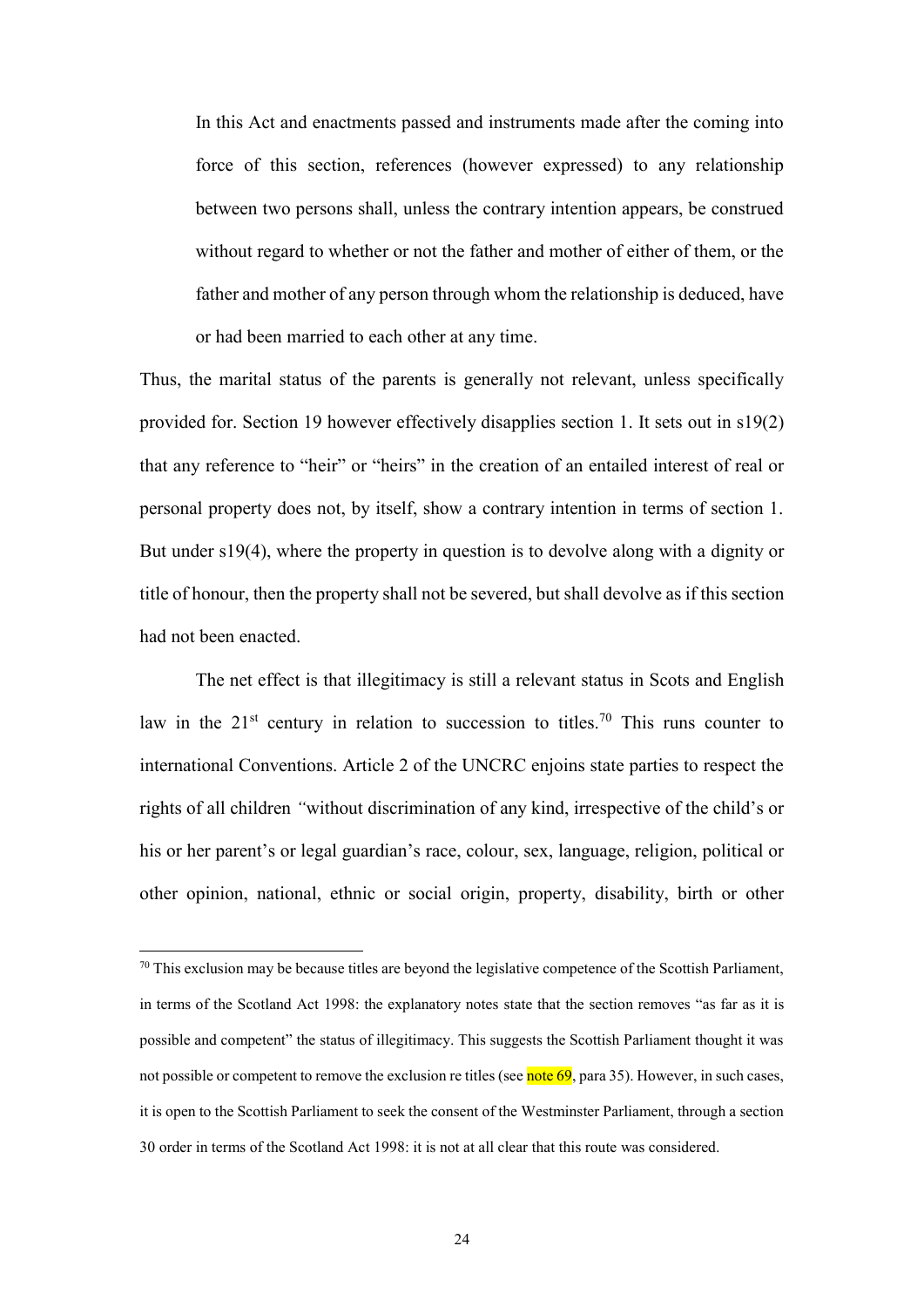status".<sup>71</sup> Likewise, article 9 of the European Convention on the Legal Status of Children Born out of Wedlock, provides that "A child born out of wedlock shall have the same right of succession in the estate of its father and its mother and of a member of its father's or mother's family, as if it had been born in wedlock".<sup>72</sup>

Where a legal distinction based on illegitimacy is to be made, it must be capable of justification.<sup>73</sup> As one commentator has noted:

A person born outwith marriage is normally precluded from inheriting or transmitting a title, coat of arms, or other dignity because the terms used in the grant to govern devolution such as "issue", "heirs", or "descendants" are deemed to mean legitimate or legitimated persons only.<sup>74</sup>

While this explains the original intention, it does not act as a justification for the ongoing distinction today, if the concept of legitimacy and legitimation has otherwise been done away with. On what basis should "issue", "heirs" or "descendants" continue to refer only to those born within marriage? In the context of coats of arms, the Lord Lyon responded to a Scottish Law Commission consultation in 1992 to say that the

<sup>71</sup> United Nations Convention on the Rights of the Child, article 2.

<sup>72</sup> Council of Europe *European Convention on the Legal Status of Children born out of Wedlock* Treaty No. 085<https://www.coe.int/en/web/conventions/full-list/-/conventions/treaty/085> (Accessed 2 April 2018).

<sup>73</sup> *Johnson v Secretary of State for the Home Department* [2016] UKSC 26, at [34], per Lady Hale.

<sup>74</sup> Scottish Family Law Legislation, annotations to the 1986 Act, by Dr D. Nichols, page A268/27, para A.711.5.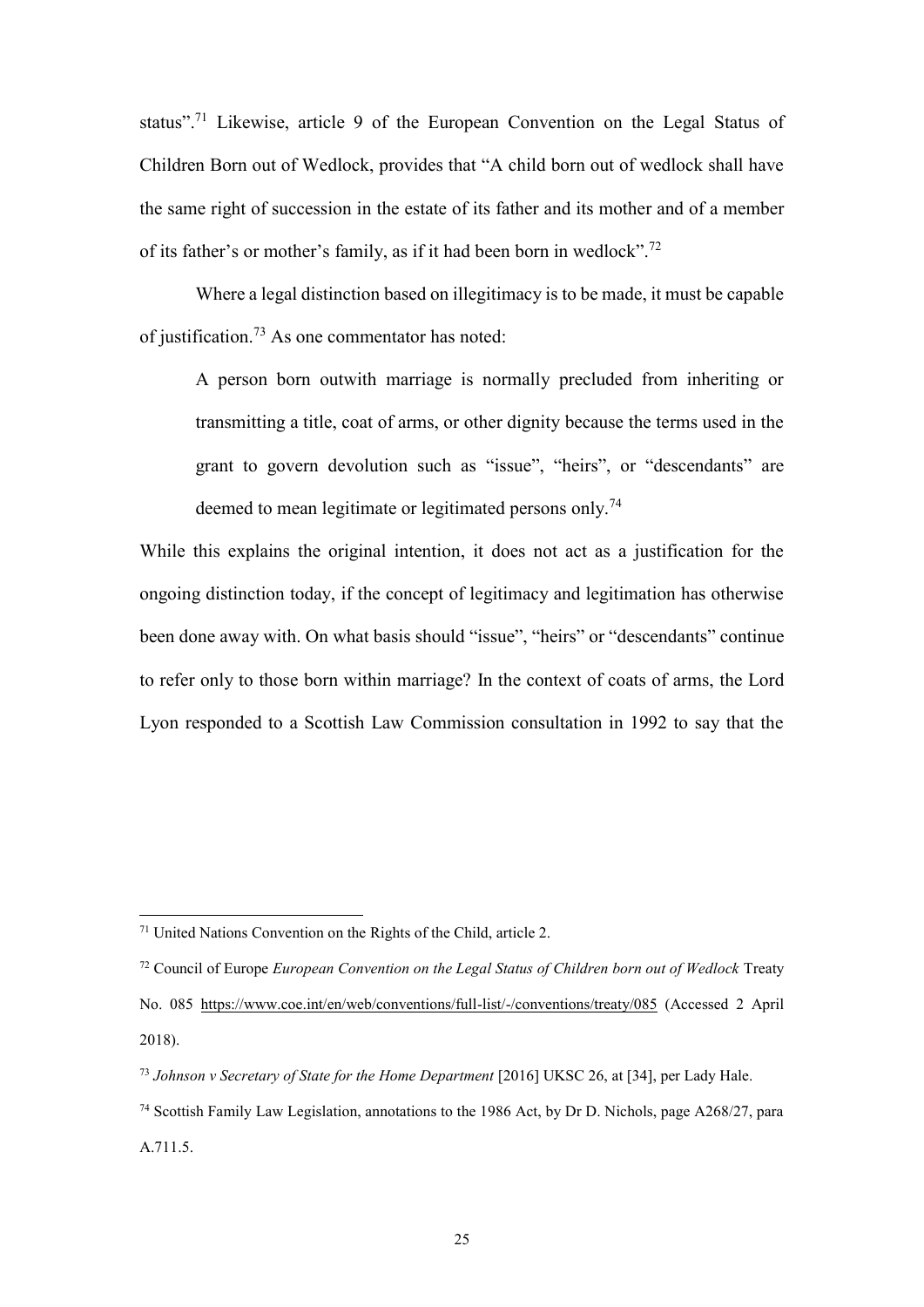exclusion was "unreasonable and unnecessary" and that the reference to coats of arms in section 9 should be repealed.<sup>75</sup> Despite this, the exclusion remains.

A further concern is that, with the removal of the distinction of illegitimacy in all other spheres of law, there has been a corresponding easing of evidential requirements to show blood connections. There was previously a strong presumption of legitimacy,<sup>76</sup> which could only be rebutted by proof beyond reasonable doubt – a high standard to be met in the days before conclusive DNA proof. Further, *Russell v Russell,* <sup>77</sup> the precursor to the *Ampthill Peerage Case,* <sup>78</sup> recognised the rule of law "that neither a husband nor a wife is permitted to give evidence of non-intercourse to bastardise a child born in wedlock".

The relaxation of the heavy onus of proving a child's illegitimacy is summarised in the *Pringle* case:

That has now changed. … The presumption of paternity may now be rebutted by proof on a balance of probabilities (s.5(4)). In civil proceedings, a party may be requested to provide a sample of blood or other bodily fluid, or body tissue, for testing. The court may draw such inference, if any, as may be appropriate,

 $75\,$ <sup>75</sup> Scottish Law Commission *Report on Family Law*, 1992, para 17.11. [https://www.gov.uk/government/uploads/system/uploads/attachment\\_data/file/235744/0004.pdf](https://www.gov.uk/government/uploads/system/uploads/attachment_data/file/235744/0004.pdf) (accessed 2 April 2018).

<sup>76</sup> *The Douglas Cause* demonstrates how difficult it could be to overturn a presumption of legitimacy: *Douglas v Duke of Hamilton* (1769) 2 Pat 143, discussed in *Pringle* [2016] UKPC 16, paras [33]-[35]. See also L. B. Macfarlane, 'A Noise all over Europe: *Douglas v Duke of Hamilton*', in J. P. Grant and E. E. Sutherland (eds) *Pronounced for Doom* (Edinburgh, 2013).

<sup>77</sup> [1924] AC 687.

<sup>78</sup> [1977] AC 547.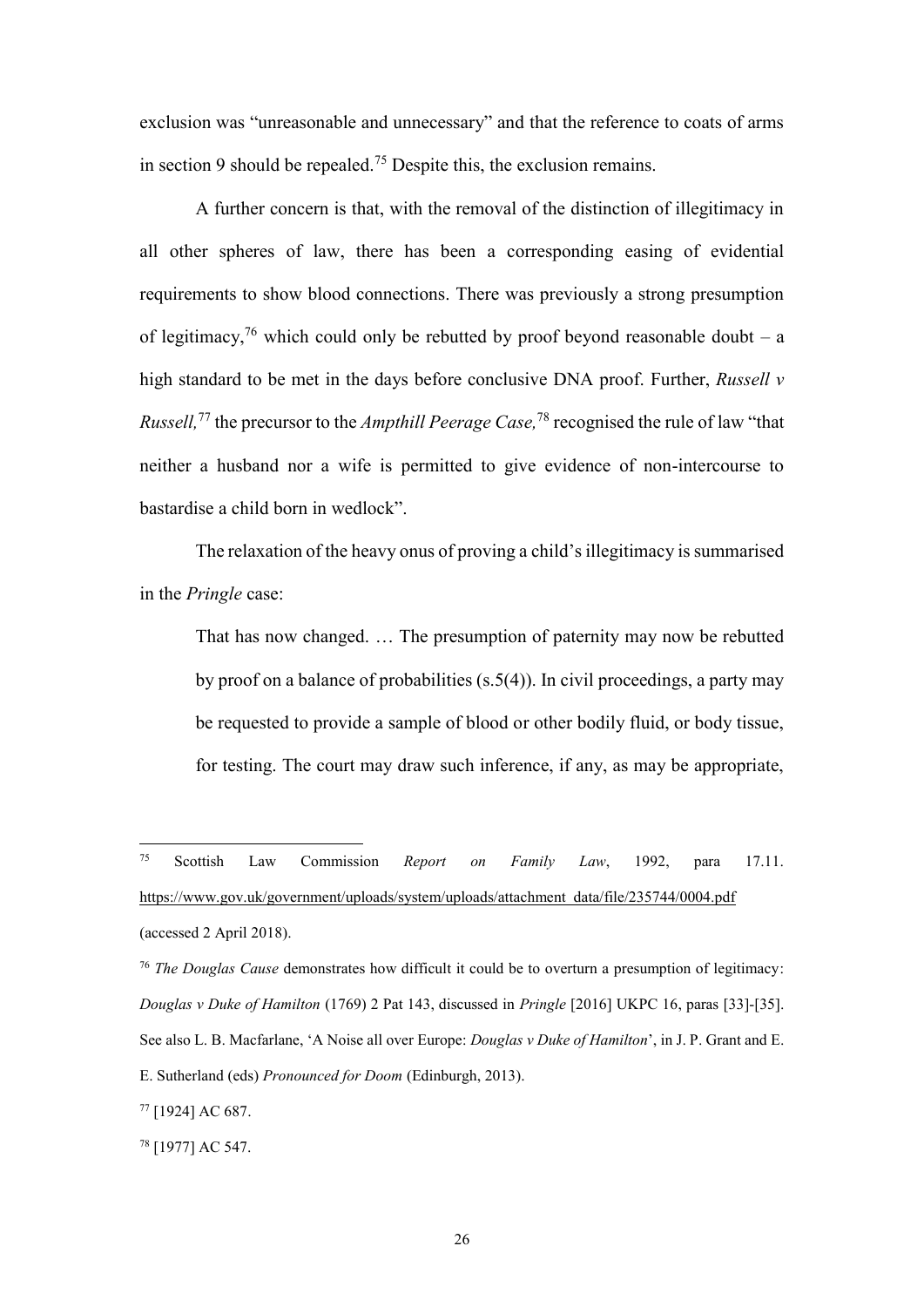if such a request is refused: Law Reform (Miscellaneous Provisions) (Scotland) Act 1990, s.70.<sup>79</sup>

Coupled with the advent of highly accurate DNA testing, this means that it is now much easier to disprove a blood connection in a family, thereby rendering the child illegitimate, and consequently ineligible to succeed to titles and indeed to deprive such a child of a title to which they had apparently succeeded. The easing of the evidential requirements regarding legitimacy reflects the general removal of the social and legal consequences of illegitimacy, but fails to take account of the possible detrimental consequences for prospective heirs to titles.

### *B. Legitimation by Subsequent Marriage of Parents and Void Marriages*

While it is currently essential that the heir's genetic parents are married, it is possible for the heir to be legitimated even if conceived and/or born out of wedlock, by the subsequent marriage of the genetic parents. Scotland, unlike England, Wales and Northern Ireland, has always recognised the legitimation of a child by the subsequent marriage of their parents, where there was no impediment to the parents' marriage at the time of conception.<sup>80</sup> Such a legitimated child was entitled to inherit titles<sup>81</sup>. The Legitimation (Scotland) Act 1968 legitimated children by the subsequent marriage of their parents, from the date of the marriage, even if there was an impediment to marriage at the time of conception. Section 8(4) of the 1968 Act applied the Act to "any title,

<sup>79</sup> *Pringle* [2016] UKPC 16, para [31].

<sup>&</sup>lt;sup>80</sup> Norrie, note 54 above, para 1.55.

<sup>81</sup> See *Macdonald of Sleat Baronetcy* note 50 above.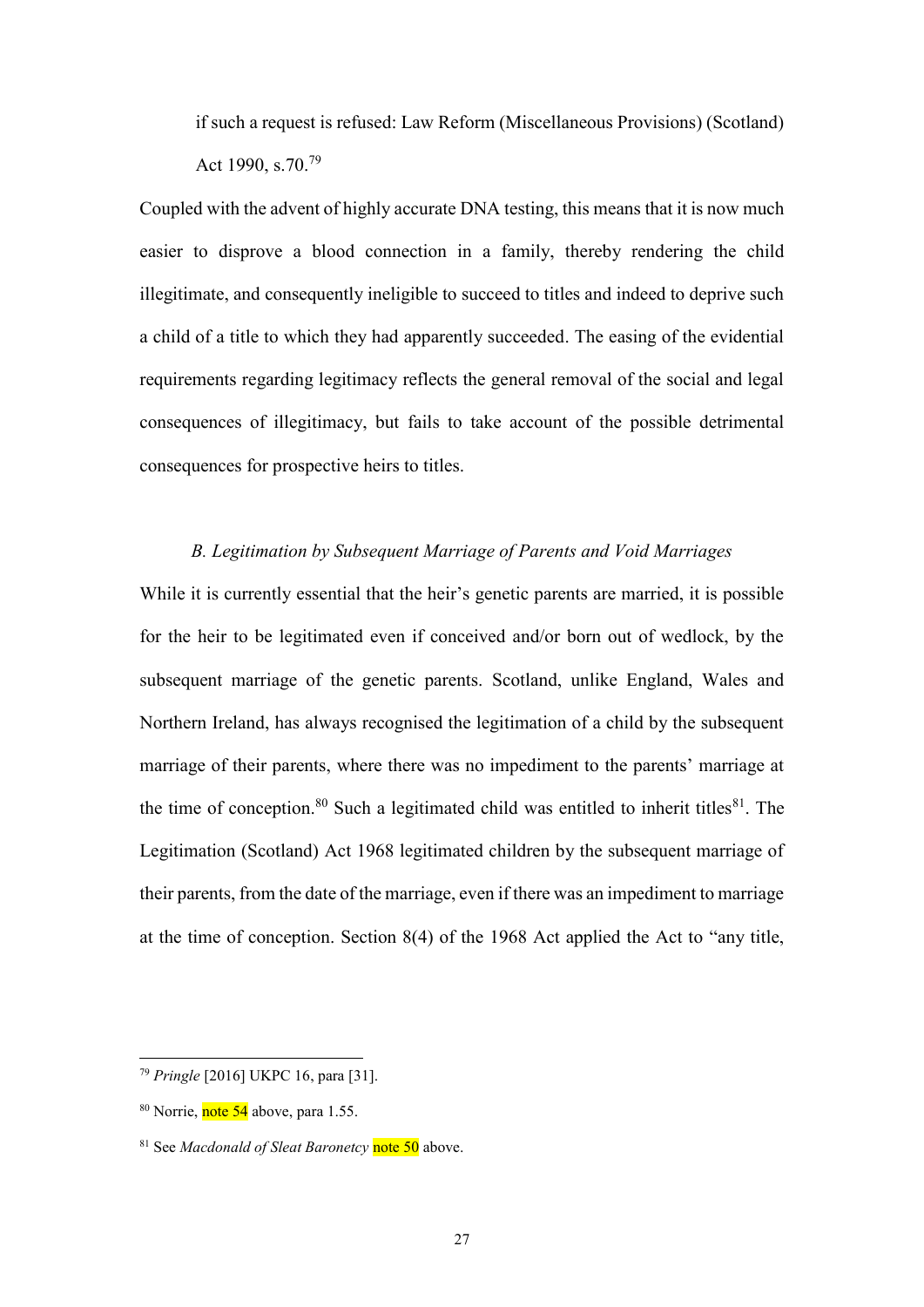honour or dignity", so a child legitimated under the 1968 Act can, from 1968, inherit a title.<sup>82</sup>

In England legitimation by subsequent marriage was never recognised at common law. Section 1(1) of the Legitimacy Act 1926 legitimated a child from the date that Act came into force or the date of the parent's marriage. Under section 1(2), however, this did not apply where the mother or father were married to a third person when the illegitimate person was born. Section 10 provided that the legitimation did not affect the succession to any dignity or title of honour or render the person capable of succeeding to or transmitting a right to succeed to such a dignity of title. The Legitimacy Act 1959 repealed section 1(2) of the 1926 Act so illegitimate children who were born when their parents were married to another person could also be legitimated. The exception regarding succession to dignities and titles of honour for legitimated children is continued by section 2 and paragraph 4(2) of Schedule 1 to the Legitimacy Act 1976. As noted above a child legitimated in England and barred from succeeding to an English title may have a right to succeed to a Scottish title.<sup>83</sup>

With regard to children of void marriages in England, where "both or either of the parties reasonably believed that the marriage was valid", as defined by the circumstances in section 1 of the Legitimacy Act 1976, they now have the right to succeed to a dignity or title of honour if they were born after 28 October 1958, which is the date that the Legitimation Act 1959 came into force, because section 2 of that Act introduced this right of succession for children of a void marriage.

<sup>82</sup> *Viscount of Drumlanrig's Tutor* 1977 SLT (Lyon Ct) 16; *Dunbar of Kilconzie v Lord Advocate* 1986 SC (HL) 1, where it was held that where the title had already descended to a junior stirps that the legitimation of a senior stirps did not displace the title holder who had already succeeded to the title. <sup>83</sup> *Viscount of Drumlanrig's Tutor* 1977 SLT (Lyon Ct) 16.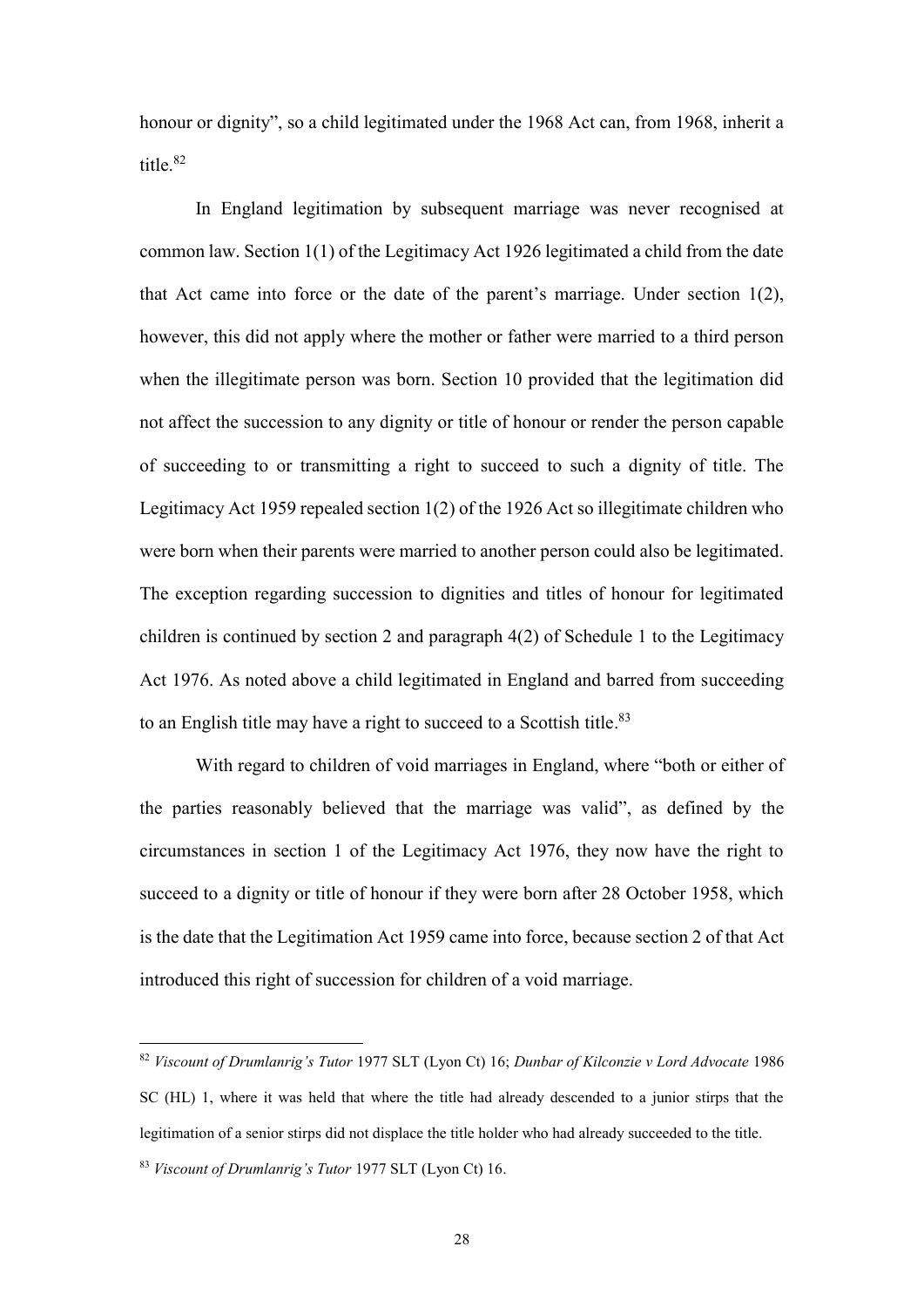Unless the appropriate legitimation statute applies, an illegitimate child remains excluded from the succession to titles, contrary to all other succession laws.

# *C. Sex Discrimination*

The succession to titles is typically discriminatory in favour of the male succession, <sup>84</sup> with most titles destined to either the heirs male of the body or to heirs male whatsoever. Thus, a male will succeed and the succession cannot go to, or through, a female to successive rightful heirs. If the male heirs are extinguished the title dies out, even if there are females through whom the succession might otherwise have passed. Where the destination is either to heirs general, which allows a female succession, or through an entailed succession which can go through the female line then, if there are sons and daughters, the "male issue are preferred before the female. Thus a son excludes a daughter".<sup>85</sup> This is of course contrary to the usual rules on intestate succession, where no such is distinction made.<sup>86</sup> Moreover, women are excluded here, even where they are legitimate: it is not a question of genetics and status, but differential treatment on the basis of sex.

In *de la Cierva Osorio de Moscoso v Spain*<sup>87</sup> the applicant challenged the fact that the Spanish peerage went to her younger brother, which she maintained was a violation of the principle of non-discrimination proclaimed in Article 14 of the Spanish

<sup>&</sup>lt;sup>84</sup> D. Pannick QC, "Hereditary peers must get their house in order and end discrimination", The Times, 29 June 2017.

<sup>&</sup>lt;sup>85</sup> Palmer, note 19 above, at 97.

<sup>86</sup> Succession (Scotland) Act 1964, s2(1)(a); Administration of Estates Act 1925, s46.

<sup>87</sup> (Applications no. 4127/98, 41503/98, 41717/98 and 45726/98) Judgment of 28 October 1998, unreported.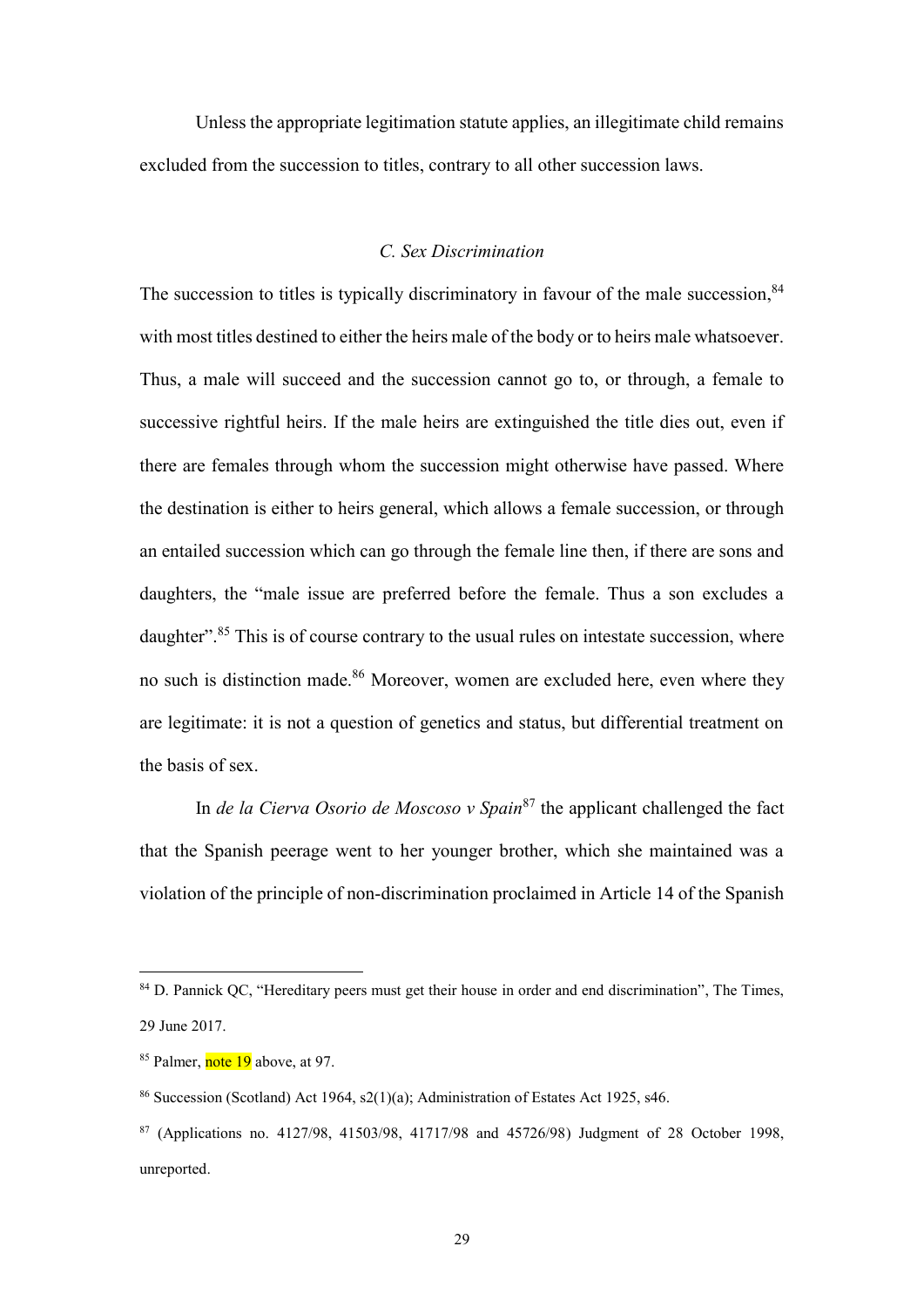Constitution. In the Spanish proceedings the State Counsel asked the Constitutional Court to hold that the provisions of historical law according precedence to male heirs be declared unconstitutional since they amounted to discrimination on the ground of sex and were therefore incompatible with the provisions of the Constitution of 1978. The Constitutional court held that relevant provisions were not contrary to the Constitution. On an application to the European Court of Human Rights, the court rejected an argument that preferring males in the succession to peerages infringed Article 8 rights; rejected an argument that Article 8 taken with Article 14 amounted to discrimination, because there was no violation of Article 8; and rejected an argument under Article 1 of the First Protocol because it held "that a nobiliary title cannot, as such, be regarded as amounting to a 'possession'".<sup>88</sup>

Although the ECtHR has held that this discrimination is not within the scope of the ECHR, it is nevertheless an anomaly and, in the UK, one no longer recognised in the succession to the Crown. Following the Succession to the Crown Act 2013, male and female heirs can succeed equally to the throne and, accordingly, the oldest child will succeed to the Crown irrespective of gender. A number of private Bills have been introduced into Parliament with a view to extending the same provisions to peerages and baronetcies, but so far none has been successful.<sup>89</sup> Women therefore remain

<sup>88</sup> Ibid., per concluding paragraph. Spain subsequently passed a law so that the eldest born child of either sex would succeed: 18869 LLEI 33/2006, de 30 d'octubre, sobre igualtat de l'home i la dona en l'ordre de successió dels títols nobiliaris:

[https://www.boe.es/boe\\_catalan/dias/2006/11/01/pdfs/A02794-02795.pdf](https://www.boe.es/boe_catalan/dias/2006/11/01/pdfs/A02794-02795.pdf) (accessed 2 April 2018).

<sup>89</sup> For example, the Equality (Titles) Bill 2012-13 introduced by Lord Lucas of Crudwell on 14 May 2013; the Honours (Equality of Titles for Partners) Bill 2012-13; and the Succession to Peerages Bill [HL] 2015-16.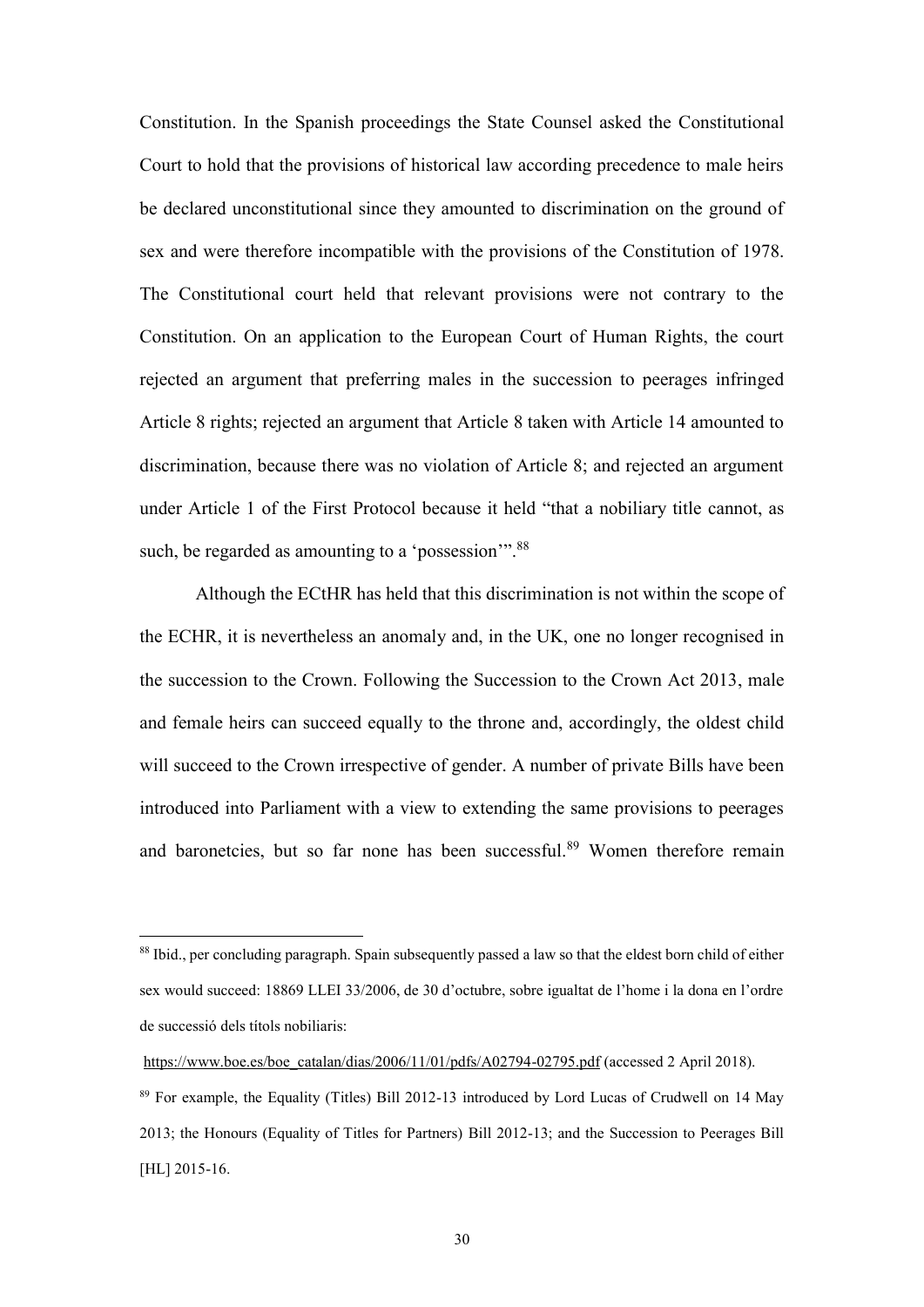excluded from succeeding in the vast majority of cases, regardless of the legitimacy or genetic connection between the daughter and her parents.

# *D. Genetics*

As a result of the increasing variety of family forms and routes to family formation, the parents with legal parental status will not always be the genetic parents of the child. This has been true of adoption, to varying degrees, since the adoption legislation of the 1920s and  $30s$ ,  $90^{\circ}$  but now also applies where the child has been conceived as a result of assisted reproduction involving donor gametes $91$  or surrogacy. The statutory basis for legal parental status in such cases is the Human Fertilisation and Embryology Act 2008 ("HFEA 2008").<sup>92</sup> The provisions are complex<sup>93</sup> but, in cases of assisted reproduction, legal parenthood can be conferred on the mother<sup>94</sup> and her husband,<sup>95</sup>or her male

<sup>90</sup> Adoption of Children Act 1926; Adoption of Children (Scotland) Act 1930. For a history of adoption in Scots law, see A.B. Wilkinson and K.McK. Norrie, *The Law Relating to Parent and Child in Scotland*, 3<sup>rd</sup> ed (2013), paras 21.01-21.07, and in particular the comment at para 21.03 that it was not until the Succession (Scotland) Act 1964 that a "total legal transplant" approach was adopted.

<sup>&</sup>lt;sup>91</sup> Donor sperm, donor eggs, or "double donation" where both eggs and sperm are donated.

 $92$  The 2008 Act amends the Human Fertilisation and Embryology Act 1990 in parts, but the relevant sections for this article are contained in the newer Act.

 $93$  For a full account of the legal criteria to be fulfilled in each case, see Norrie, note 90 above, chapter 4.

<sup>94</sup> HFEA 2008, s.33.

<sup>95</sup> HFEA 2008, s.35.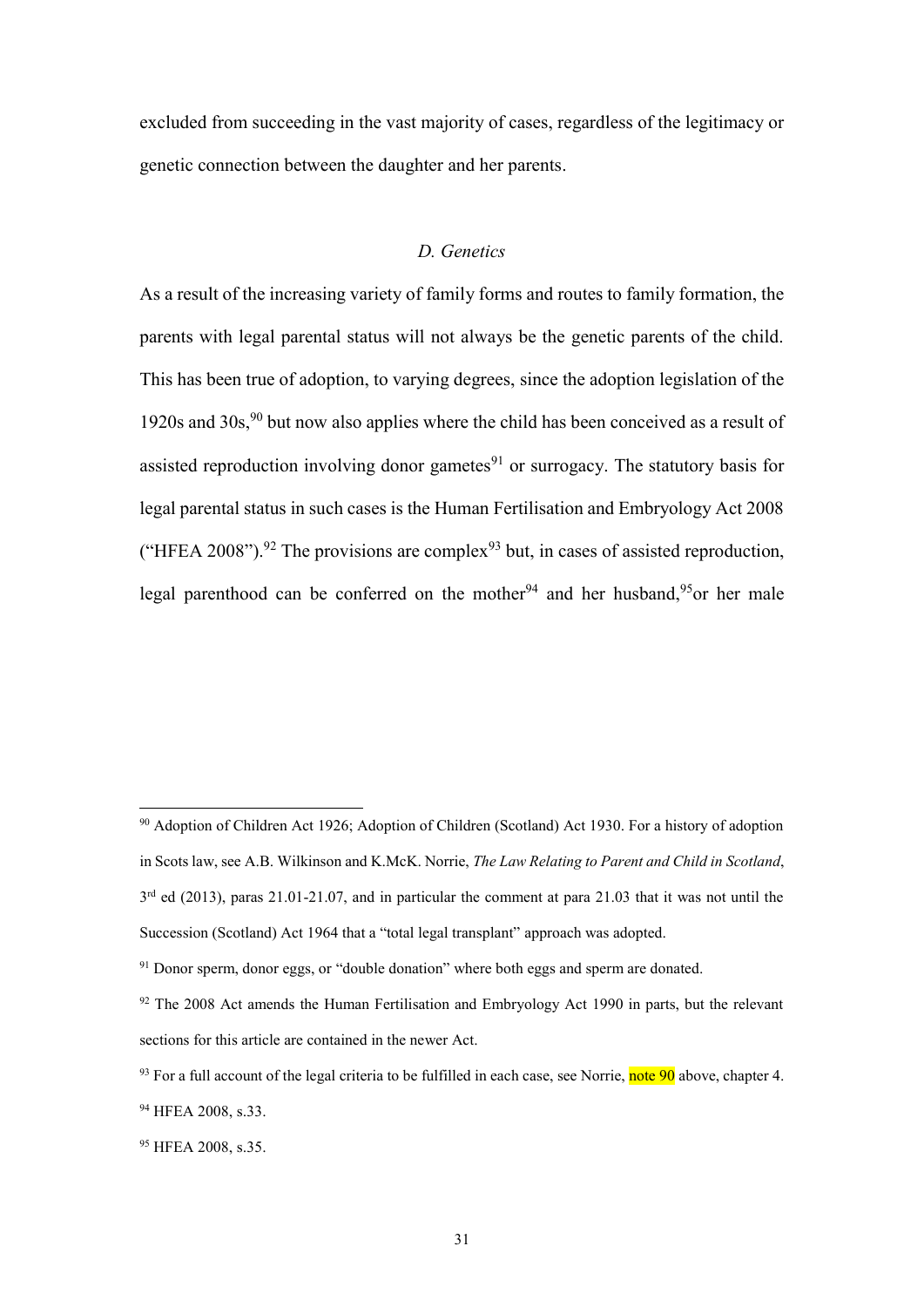partner,<sup>96</sup> her wife,  $97$  her civil partner,  $98$  or her same sex partner.  $99$  So too for couples who use a surrogate.<sup>100</sup> In all cases, legal parental status is attributed to the woman who carries the baby: gestation (rather than genetics) is the route to motherhood. Once the mother has been identified, in law, the father or second parent will be identified based on his or her relationship with her, rather than genetics.

Where a woman or a couple fulfil the statutory requirements, she or they will be recognised as the legal parent(s), thereby reflecting the social reality of their planned family life. In particular, this attribution of legal parental status reflects the intention, or responsibility, model, which looks to who *intends* to be the parent and have *responsibility* for the child<sup>101</sup> – rather than genetics.

Yet three separate statutory distinctions result in differential treatment for children as regards succession to titles, where the child is (i) adopted; (ii) conceived using donor gametes; or (iii) born through surrogacy.

<sup>96</sup> HFEA 2008, s.36.

<sup>&</sup>lt;sup>97</sup> HFEA 2008, s.42.

<sup>98</sup> HFEA 2008, s.42.

<sup>99</sup> HFEA 2008, s.43.

<sup>100</sup> HFEA 2008, s.54, which allows a couple to apply for a parental order, transferring legal parental status from the surrogate (and her spouse) to the commissioning couple.

<sup>101</sup> See for example, C. Barton and G. Douglas, *Law and Parenthood* (1995), chapter 3; J. Shapiro, "Changing Ways, New Technologies and the Devaluation of the Genetic Connection to Children", in M. McLean (ed), *Family Law and Family Values* (2005); T. Callus, "A new parenthood paradigm for twenty-first century family law in England and Wales?" (2012) 32 Legal Studies 347; M. Vonk, *Children and their parents: a comparative study of the legal position of children with regard to their intentional and biological parents in English and Dutch Law* (2007).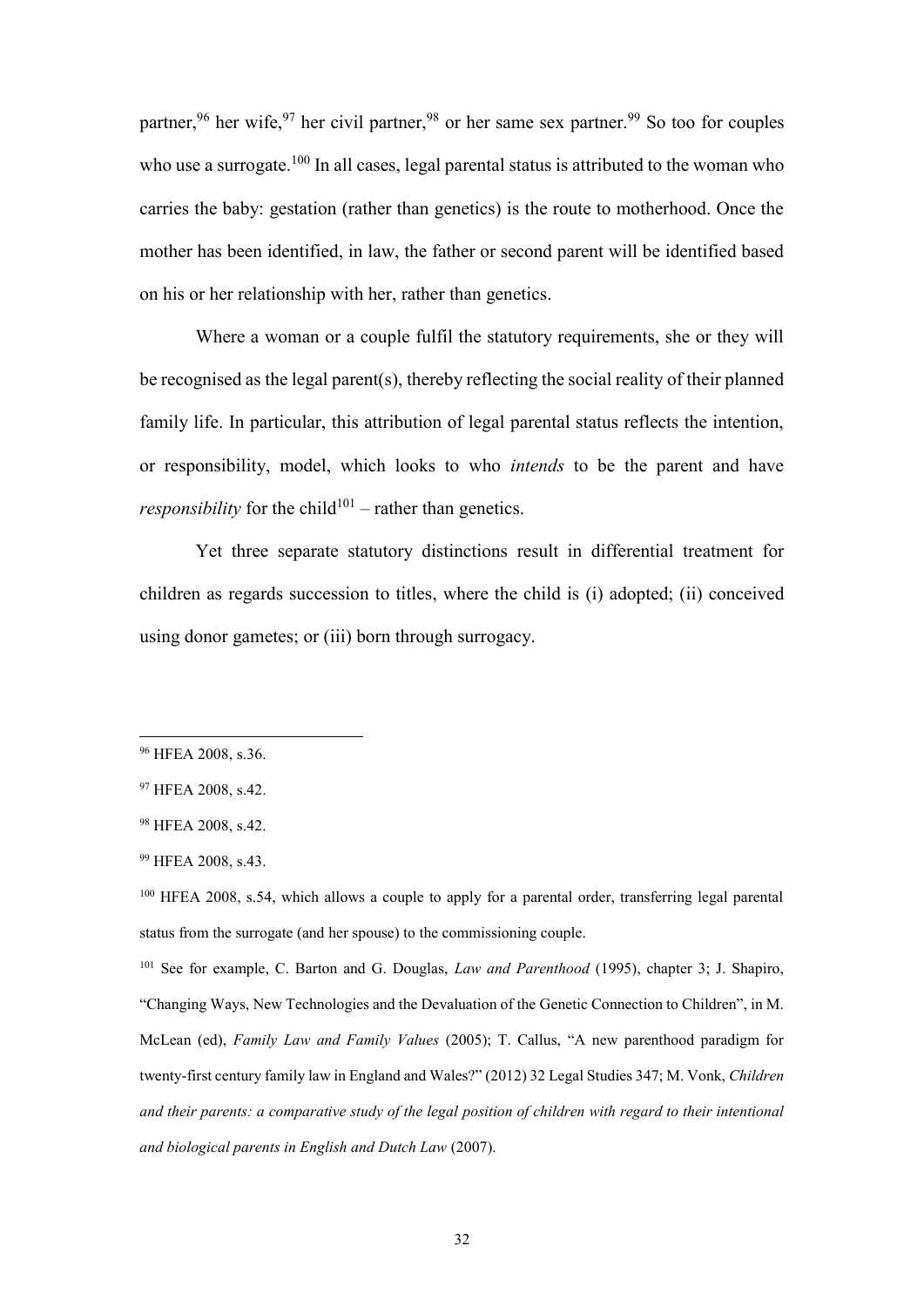#### *1. Genetics: adoption*

Section 23 of the Succession (Scotland) Act 1964 states that, for all purposes relating to testate and intestate succession, an adopted person is to be "treated as the child of the adopter and not as the child of any other person". Section  $37(1)(a)$  of the same Act contains an exception, however, whereby nothing in that Act or in the Adoption and Children (Scotland) Act 2007 shall "apply to any title, coat of arms, honour or dignity transmissible on the death of the holder thereof or affect the succession thereto or the devolution thereof." Likewise, in England, section 44(1) of the Adoption Act 1976, provides that "adoption does not affect the descent of any peerage or dignity or title of honour". Thus, adopted children cannot inherit titles from their adoptive parents, but still remain eligible to inherit such titles from their birth parents, if legitimately born<sup>102</sup> (while all other legal relationship with their natural parents in severed). Whether this is legally coherent or even practicable is open to question.

#### *2. Genetics: assisted reproduction*

1

Provisions in the HFEA 2008 also maintain exclusions from the succession for children born as a result of assisted reproduction, whether that is through donor sperm, donor eggs, double donation, or surrogacy.

In the case of children conceived by assisted reproduction, section 48 of HFEA 2008 states: "Where by virtue of sections [33-47] a person is to be treated as the mother,

<sup>&</sup>lt;sup>102</sup> In the case of coats of arms, the adopted child could only take the birth parents' arms if he or she also re-took the birth parents' name, since arms and name are indivisible. Moreover, an adopted child could inherit the right to matriculate arms from their adopted parents, but with a mark of difference – in Scotland, a voided canton.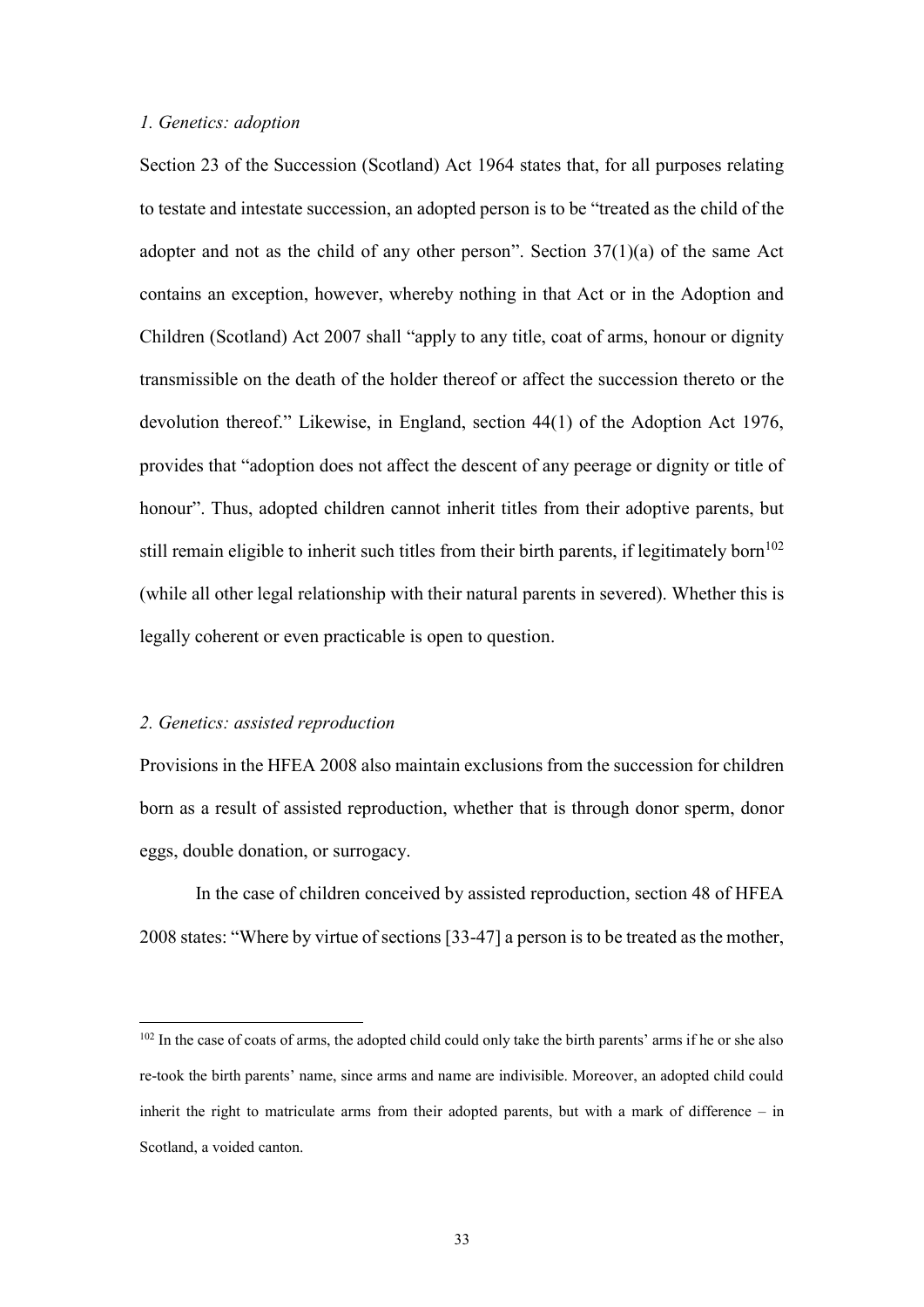father or parent of a child, that person is to be treated in law as the mother, father or parent of the child *for all purposes*." <sup>103</sup> But what section 48 apparently grants with one hand, it takes away, in part, with the other

(a) those provisions do not apply to any title, coat of arms, honour or dignity transmissible on the death of its holder or affect the succession to any such title, coat of arms or dignity or its devolution, and

(b) where the terms of any deed provide that any property or interest in property is to devolve along with a title, coat of arms, honour or dignity, nothing in those provisions is to prevent that property or interest from so devolving.<sup>104</sup>

When the Bill was originally introduced<sup>105</sup> the provision applied to both Scotland and England and provided for the exclusion of "any dignity or title of honour", but following a campaign by Scottish Clan Chiefs, coats of arms were included in the Scottish exemption and wording was introduced to prevent the separation of "clan chiefships from any associated peerages or other titles or dignities".<sup>106</sup>

Thus, children who are conceived in circumstances regulated by the HFEA 2008 are in law the children of the parents who received treatment – but will typically not be able to inherit titles from their parents. Only where a married couple uses the services of a licensed clinic to conceive using their own gametes (eg through IVF), can the child

<sup>103</sup> Emphasis added.

<sup>104</sup> HFEA 2008 s.48(8) for Scotland; s.48(7) for comparable provisions for England, Wales and Northern Ireland.

<sup>105</sup> Formerly HFEA 1990 s.29, now HFEA 2008 s.48.

<sup>&</sup>lt;sup>106</sup> Hansard Vol.513, col.1089, Lady Saltoun of Abernethy in 2<sup>nd</sup> Reading:

<http://hansard.millbanksystems.com/lords/1989/dec/07/human-fertilisation-and-embroyology-bill> accessed 18 March 2018. ###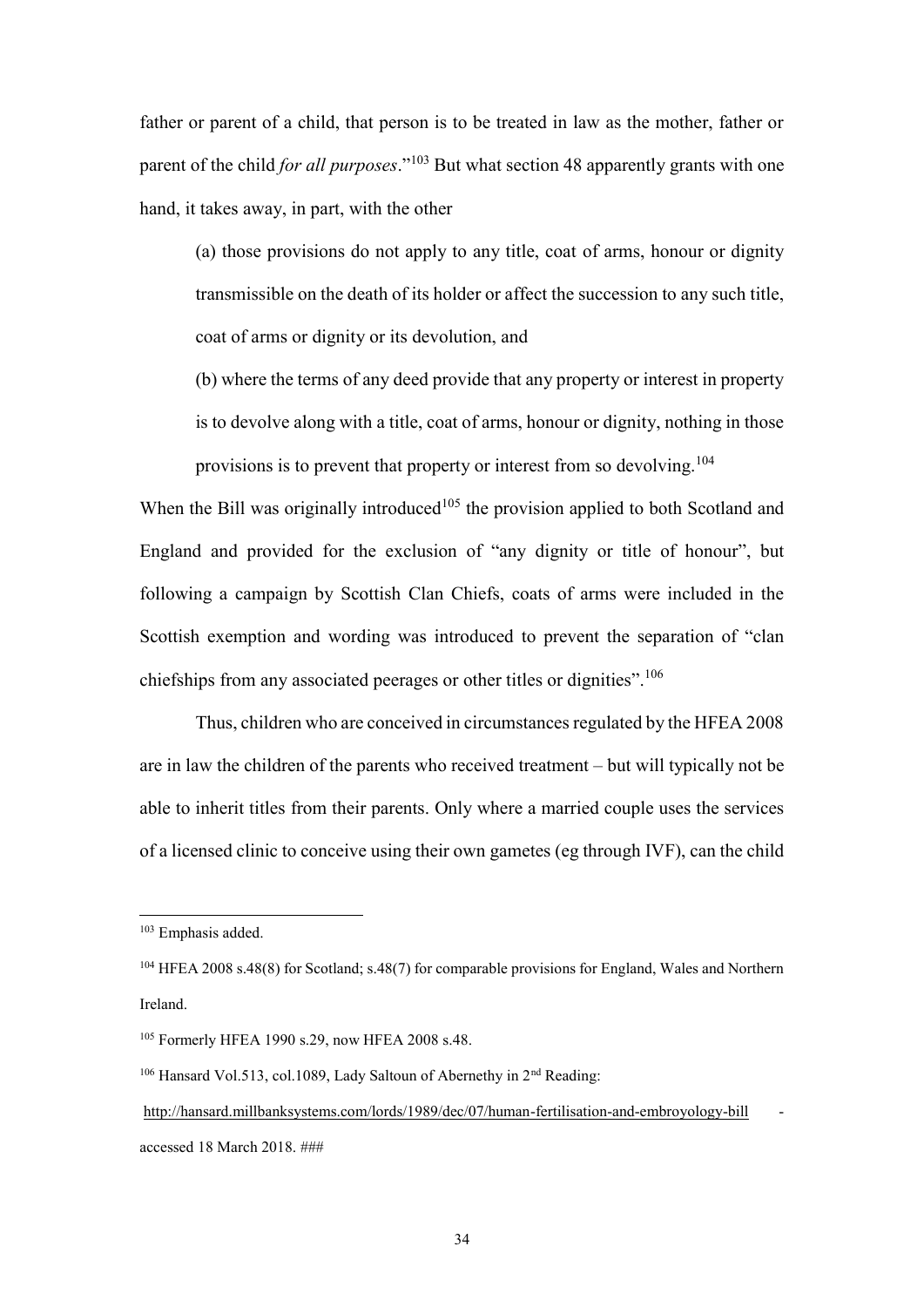so conceived apparently succeed to titles, being a full genetic child of the married parents. Where the (married<sup>107</sup>) parents use donor sperm, donor eggs, or both, the resultant child will not be entitled to inherit titles, by virtue of the HFEA 2008 – and this is so even though there will be no other person who could be identified as his parent.<sup>108</sup> In effect, the child is seen as illegitimate here (even where his legal parents are married), because his *genetic progenitors* are not married.

One anomaly which arises is the differential and unequal treatment between men and women as regards parenthood and genetics. Whereas men can only ever be genetically related to the child, women can be genetically *or* gestationally connected. Succession to titles requires a genetic and a legal<sup>109</sup> connection between the child and both parents yet, under the HFEA 2008, it is impossible for a woman to become the first legal parent of the child based on genetics: it is solely determined by gestation.<sup>110</sup> This focus on gestation (whether or not for good reason in itself<sup>111</sup>) is at odds with the emphasis on genetics in succession to titles. The combined effect of the rules on succession to titles, taken with the HFEA 2008, is to require the legal mother to have *both* the gestational and genetic connection to the child, although genetics is sufficient for the legal father. The consequence of this is that, where the wife is the gestational mother only, having conceived using her husband's sperm and a donor egg, there can

<sup>&</sup>lt;sup>107</sup> If the parents are unmarried, then the child will be illegitimate and thus barred from inheriting titles anyway, as per section V(a) above.

<sup>108</sup> HFEA 2008, s.41 makes it clear that a sperm donor is not the legal father.

<sup>&</sup>lt;sup>109</sup> A genetic connection alone may not be enough: a sperm donor will have a genetic connection but no legal connection (in terms of HFEA 2008, s.48(1)), and any genetic descendant would not inherit from the donor.

<sup>110</sup> HFEA 2008, s.33.

<sup>111</sup> *In re G* [2006] UKHL 43, at [34], per Lady Hale.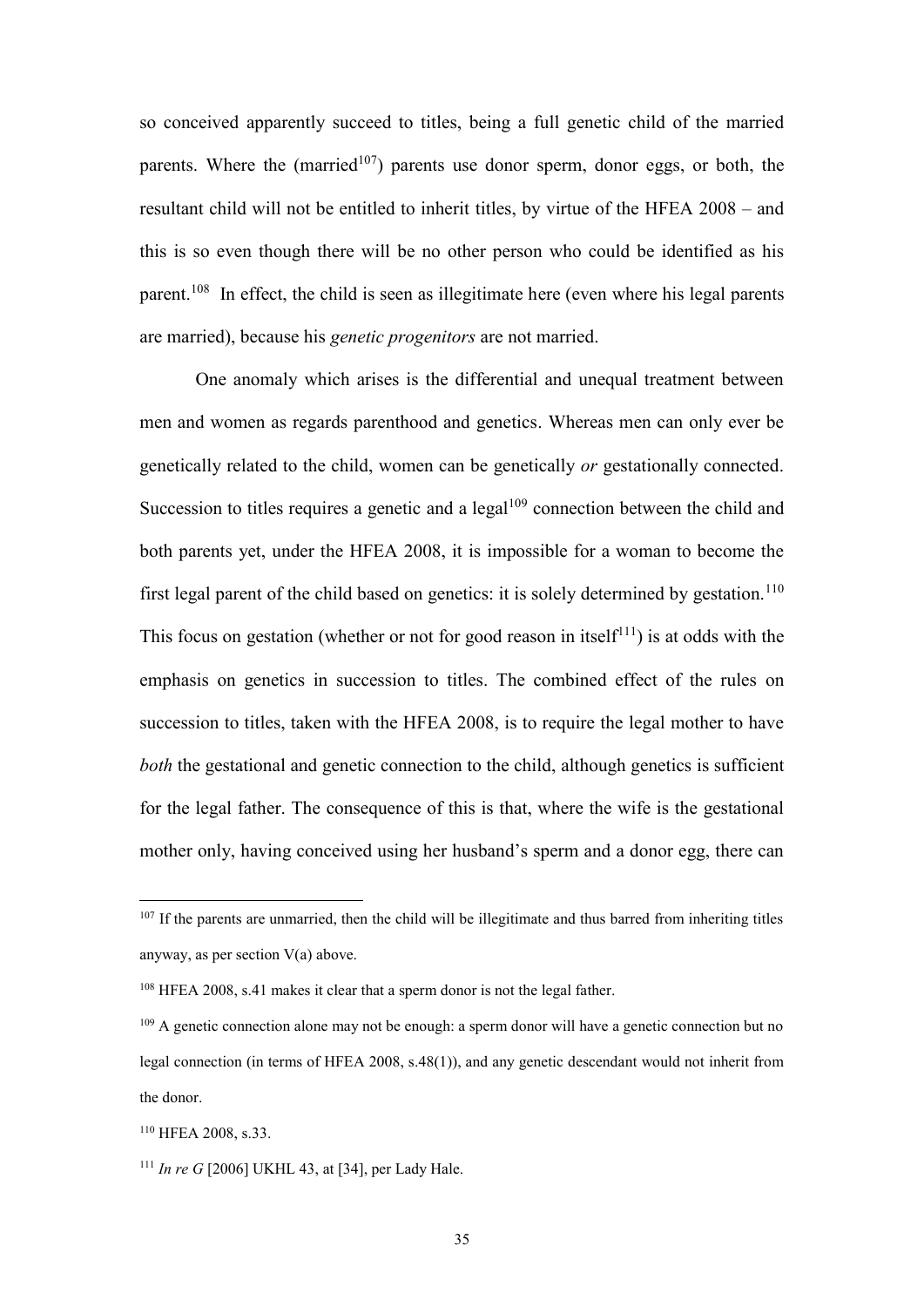be no succession to titles for the resultant child. This is despite the fact that, for titles which descend down the male line, there is no break in the genetic chain. The use of a donor egg is arguably not relevant, since the identity of the woman who contributes the egg is *never* relevant: the husband could have married any woman, including the woman who donated the egg. To this extent, the genetic mother of the child is fungible. Where the succession is predicated on the male line, there seems no reason to bar a genetic child of that (married) father from succeeding to the relevant titles , even where his wife is the gestational (and legal) mother but not the genetic mother – yet this is the effect of the provisions in HFEA 2008.

An interesting question might arise if the father subsequently married the donor of the egg: would that child then be legitimated by the subsequent marriage of his genetic parents? The apparent need for the mother to be both gestational and genetic would suggest not.

For those titles which pass down the female line, the same applies in reverse: the mother could be the genetic and gestational mother but, if she has used donor sperm to conceive, rather than her husband's sperm then, again, the title will not pass to the child, in terms of the exclusions in section 48 of the HFEA 2008.

#### *3. Genetics: surrogacy*

<u>.</u>

Surrogacy is the final case where legal parental status is recognised for all legal purposes except for succession to titles. Where a child is carried by a surrogate, the court can make a parental order to transfer legal parental status from the surrogate to the applicants.<sup>112</sup> Once granted, there is no further restriction or limitation on this: the

<sup>112</sup> This is subject to meeting a number of statutory criteria, including that the child is genetically related to at least one of the applicants, i.e. the commissioning couple.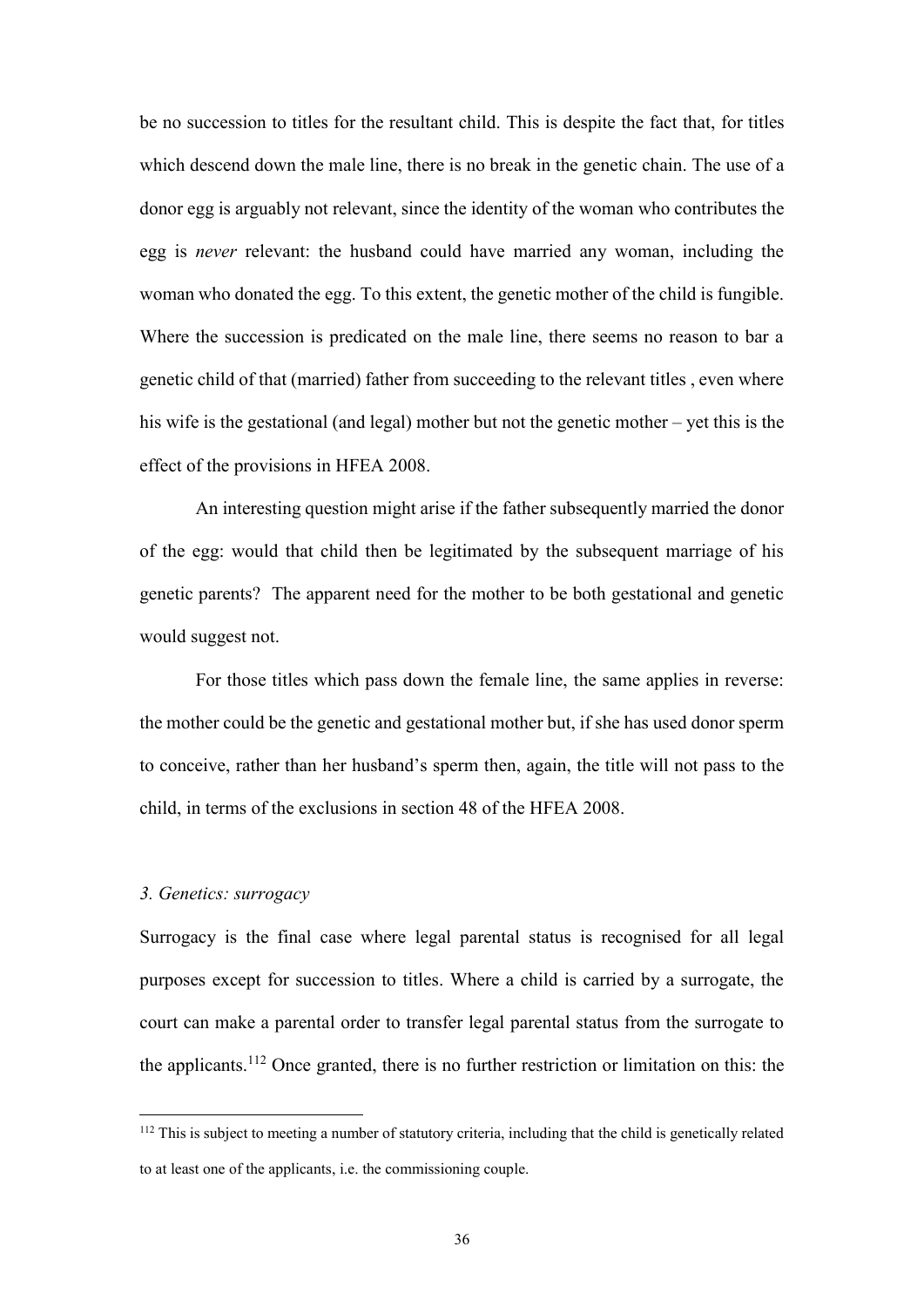child will be the legal child of the commissioning couple for all purposes. Yet, the familiar exemption for titles does exist, well-hidden in the Human Fertilisation and Embryology (Parental Orders) Regulations 2010.<sup>113</sup> This denies children the right to succeed to titles where their legal relationship with their parents arises through the statutory provisions of HFEA 2008 regulating surrogacy. This will defeat the claim of the child even where he is genetically related to both his legal parents (the commissioning couple in the surrogacy arrangement), and the parents are married to each other: the gestational surrogate is the critical break in the chain, which excludes the child from the succession.

# D. *Transgender Heirs*

Prior to the Gender Recognition Act 2004 (the "2004 Act") the law recognised a person's gender as fixed at birth at the latest, and this could not be changed, either by the natural development of organs of the opposite sex, or by medical or surgical means. The only cases where the term "change of sex" was appropriate were those in which a mistake as to sex was made at birth and subsequently revealed by further medical investigation.<sup>114</sup> Since the 2004 Act, it is possible for a person to change gender and to

<sup>113</sup> SI 2010/985, Schedule 4, which provides that the Succession (Scotland) Act 1964 s.37(1)(a) shall apply to the Adoption and Children (Scotland) Act 2007 as modified by these Regulations.

<sup>114</sup> *Corbett v Corbett* [1971] 83, 104D; *Forbes of Brux* Lyon Court decision unreported Lyon Register Vol 47 folio 87 (Bound Process) following Sheriff Court Interlocutor of 21 August 1952 authorising the Petitioner's change of name from Elizabeth to Ewan and sex on a birth certificate and recognising him as heir presumptive to the Baronetcy of Forbes of Craigievar to which he subsequently succeeded.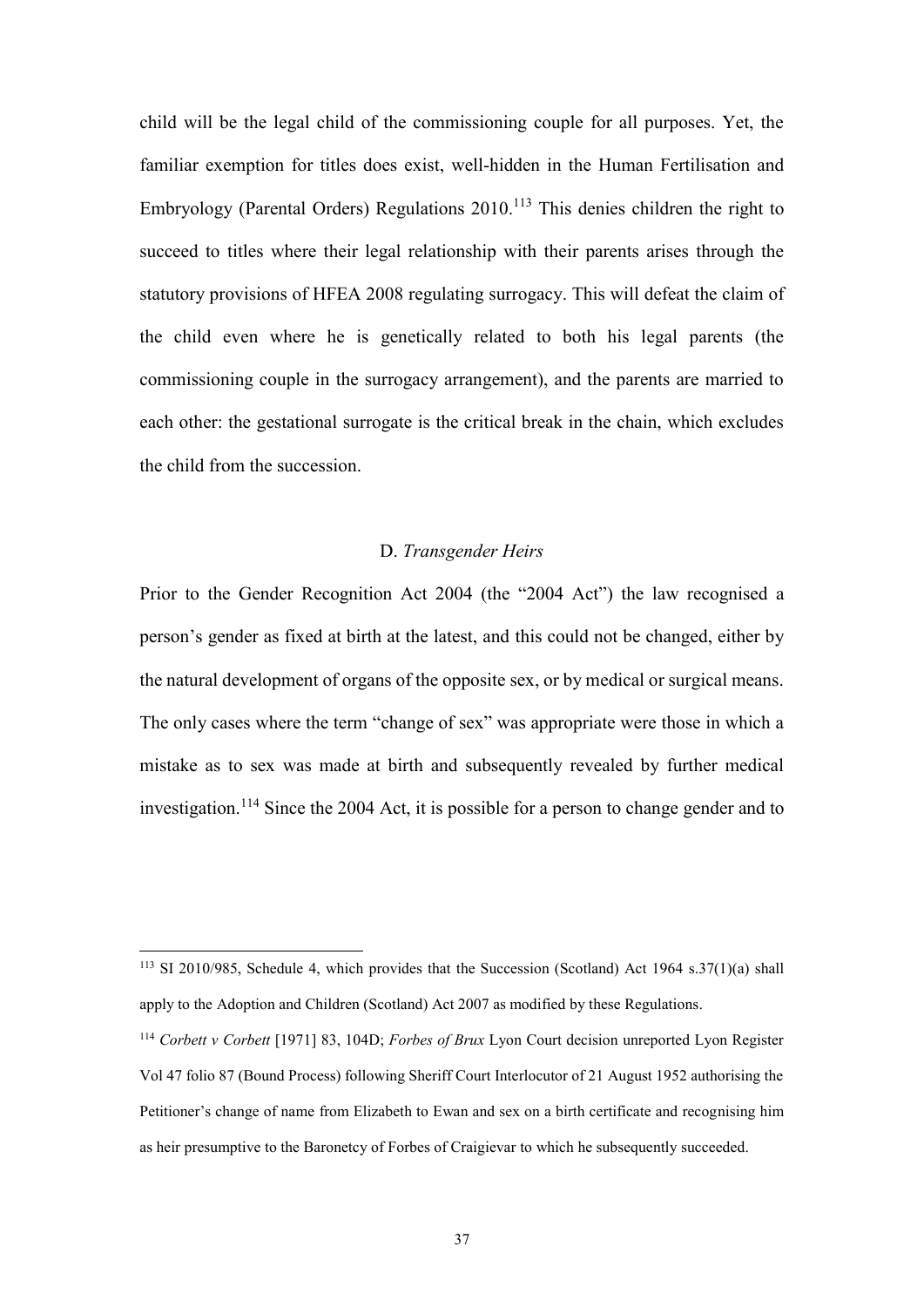have this acquired gender recognised through the grant of a gender recognition certificate,  $^{115}$  where section 9(1) provides:

Where a full gender recognition certificate is issued to a person, the person's gender becomes for all purposes the acquired gender (so that, if the acquired gender is the male gender, the person's sex becomes that of a man and, if it is the female gender, the person's sex becomes that of a woman).

However, discrimination persists in relation to transgender heirs under the 2004 Act. If the eldest child is a daughter who transgenders to a son, he will then be the eldest son – and should in theory then be in line to succeed, as eldest male heir, to the relevant title. Once again, the comprehensive statutory provision seems to support this initially yet, once again, there is an exclusion in the case of titles. Section 16 states that an acquired gender will not "affect the descent of any peerage or dignity or title of honour". Thus, a daughter who transgenders to a man will be recognised as a son of the family for all purposes, except succession to titles. Similarly, a son who transgenders to a woman will continue to be recognised as the male heir for such succession, notwithstanding being recognised, in law, as a woman for all other purposes. The 2004 Act fails to recognise the acquired gender in *all* cases, and thus perpetuates discrimination, by limiting the rights of women who transgender to men, while preserving the rights of men once they have transgendered to women. Ironically, if it were to uphold the original discrimination equally, it should ensure that men who transgender to women should be excluded from the succession, while women who transgender to men should be recognised.

<sup>&</sup>lt;sup>115</sup> See the 2004 Act, ss.1-4. The consequences of the issue of a gender recognition certificate are set out in ss.9-21.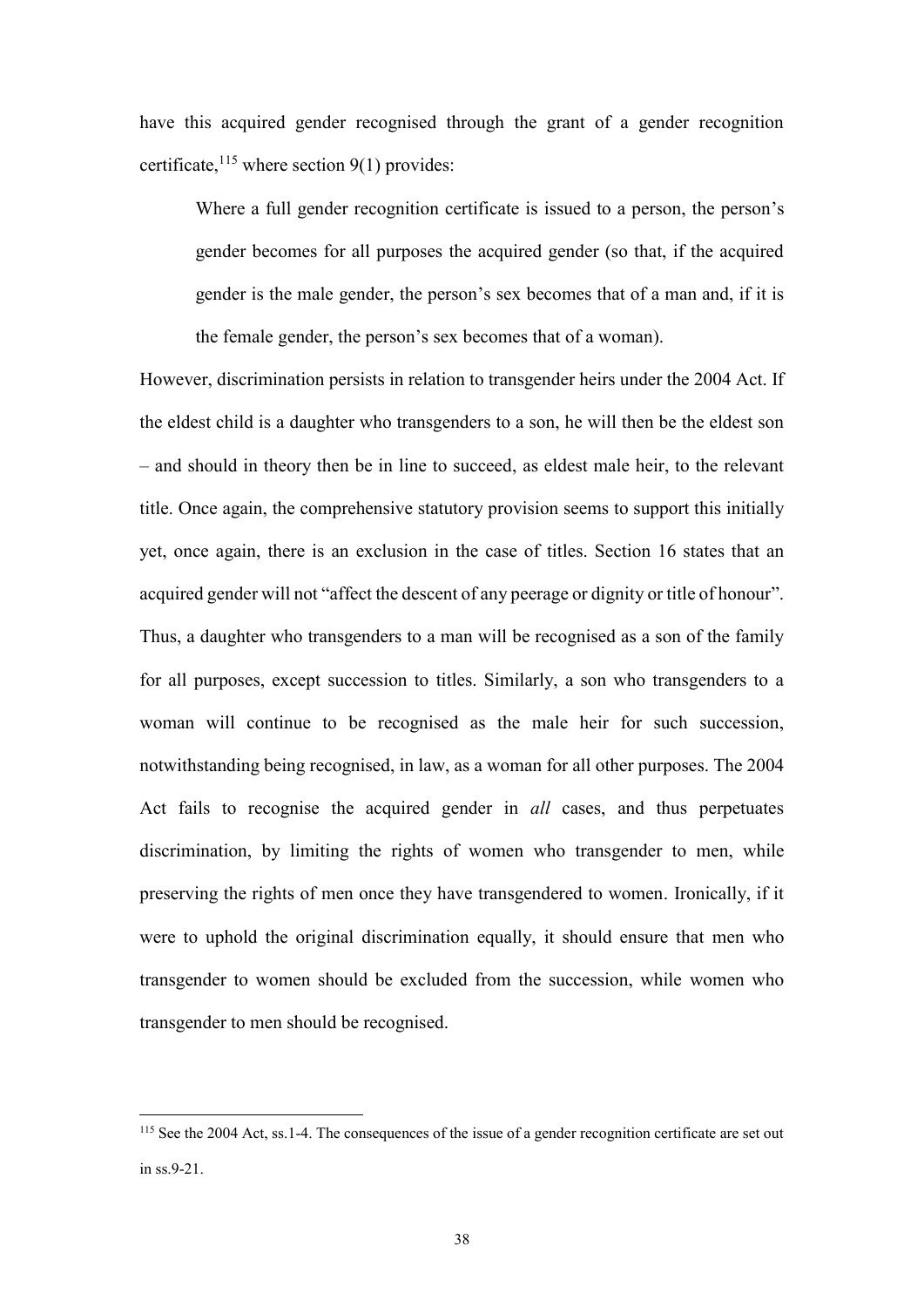This dichotomy emphasises the increasing, and increasingly untenable, complexities of maintaining differential standards for succeeding to titles when these interact with other law reforms. A simplified, consistent and non-discriminatory approach must be found.

# VI. THE POSITION OF THE CROWN

Succession to the Crown is governed by the Act of Settlement  $1700^{116}$  which settles the succession to the Crown on Princess Sophie, Electress of Hanover "and the Heirs of her body being Protestants". Apart from the changes made by the Succession to the Crown Act 2013, all the other discriminations identified above will apply to the right to succeed to the Crown. "The statutory limitation under the Act of Settlement 1700 to the heirs of the body of Princess Sophia means that the common rules of inheritance that recognise the right of primogeniture, as applicable to entailed interests before 1926 currently apply".<sup>117</sup> When HM Queen Elizabeth succeeded in 1952, the first time there were two daughters in line for the succession, the Home Secretary stated to the House of Commons that the government was satisfied that the eldest daughter would succeed and that the Crown would not fall into abeyance on the analogy with English peerage law, following the Scottish principle that a title goes to the eldest daughter when the succession opens to a daughter.<sup>118</sup> Thus it is clear that a *Pringle* type challenge could also be made at the time that the succession opens.

<sup>116</sup> Incorporated into the law of Scotland by Union with England Act 1707.

<sup>117</sup> Halsbury's Laws of England 5th Ed Robert Blackburn *Crown and Crown Proceedings*, para 10.

 $118$  319 HC Official Report ( $5<sup>th</sup>$  Series) col 1055.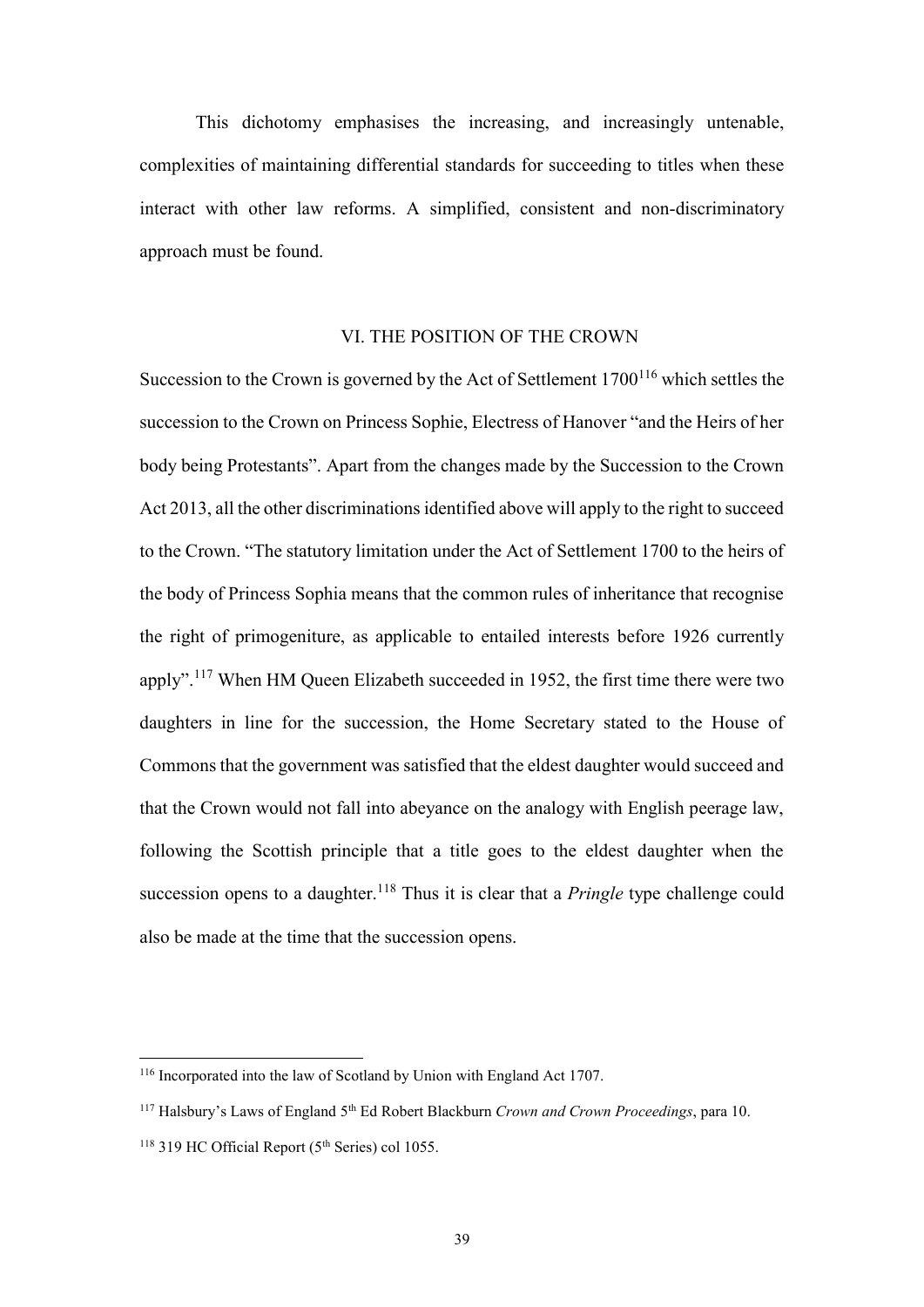When the successor has been crowned as King or Queen in the coronation ceremony, a challenge thereafter to that Monarch's succession is probably excluded. The ceremony includes *inter alia* (i) the presentation of the monarch to the people and the recognition of the monarch by the people, (ii) the taking of the coronation oath, (iii) the anointing, investiture etc. and (iv) the crowing etc.<sup>119</sup> "According to ancient law every King or Queen for the time being, whether he or she be a usurper or not, it a King or Queen regnant and is therefore protected by the law of treason".<sup>120</sup> Thus even if the crowned monarch is a usurper, in the *Pringle* sense they would be protected.

However, when the succession next opens, if a defect in the genealogy or other right, had been identified during the Monarch's reign, the correct successor who has to be identified as the heir of the body of Princess Sophie, should be then entitled to inherit the crown, even if that means displacing a child of the late Monarch. The coronation, while protecting the individual, probably is not the equivalent to a declarator of legitimacy as was considered in the *Ampthill Peerage Case*. 121

# VII. PROPOSALS FOR REFORM

The foregoing sections demonstrate that the straightforward rules which govern succession to either parent's estate are in most cases supplanted in relation to succession to titles. Extensive statutory exceptions create a two-tier system. The net effect is that a child who is legally recognised as a child of the current title holder for all legal and social purposes, and can succeed to the family estate, will nevertheless be excluded

 $119$  Note 117 above, para 22.

 $120$  Ibid., para 6, citing Co Inst 7; Abr, Prerogative, A.

<sup>121</sup> [1977] AC 547.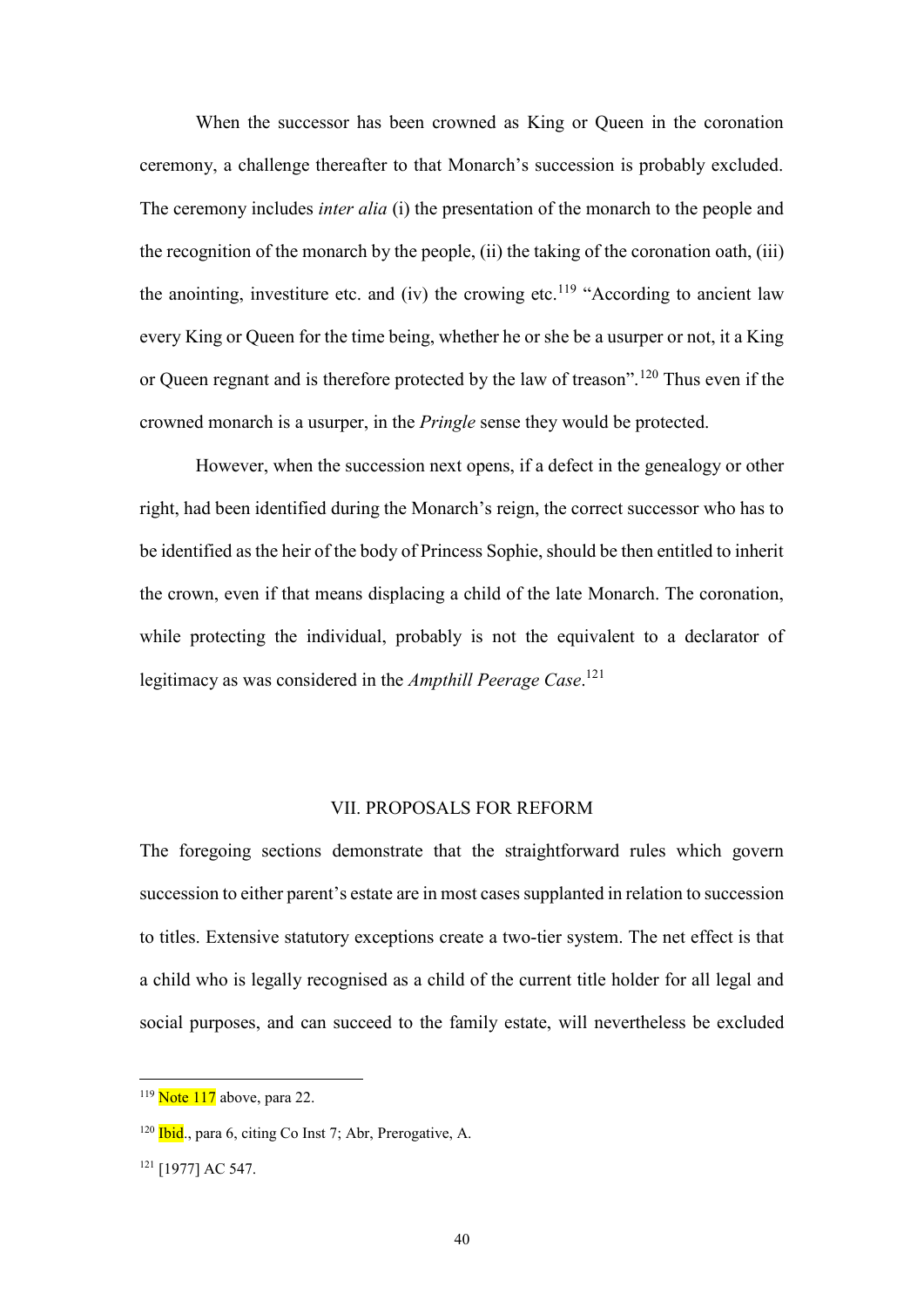from the succession to titles, based on status, sex, assisted conception, or change of gender. Having established what constitutes the parent/child relationship in law it is inconsistent and potentially discriminatory to maintain a different definition for the purpose of succeeding to titles: yet this is the position in the UK today.

The tradition on which the succession to titles is currently based is not *in itself* a valid reason for maintaining this discriminatory practice. If the status quo is to be upheld, then it will need a stronger justification than pointing to long-established rules. At the most, this can justify only a phased introduction of reform, as we discuss below. This is especially so in relation to the focus on the need for legitimacy and a continuing blood line: as Hacker asks "Why should we still care so much for the blood line?"<sup>122</sup> The "fetishisation of genetics" is not an immutable part of a legal system: it is a cultural construct, which is as open to challenge as any other aspect of the system and society. While an analysis of the role of genes and genetics is beyond the scope of this article,<sup>123</sup> it should at least be noted that the weight accorded to the genetic link in defining parenthood and kinship – at least for legal purposes – is a choice that society makes.<sup>124</sup>

<sup>&</sup>lt;sup>122</sup> Hacker, note 11 above, at 41.

<sup>&</sup>lt;sup>123</sup> This is primarily a scientific question, but has been addressed by legal academics, especially in the context of the importance (or otherwise) of knowing genetic origins. See for example J. Herring and C. Foster, "Please Don't Tell Me", 21(1) Cambridge Quarterly of Healthcare Ethics (2012) 20, 25; R. J. Blauwhoff, "Tracing down the historical development of the legal concept of the right to know one's origins: Has 'to know or not to know' ever been the legal question?", (2008) Vol 4 Utrecht Law Review 99.

 $124$  For examples of societies where kinship is viewed very differently, see Barton and Douglas, note 101 above; and I. G. Leon, "Adoption Losses: Naturally Occurring or Socially Constructed?" (Mar-Apr 2002) 73 Child Development 52.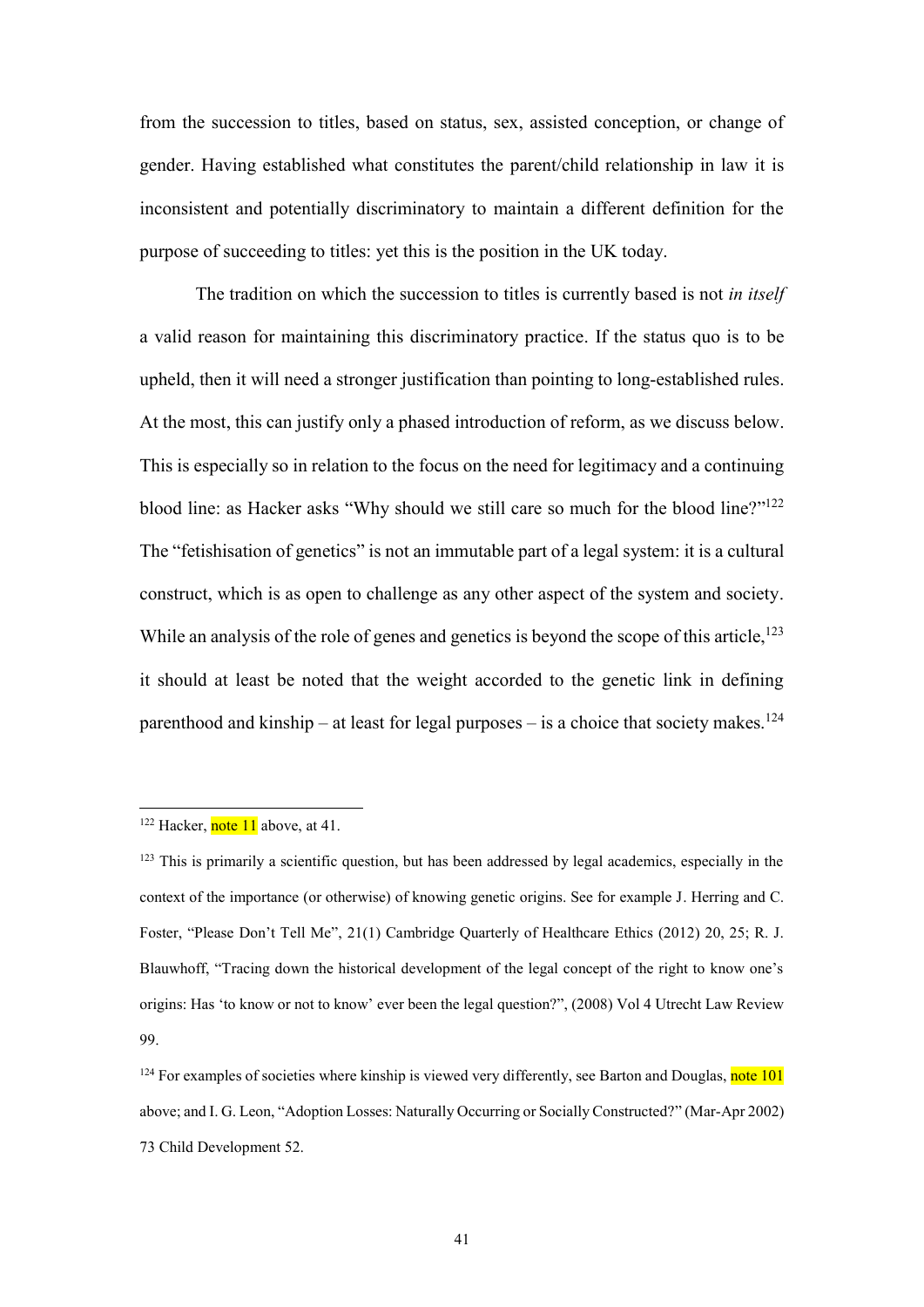Importantly, it is not a choice that each society makes in the same way: even in comparable Western European jurisdictions, there is a range of approaches to identifying the legal parent/child relationship and, critically, when it is open to challenge.<sup>125</sup>

Moreover, this two-tier system produces inconsistencies which are difficult to justify or even to rationalise, except as errors arising from the awkward interplay of legislation and common law rules intended to regulate quite different matters, and further compounded by a lack of comprehensive overview of the system of titles. Examples cited above include the exclusion of a genetic child of married parents simply because there has been no gestational connection, while concurrently excluding a child born to married parents where there *has* been a gestational connection but there is no genetic connection with one parent, even where the succession in question transfers down the other parent's genetic line. Although sex discrimination is typically the norm in this area, it is not carried to its logical conclusion, as women *can* inherit, but typically only where their legal female status is the result of a gender recognition certificate, rather than their birth certificate.

We would therefore propose a straightforward reform to remove these inconsistencies, and provide for one system for *all* succession: legally-recognised

<sup>&</sup>lt;sup>125</sup> Challenging legal parental status in France, for example, is limited because there is a prohibition on DNA testing without the prior consent of the court, and it is illegal to buy or use a DNA test without consent: French Penal Code, art. 226-28. German law also limits the class of persons who can challenge paternity (sec 1600 BGB), e.g. when there is an existing person actively filling the role of the father. Further developments are expected in the Netherlands, where a government report has recommended the legal recognition of multi-parent families, i.e. more than 2 legal parents: "Child and Parents in the 21<sup>st</sup> Century" (2016), para 11.2.5. These all indicate that genetics is not the touchstone for ascribing legal parental status in these jurisdictions.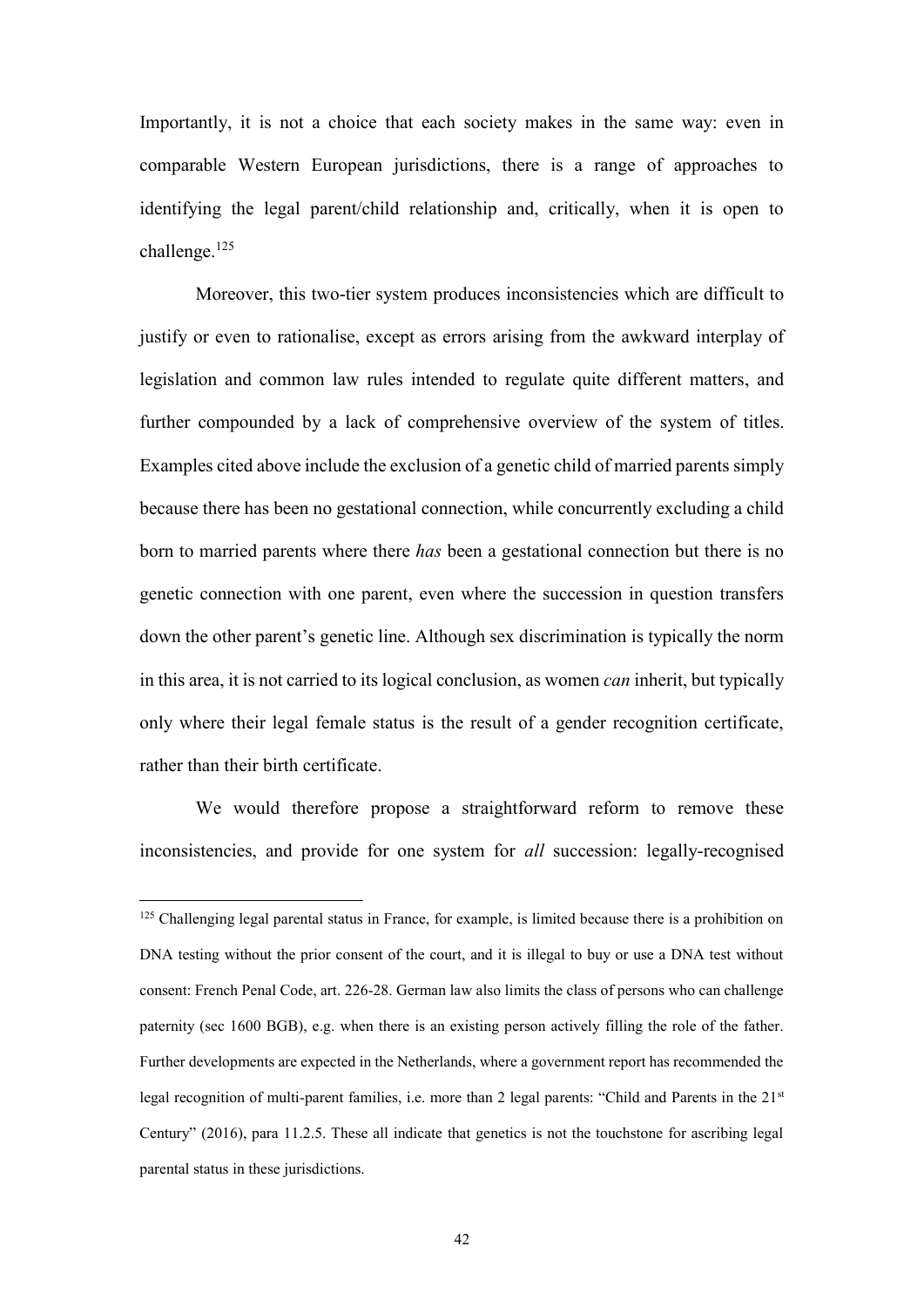children, whether illegitimate, adopted, surrogate, donor conceived, or transgender, should be entitled to succeed to titles, in line with their right to inherit in all other instances (including legal rights). In the case of indivisible titles, these should pass to the first born child of the current holder, where that child is legally recognised. Gender, genetics and (il)legitimacy should not be relevant.

Reform could be achieved through repealing the statutory exceptions, coupled with a short statute, similar in terms to the Succession to the Crown Act 2013, so that the eldest born of whatever sex should be entitled to inherit or transmit the title from his or her parent. This would ensure that, where a child is recognised in law as the child of his or her parents, the right to inherit titles would not be prejudiced by any factor which is deemed irrelevant in the general law.

Having advocated the removal of sex, gender, genetics, and legitimacy as relevant factors, it could be queried why a distinction should still be made on the basis of birth order: why should titles pass to the eldest child rather than, for example, the child nominated by the parent?<sup>126</sup> Since titles are indivisible, they can only pass to one child.<sup>127</sup> Identifying the eldest child provides clarity and certainty from the outset. It also removes the invidious risk to sibling harmony which may arise from knowing that the parents could (or must) nominate one child in preference to all the others, leading to favouritism and prejudice between siblings and between parents and children.

<sup>&</sup>lt;sup>126</sup> Under Scots Law pre-Treaty of Union 1707 the title holder could nominate a different child from the eldest to succeed to the title, with the consent of the Crown; e.g. Earldom of Breadalbane granted 1677 with power to nominate any younger son as successor and title passed to  $2<sup>nd</sup>$  son as the eldest son was incapax: Sir James Balfour Paul (ed) *The Scots Peerage* (Edinburgh 1905) Vol 2, 203.

<sup>&</sup>lt;sup>127</sup> *Contra* the Continental model, which has not been adopted here.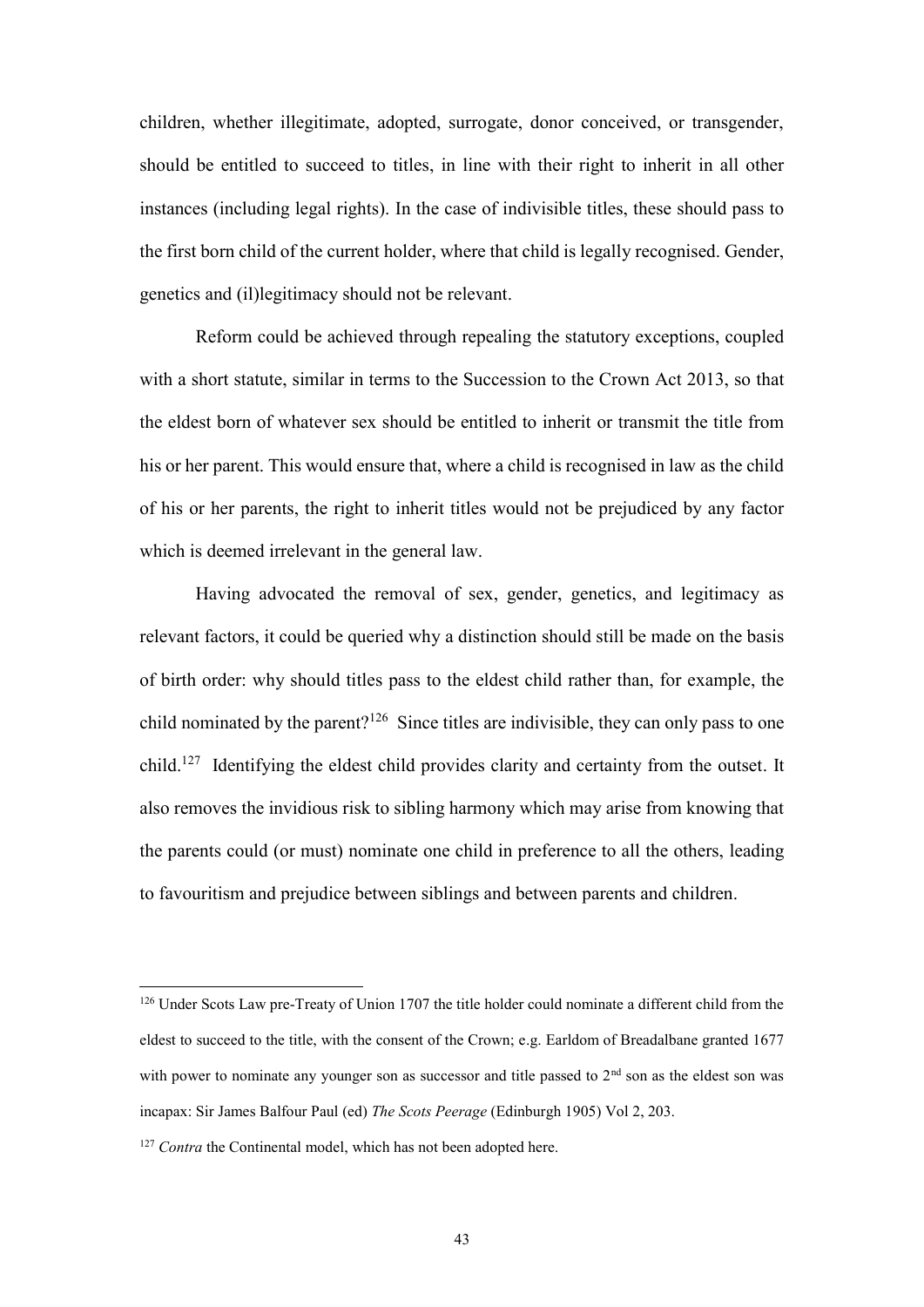In the event of reform however, we consider that the changes should be prospective only, to respect the position of the current heir apparent<sup>128</sup> because he cannot be displaced except by death. The existing tradition could operate as a justification for protecting current heirs apparent, who will have been brought up in expectation of succeeding, with the family making appropriate provision for his succession, possibly involving property and other transactions, and we consider it would be reasonable to respect the "long established expectations of a family"<sup>129</sup> for a generation, rather than displacing such an heir. This is in keeping with the approach in the Succession to the Crown Act 2013, which did not seek to affect the existing succession.

One consequence of these proposed reforms would be, in many cases, to extend the life of titles that might otherwise have gone extinct. It has been estimated that between 15%-17% of peerages and baronetcies go extinct every 50 years.<sup>130</sup> This rate of attrition is likely to decrease if titles are opened up to a wider range of heirs. We consider this is an acceptable consequence of removing the current discrimination in succession to titles, and any drive to maintain the current rate of extinction should not operate to buttress the current system.

<sup>&</sup>lt;sup>128</sup> The heir apparent is a male child whose right of succession cannot be displaced except by death, in contrast to an heir presumptive, where the right of succession can be displaced by the birth of a nearer heir. A daughter is an heir presumptive, because the birth of a later born son displaces the daughter. D.M. Walker *The Oxford Companion to Law* (Oxford 1980) "Heir".

<sup>129</sup> *Pringle* [2016] UKPC 16, para [85].

<sup>130</sup> S. Kershaw, "Fifty Years on: The Hereditary Peerage since 1965", Debrett's Peerage and Baronetage 2015 Edition pp4-13; Colinp *Baronetage decline since 1965*, Google Groups, Peerage News: <https://groups.google.com/forum/#!topic/peerage-news/NCaywWTirWw> (accessed 2 April 2018).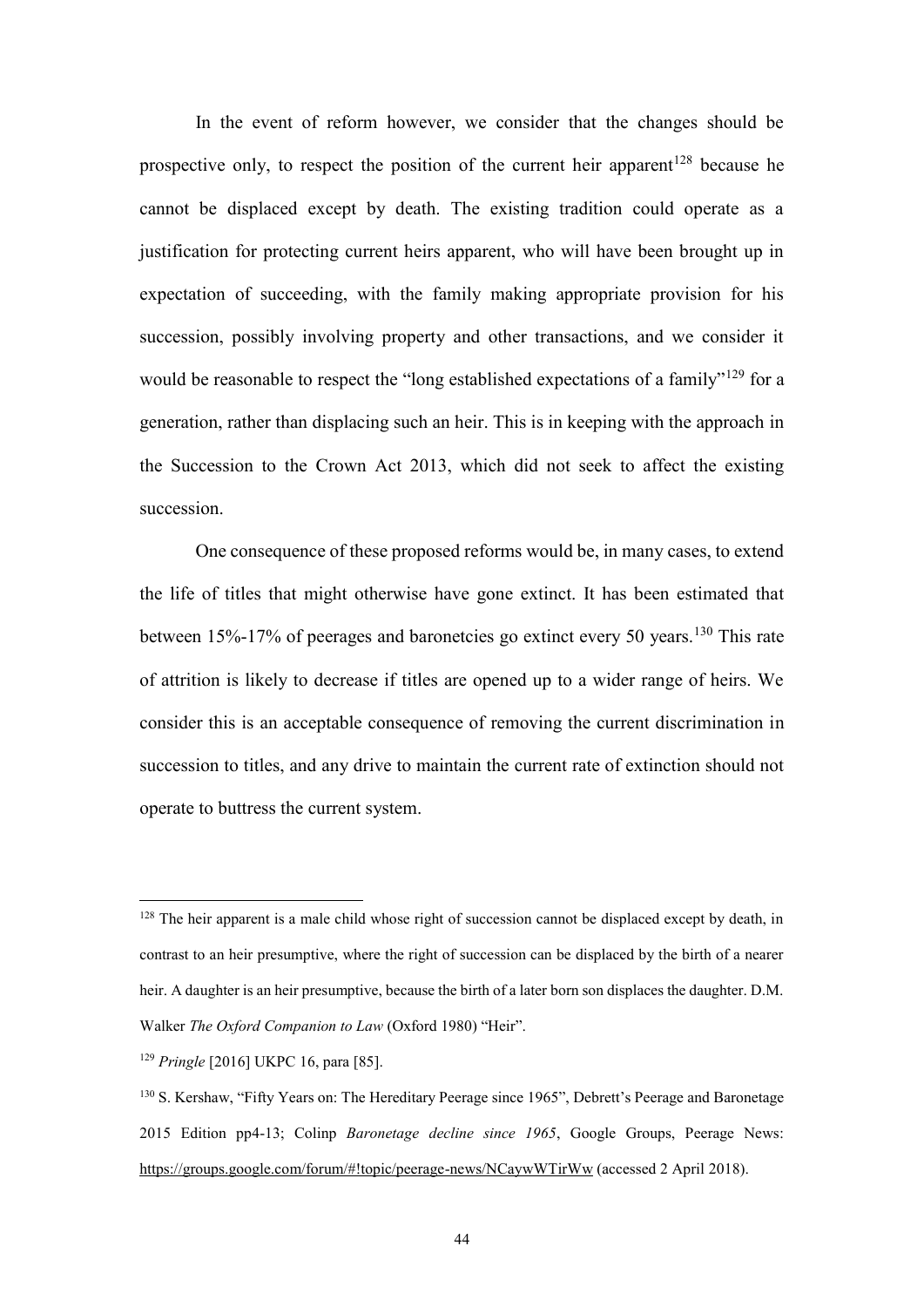While our preferred approach is to remove the statutory exclusions and render the law uniform, there is scope to improve matters through an alternative, albeit more limited reform. In that case, we would advocate a two-pronged approach.

First, to address the *Pringle* situation, Parliament should introduce a rule that any potential heir's legitimacy should only be capable of being displaced during a limited period set by Parliament so that, following the succession, the heir's right to the title (and for others to inherit in succession through that heir) should not be capable of challenge beyond that fixed period. Delayed challenges can adversely impact upon the legitimate expectations of the heir, together with family property transactions directed towards the expected succession.<sup>131</sup> Moreover, the European Court of Human Rights has recognised that post mortem questions of paternity are "emotionally and culturally charged",<sup>132</sup> especially where any testing will require a body to be exhumed.<sup>133</sup> In cases involving post mortem challenges, the "right to know" may be juxtaposed with "right to respect for the dead". Where both the parent and child in question have passed on, the "right to know" may need to be balanced with the right to respect for both the dead parties and any other surviving relatives. Thus, where there is a legally recognised parent/child relationship, this should not be capable of being displaced generations down the line, on DNA or other evidence.

Second, where a challenge is mounted during this limited period set by Parliament, the category of those who can raise proceedings should be limited. German

<sup>131</sup> Such concerns were noted in *Pringle* [2016] UKPC 16, paras [22] and [85], although it was

accepted that a defence framed in terms of mora, taciturnity and acquiescence could not succeed in this case at least: paras [62]-[64].

 $132$  Blauwhoff, note 123 above, at 110.

<sup>133</sup> *Jaggi v Switzerland* (Application No. 58757/00) [2010] ECHR 1815.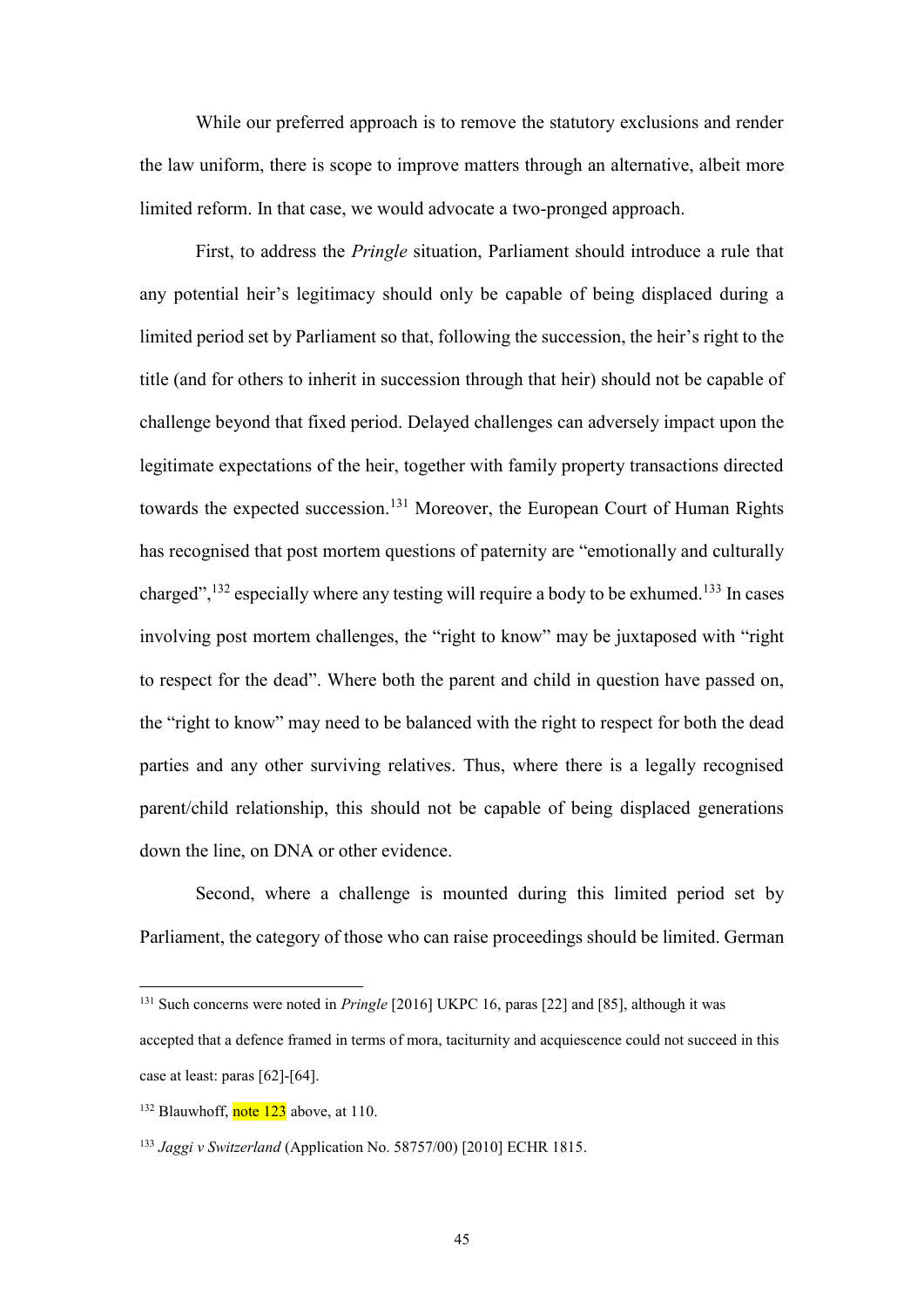law, for example, restricts those who can challenge an established parental nexus to a limited class.<sup>134</sup> Thus, a third party could not attempt to challenge a father's paternity where that father has an existing social and family relationship with the child (defined to mean "actual responsibility" for the child<sup>135</sup>). In particular, we contend that where the parents have recognised the child as a child of the marriage, this acceptance – and corresponding legal and social status – should not be capable of being displaced generations later, on the basis of a biological challenge. This would effectively return the position to that before the recent reforms, when it was almost impossible to prove the illegitimacy of a child who had been recognised by his or her parents as legitimate. This approach preferences an established family relationship over any external challenges, $136$  and would, for example, preclude a challenge from a more remote family member. Moreover, this would bring the UK approach in line with the majority of European countries, where the right to challenge is limited to those most closely involved<sup>137</sup>

Further we consider that, as part of more limited reforms, Parliament should also enact for the future succession to be to or through the eldest born child of either sex, thus removing at least one of the current discriminations.

These proposed reforms are focused on protecting established legal parental relationships from being challenged as to their *legal* status, but that is not to say that the genetic facts should be suppressed. There can be a right to know one's genetic

<sup>134</sup> Bürgerliches Gesetzbuch (BGB), Section 1600, subsection 1.

<sup>&</sup>lt;sup>135</sup> BGB, Section 1600, subsection 4.

<sup>&</sup>lt;sup>136</sup> Thereby benefiting stability within family relationships: Hacker note 11 above, at 41.

 $137$  Ibid. note 11, at 40.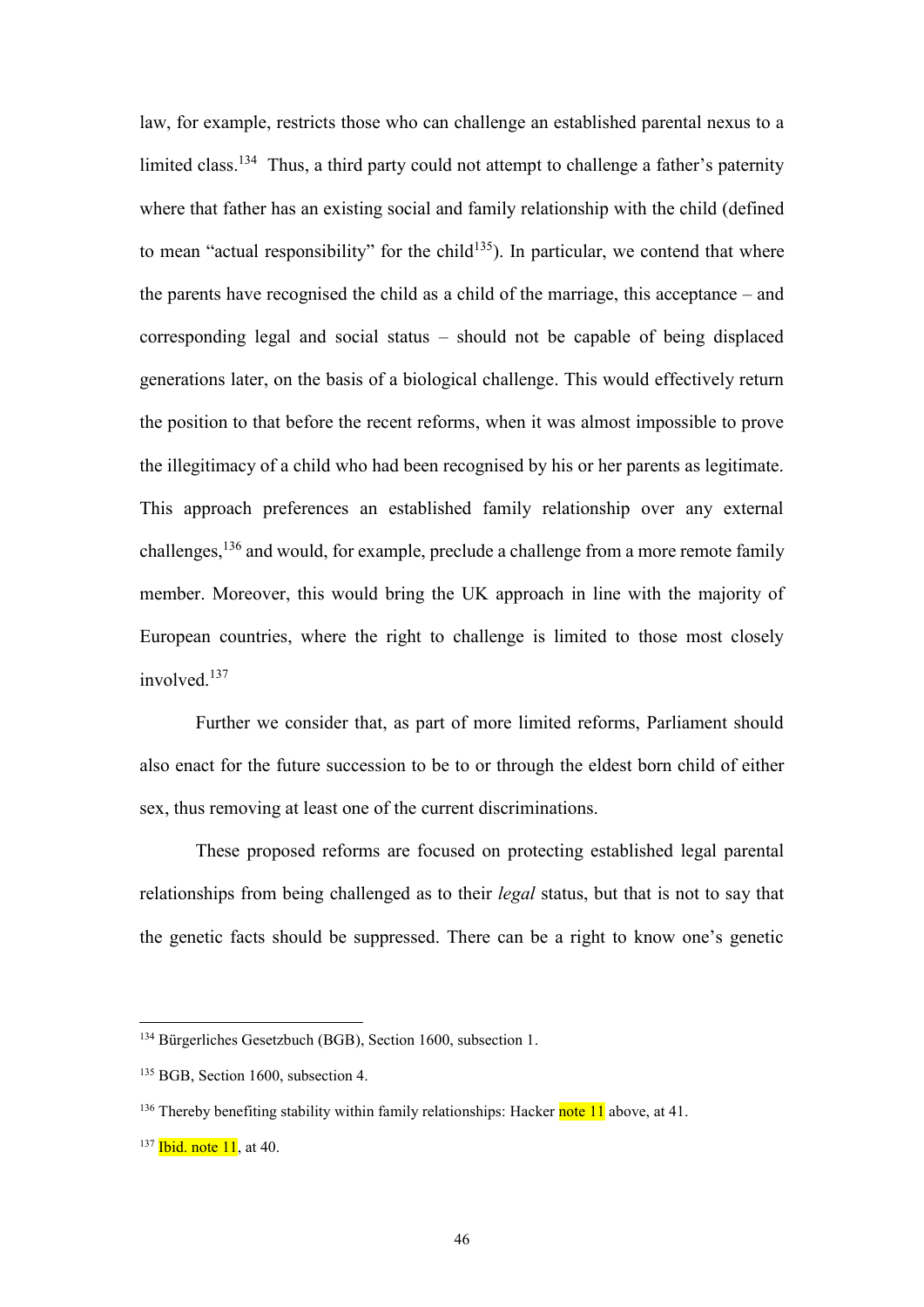origins, entirely separate from the legal consequences of that knowledge. Denying the *legal* impact of genetic knowledge does not translate into denying that knowledge altogether, and it would be possible to create a "declarator of genetic origin" to address this. $138$ 

# VIII. CONCLUSION

This review has identified a number of areas where the normal understanding of family and succession law does not apply in cases of succession to titles. This differential treatment risks discriminating against heirs based on status, sex, genetics, or gender, and produces a number of (unintended?) inconsistencies. To combat this, and reflect the legally-recognised family form in the  $21<sup>st</sup>$  century, we propose statutory reform to remove these exceptions and carve-outs, thereby ensuring that children are not excluded from the succession to titles based on factors which have no relevance or significance in any other area of life. Such reform would help ensure that challenges are not raised generations down the line, overthrowing the accepted family life of the parents and heirs. These proposals also address Lord Hodge's observation regarding the need to consider (and protect) property transactions, the rights of the perceived beneficiary, and the long established expectations of a family. Only when such inconsistencies are

<sup>&</sup>lt;sup>138</sup> There is a proposal in Germany for a 'solely informational' procedure, whereby either party could seek genetic information without displacing the established parent relationship: Blauwhoff note 123, at 113. A proposal for UK birth certificates to contain information about the genetic parents and the legal parents in cases of assisted reproduction has been advanced by A. Bainham, "Arguments about Parentage" 2008 CLJ 322, 336. See also G. Black, "Identifying the legal parent/child relationship and the biological prerogative: who then is my parent?", forthcoming, 2018 Juridical Review.